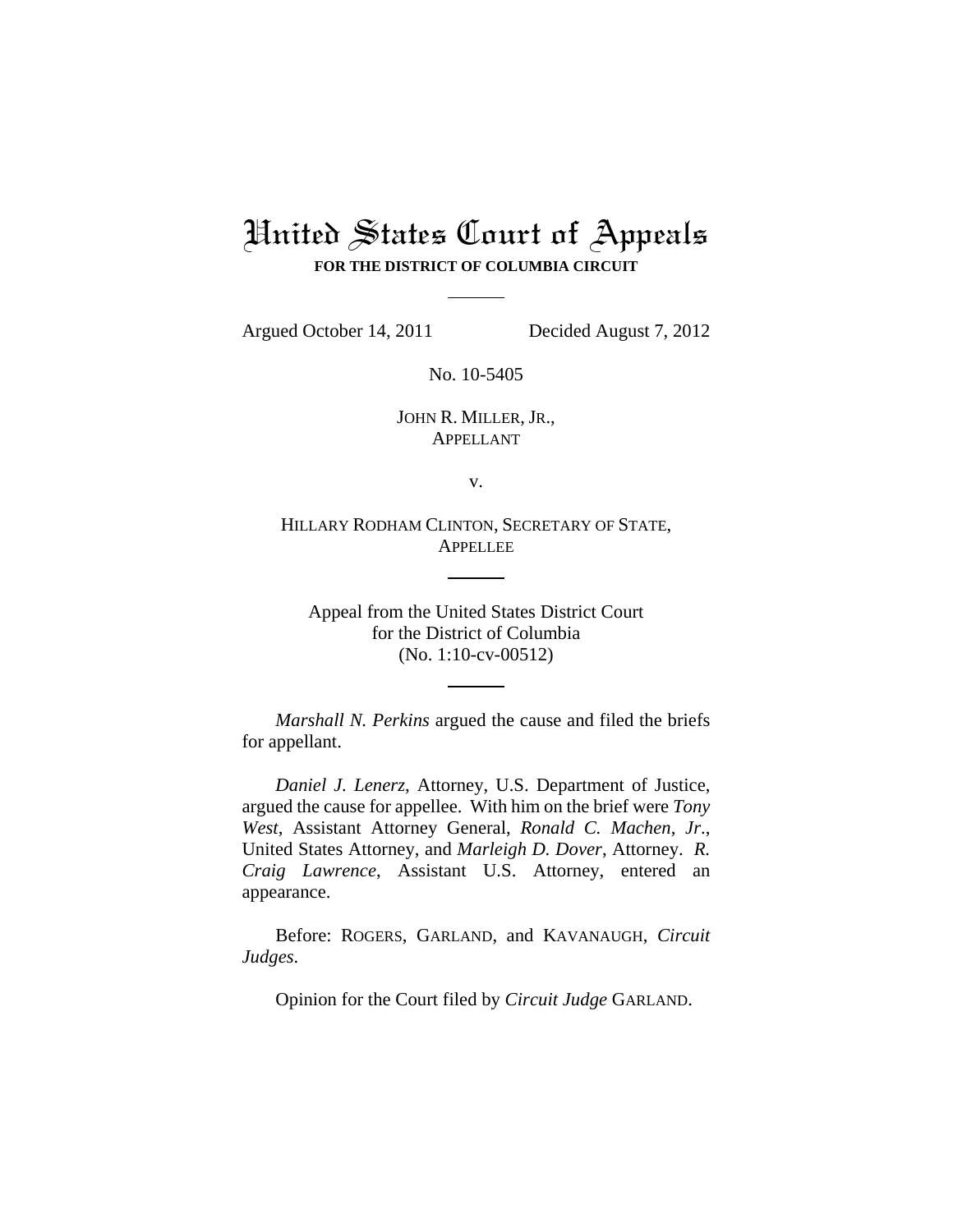### Dissenting opinion filed by *Circuit Judge* KAVANAUGH.

GARLAND, *Circuit Judge*: There is no dispute that the State Department terminated the employment of John R. Miller, Jr., a United States citizen working abroad, solely because he turned sixty-five years old. Indeed, it is the position of the Department that it is free to terminate employees like Miller on account of their age. Moreover, the necessary consequence of the Department's position is that it is also free from any statutory bar against terminating an employee like Miller solely on account of his disability or race or religion or sex.

After being dismissed on his sixty-fifth birthday, Miller brought suit alleging that his forced retirement violated the federal employment provisions of the Age Discrimination in Employment Act (ADEA), 29 U.S.C. § 633a. Accepting the State Department's position, the district court dismissed Miller's complaint on the ground that the statute under which Miller was hired, section 2(c) of the Basic Authorities Act, 22 U.S.C. § 2669(c), permits the Department to exempt Miller from the protections of the ADEA. We reverse, finding nothing in the Basic Authorities Act that abrogates the ADEA's broad proscription against personnel actions that discriminate on the basis of age.

I

Miller is a U.S. citizen who was employed by the Department of State as a safety inspector at the U.S. embassy in Paris, France. He was hired in October 2003 as "locally employed staff" pursuant to a personal services agreement. Miller's contract was negotiated and signed under the authority of section 2(c) of the Basic Authorities Act, which authorizes the Secretary of State to "employ individuals or organizations, by contract, for services abroad." 22 U.S.C. § 2669(c); *see* U.S.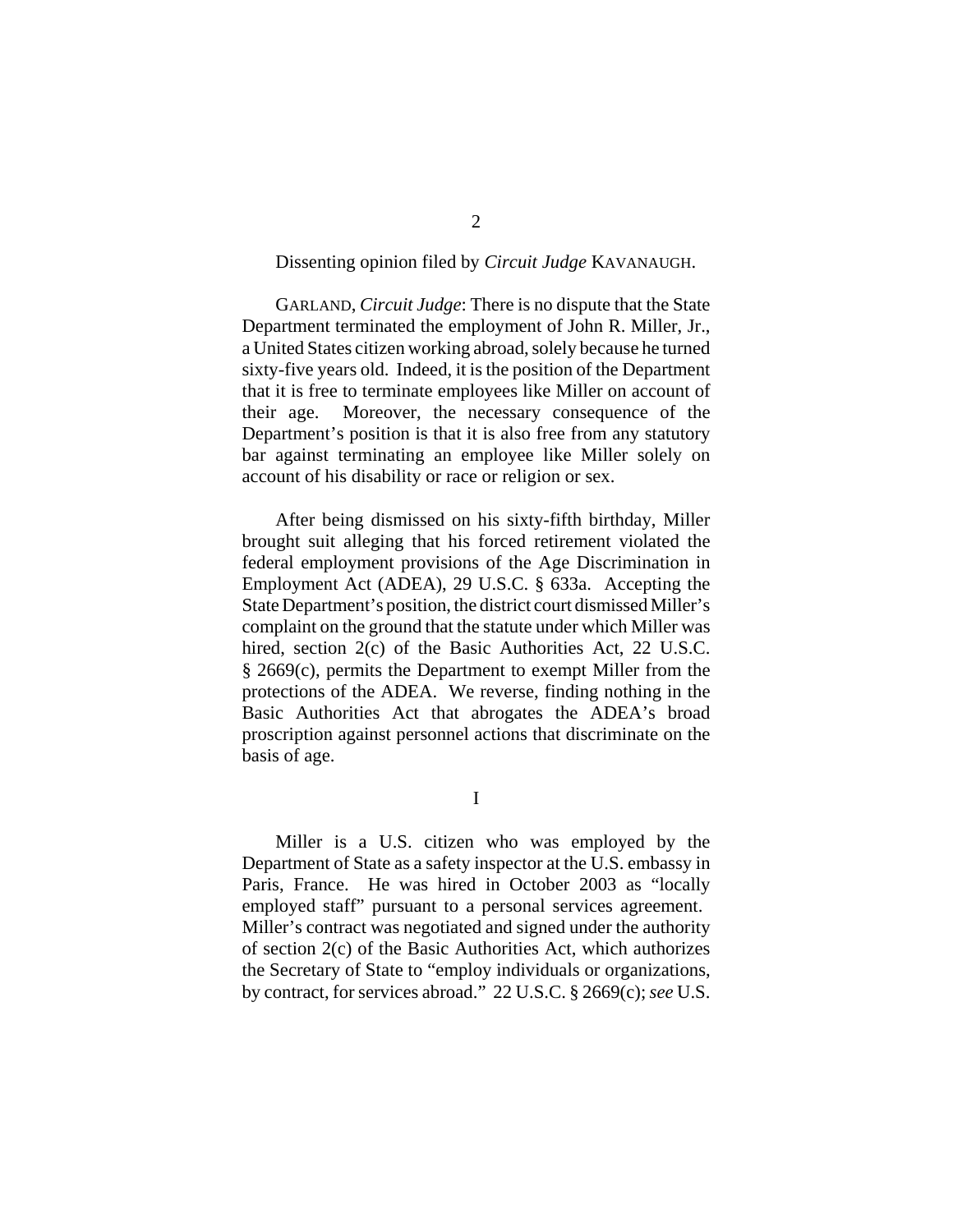Dep't of State Personal Servs. Agreement (J.A. 23) (identifying 22 U.S.C. § 2669(c) as the exclusive "[s]tatutory authority for this agreement"). The proper construction of  $\S$  2669(c) is the central issue on this appeal.

Among other standard contractual provisions, Miller's employment contract incorporates by reference "[a]ll provisions of the local compensation plan" for Foreign Service National employees in France. J.A. 23. One provision of the Local Compensation Plan (LCP) is a mandatory retirement clause. That clause follows the (apparently) prevailing French practice of mandating retirement at age sixty-five, and expressly states that "[a]ge 65 is the mandatory age limit for all employees under the LCP." Foreign Serv. Nat'l Comp. Plan (J.A. 26).

In accordance with the mandatory retirement clause, Miller was advised by letter dated March 22, 2007 that he would be separated from his position due to age, effective July 23, 2007, his sixty-fifth birthday. There is no dispute among the parties that the sole reason for Miller's termination was his age. The Department has not identified any concerns regarding Miller's job performance or his ability to perform his duties. According to Miller's supervisor, "[t]here was no other reason, to my knowledge, for Mr. Miller's separation[;] it was strictly the mandatory age issue." Kenan H. Hunter, EEO Investigative Aff. (J.A. 90).

After receiving the notice of termination, Miller requested a one-year extension of employment through the State Department's Human Resources system. The request was denied. Miller then unsuccessfully pursued administrative remedies at the Equal Employment Opportunity Commission (EEOC). Having properly exhausted his administrative remedies, Miller filed suit in the U.S. District Court for the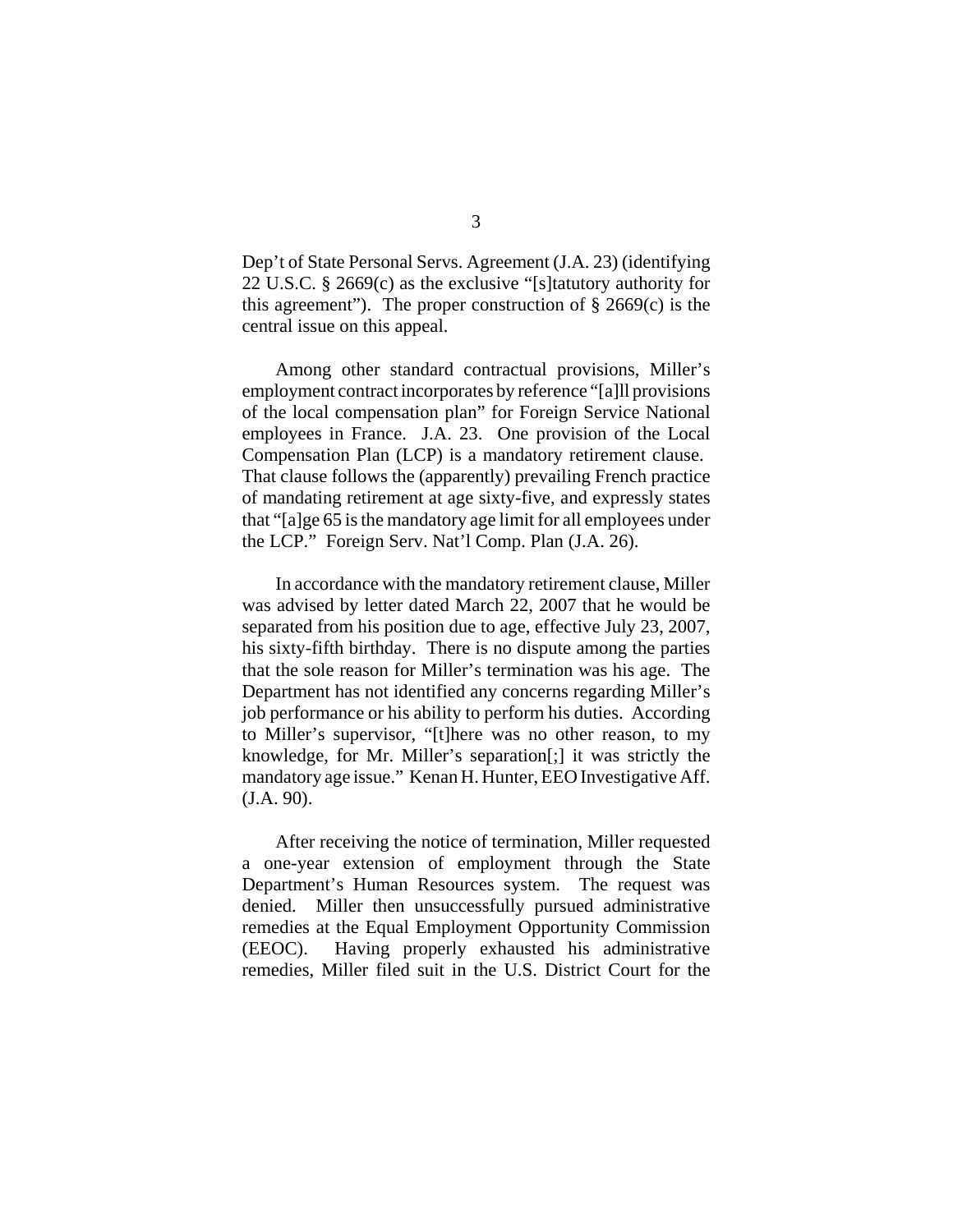District of Columbia, alleging that his termination for turning sixty-five violated the ADEA, 29 U.S.C. § 633a.

The State Department moved to dismiss Miller's complaint for failure to state a claim, and Miller filed a cross-motion for summary judgment of liability. On November 4, 2010, the district court granted the State Department's motion and dismissed the case with prejudice pursuant to Federal Rule of Civil Procedure 12(b)(6), holding that the Secretary of State may exempt employees hired under the authority of § 2669(c) from the statutory protections of the ADEA. *Miller v. Clinton*, 750 F. Supp. 2d 11, 15-20 (D.D.C. 2010). The district court denied Miller's cross-motion for summary judgment and denied all remaining motions as moot. *Id.* at 20. This appeal followed.

#### II

This court reviews de novo the district court's dismissal of a complaint for failure to state a claim. *Payne v. Salazar*, 619 F.3d 56, 59 (D.C. Cir. 2010). In this case, our review of the district court's decision requires us to examine the relationship between the ADEA, one of the signature pieces of legislation prohibiting discrimination in the workplace, and section 2(c) of the Basic Authorities Act, an omnibus statute concerned with (inter alia) the organization and authorities of the Department of State.

In 1974, Congress amended the ADEA to address "[n]ondiscrimination on account of age in Federal Government employment." 29 U.S.C. § 633a. Section 633a broadly declares that "[a]ll personnel actions affecting employees or applicants for employment who are at least 40 years of age . . . shall be made free from any discrimination based on age." *Id.* § 633a(a). The section includes an exception for "personnel actions with regard to *aliens* employed outside the limits of the United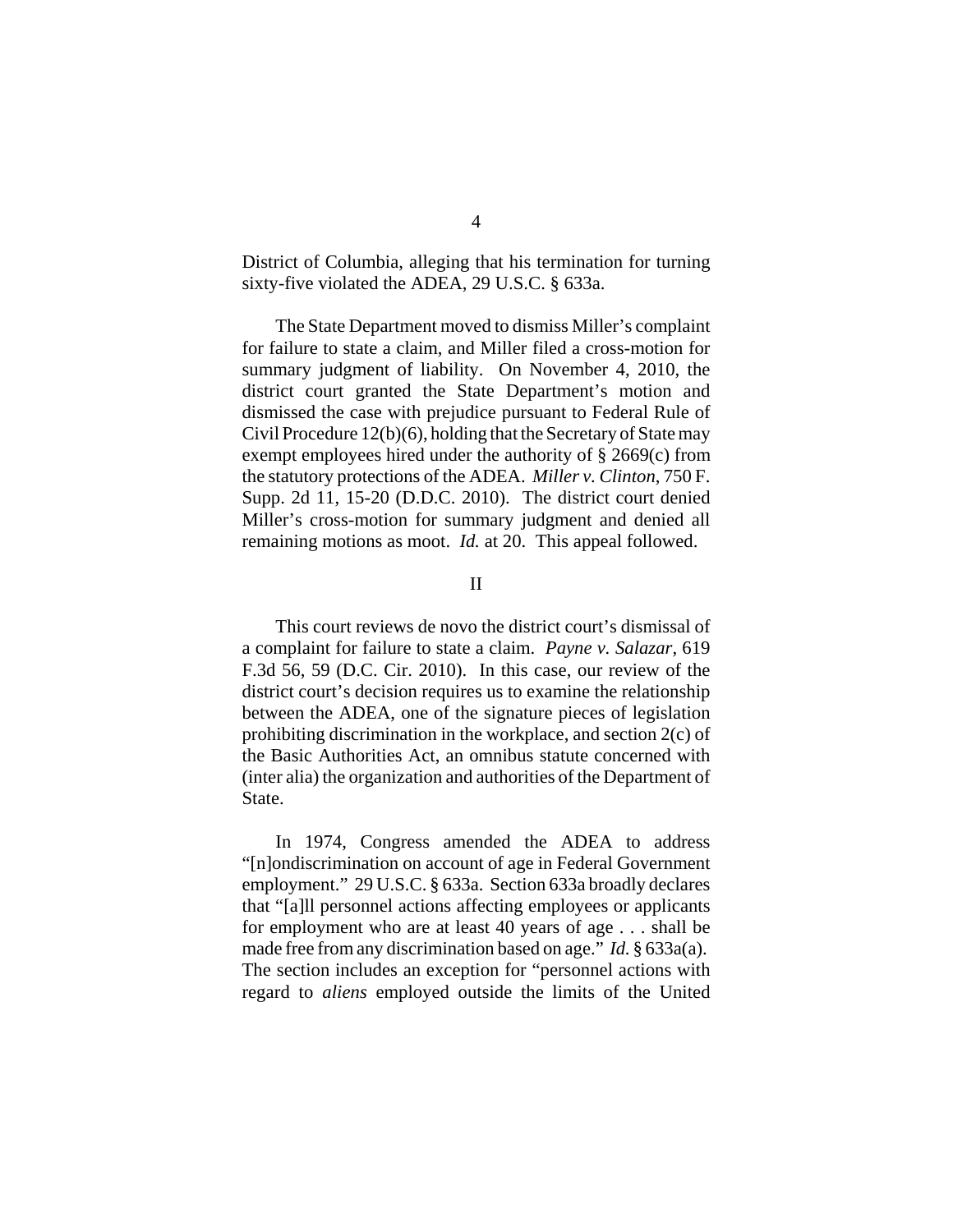States," *id.* (emphasis added), but contains no parallel exception for U.S. citizens so employed. Accordingly, it is undisputed that, as a general matter, the protections of § 633a extend extraterritorially to cover United States citizens employed by federal agencies abroad. *See id.* (stating that the statute is applicable to "executive agencies as defined in section 105 of Title 5"); *see also* 5 U.S.C. § 105 ("For purposes of this title, 'Executive Agency' means an Executive Department [or] a Government corporation.").

The Supreme Court has recognized that the ADEA's sweeping mandate "broadly prohibits arbitrary discrimination in the workplace based on age." *Lorillard v. Pons*, 434 U.S. 575, 577 (1978). The Act's protections for employees of the federal government are, if anything, even more expansive than those for workers employed in the private sector, *see Ford v. Mabus*, 629 F.3d 198, 205-06 (D.C. Cir. 2010); *Forman v. Small*, 271 F.3d 285, 296-97 (D.C. Cir. 2001), and § 633a's flat prohibition of "any discrimination based on age" means, among other things, that federal employees cannot be subjected to mandatory retirement at any age, *Johnson v. Mayor of Baltimore*, 472 U.S. 353, 356 n.1 (1985). There is, in short, "no permissible [age] cap" for federal employment. *Id.*

Because Miller is a U.S. citizen employed by a federal agency who was forced to retire solely because he turned sixty-five, § 633a would appear to begin and end the matter. That is, of course, unless another act of Congress subsequently exempted employees like Miller from the ADEA's general coverage. The State Department contends that section 2(c) of the Basic Authorities Act, 22 U.S.C.  $\S$  2669(c) -- the relevant clauses of which were added in 1985 and 1994  $-$  is such an act.<sup>1</sup>

<sup>&</sup>lt;sup>1</sup>The ADEA was first passed in 1967, and was amended to apply to federal employees in 1974. *See* Fair Labor Standards Amendments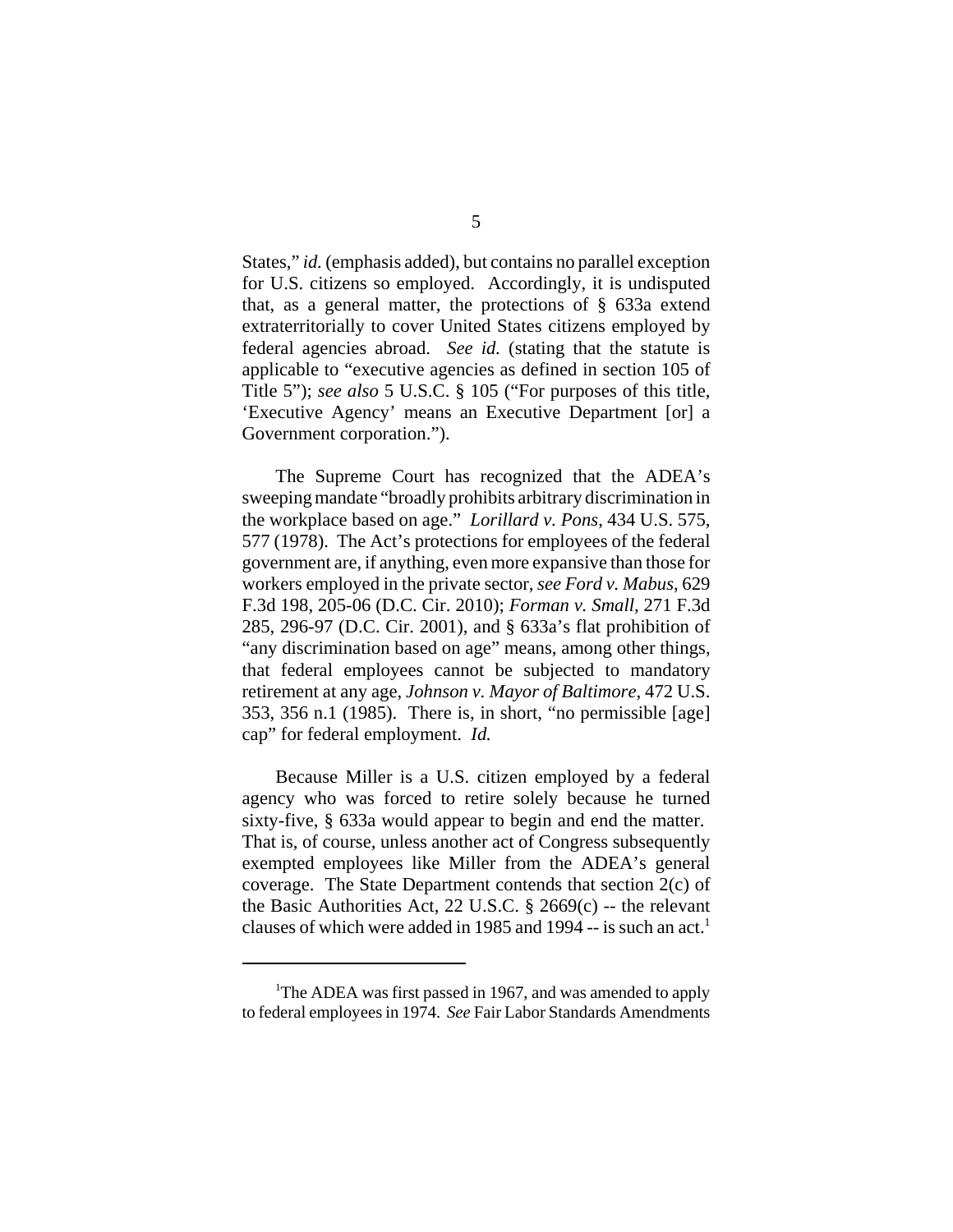In Part III, we will examine those clauses in detail. For now, we simply set out the text of § 2669(c) in the margin, and note that if the section does in fact contain an exemption from the ADEA, it is one that must be inferred from text of unusual opacity.2 In the balance of this Part, we address the considerations that will guide our examination of that text.

<sup>2</sup> The Secretary of State may use funds appropriated or otherwise available to the Secretary to . . .

(c) employ individuals or organizations, by contract, for services abroad, and individuals employed by contract to perform such services shall not by virtue of such employment be considered to be employees of the United States Government for purposes of any law administered by the Office of Personnel Management (except that the Secretary may determine the applicability to such individuals of subsection (f) of this section and of any other law administered by the Secretary concerning the employment of such individuals abroad); and such contracts are authorized to be negotiated, the terms of the contracts to be prescribed, and the work to be performed, where necessary, without regard to such statutory provisions as relate to the negotiation, making, and performance of contracts and performance of work in the United States.

22 U.S.C. § 2669(c).

of 1974, Pub. L. No. 93-259, 88 Stat. 55 (1974). Congress did not add the two clauses of  $\S 2669(c)$  that are at issue in this case until 1985 and 1994. *See* Foreign Relations Authorization Act, Fiscal Years 1994 & 1995, Pub. L. No. 103-236, 108 Stat. 382 (1994); Foreign Relations Authorization Act, Fiscal Years 1986 & 1987, Pub. L. No. 99-93, 99 Stat. 405 (1985).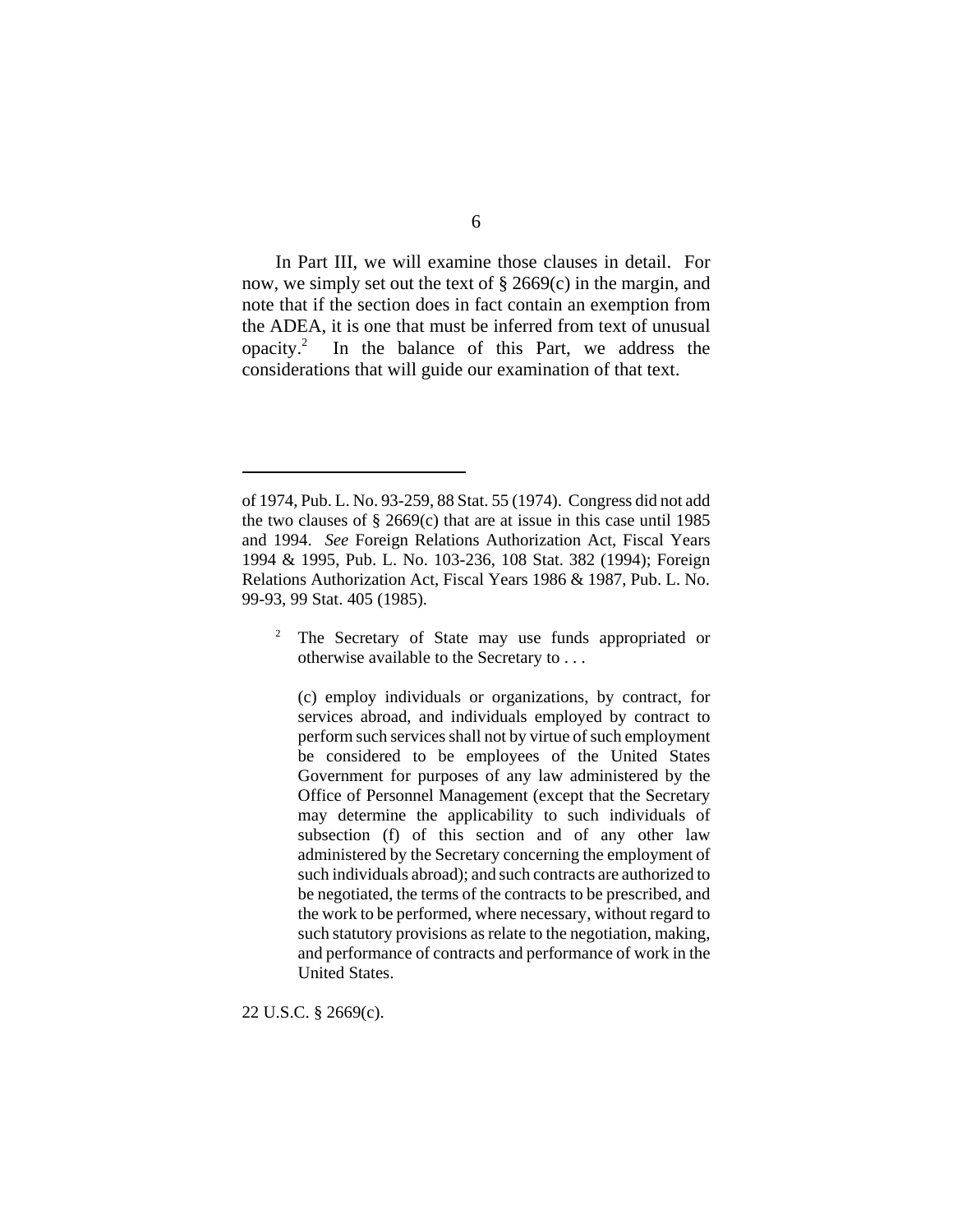## A

1. We begin by noting that the Defendant's "subsequent exceptions" argument faces something of an uphill climb. The ADEA "grants an injured employee a right of action" in order to "'vindicat[e] the important congressional policy against discriminatory employment practices.'" *McKennon v. Nashville Banner Publ'g Co.*, 513 U.S. 352, 358 (1995) (quoting *Alexander v. Gardner-Denver Co.*, 415 U.S. 36, 45 (1974)); *see Gilmer v. Interstate/Johnson Lane Corp.*, 500 U.S. 20, 27 (1991) (noting that "the ADEA is designed not only to address individual grievances, but also to further important social policies"). Given the importance Congress ascribed to the ADEA, it would be surprising if it had enacted subsequent exemptions using ambiguous language.

Moreover, the consequences of the State Department's argument cannot be limited to the ADEA alone. As we discuss below, *see infra* Part III.C.1, if we were to accept the Department's contention that § 2669(c) creates an exemption from the ADEA, we would have to reach the same conclusion regarding both Title VII of the Civil Rights Act of 1964, 42 U.S.C. §§ 2000e *et seq.*, and the Americans with Disabilities Act (ADA), 42 U.S.C. §§ 12101 *et seq.*<sup>3</sup> We see no way to distinguish the latter two statutes from the ADEA. *See*

<sup>&</sup>lt;sup>3</sup>The Rehabilitation Act protects federal employees from discrimination on account of disability. 29 U.S.C. § 794(a). The Act provides that "[t]he standards used to determine whether this section has been violated in a complaint alleging employment discrimination . . . shall be the standards applied under [provisions of] the Americans with Disabilities Act." *Id.* § 794(d). For convenience, this opinion will refer to "the ADA" as a shorthand for the laws barring discrimination on the basis of disability by both private employers and the federal government.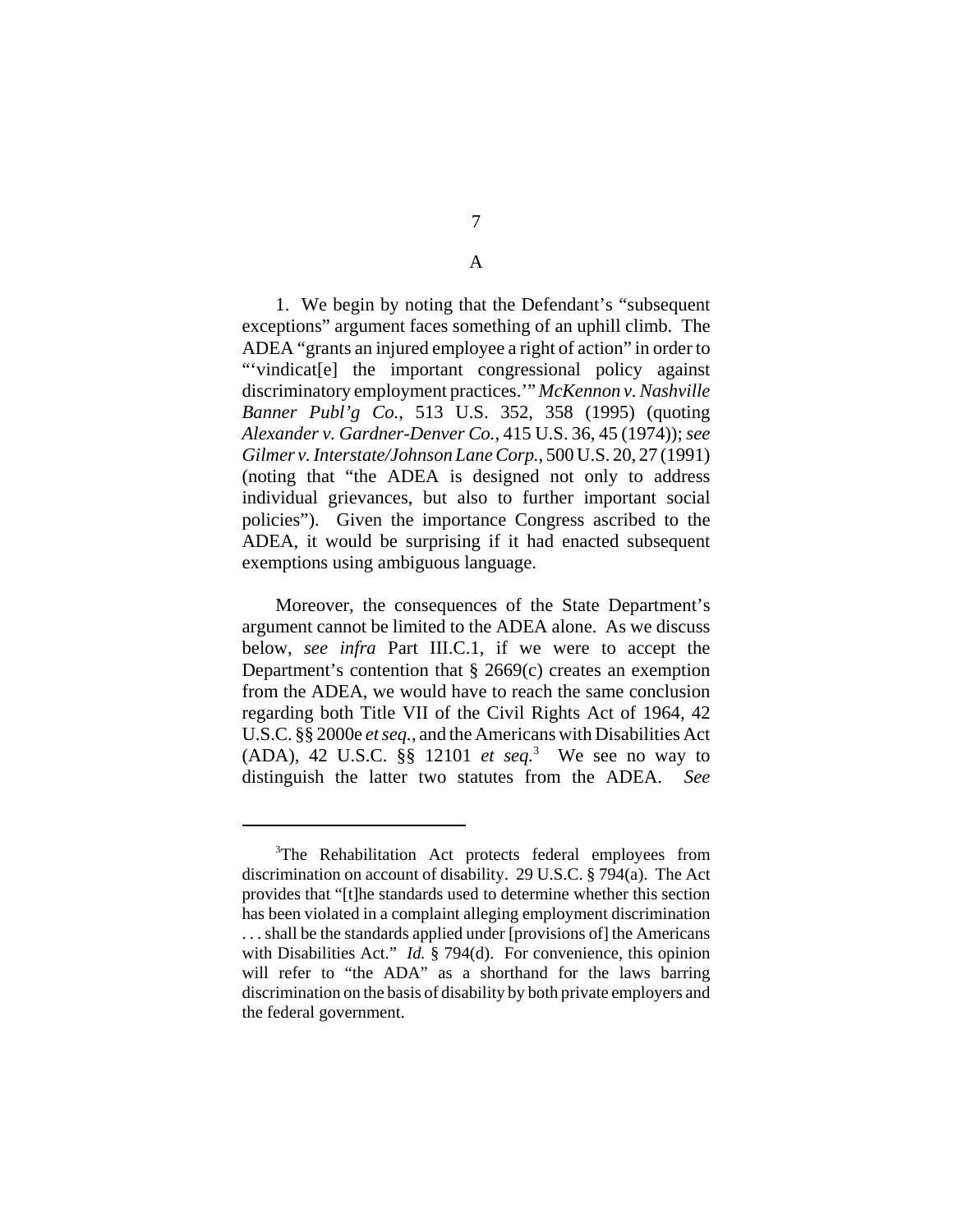*McKennon*, 513 U.S. at 358 (explaining that the "ADEA and Title VII share common substantive features and also a common purpose: the elimination of discrimination in the workplace" (internal citation and quotation marks omitted)); *id.* at 357 (noting that the "ADEA is but part of a wider statutory scheme to protect employees in the workplace nationwide" (citing, inter alia, Title VII and the ADA)); *see also Oscar Mayer & Co. v. Evans*, 441 U.S. 750, 756 (1979). The Department neither offers a distinction nor disputes this conclusion.

Although we would hesitate to read an ambiguous statutory provision as exempting a class of U.S. citizens from the coverage of the ADEA, we must hesitate even longer before inferring that Congress meant to exempt them from the protections of the entire edifice of its antidiscrimination canon. Congress has made clear that it regards those protections as extremely important.<sup>4</sup> We simply do not believe it would have authorized the State Department to ignore statutory proscriptions against discrimination on the basis of age, disability, race, religion, or sex through the use of ambiguous language. And while the Department and our dissenting colleague assure us that

<sup>4</sup> *See* 42 U.S.C. § 12101(a)(2)-(3), (8) (ADA) ("The Congress finds that . . . discrimination against individuals with disabilities continue[s] to be a serious and pervasive social problem . . . [that] persists in such critical areas as employment," and "the continuing existence of unfair and unnecessary discrimination and prejudice denies people with disabilities the opportunity to compete on an equal basis and to pursue those opportunities for which our free society is justifiably famous."); *Albemarle Paper Co. v. Moody*, 422 U.S. 405, 418 (1975) (noting that a purpose of Title VII was to "eliminate . . . the last vestiges of an unfortunate and ignominious page in this country's history" (internal quotation marks omitted)); *Alexander*, 415 U.S. at 45 (noting that the private Title VII litigant "not only redresses his own injury but also vindicates the important congressional policy against discriminatory employment practices").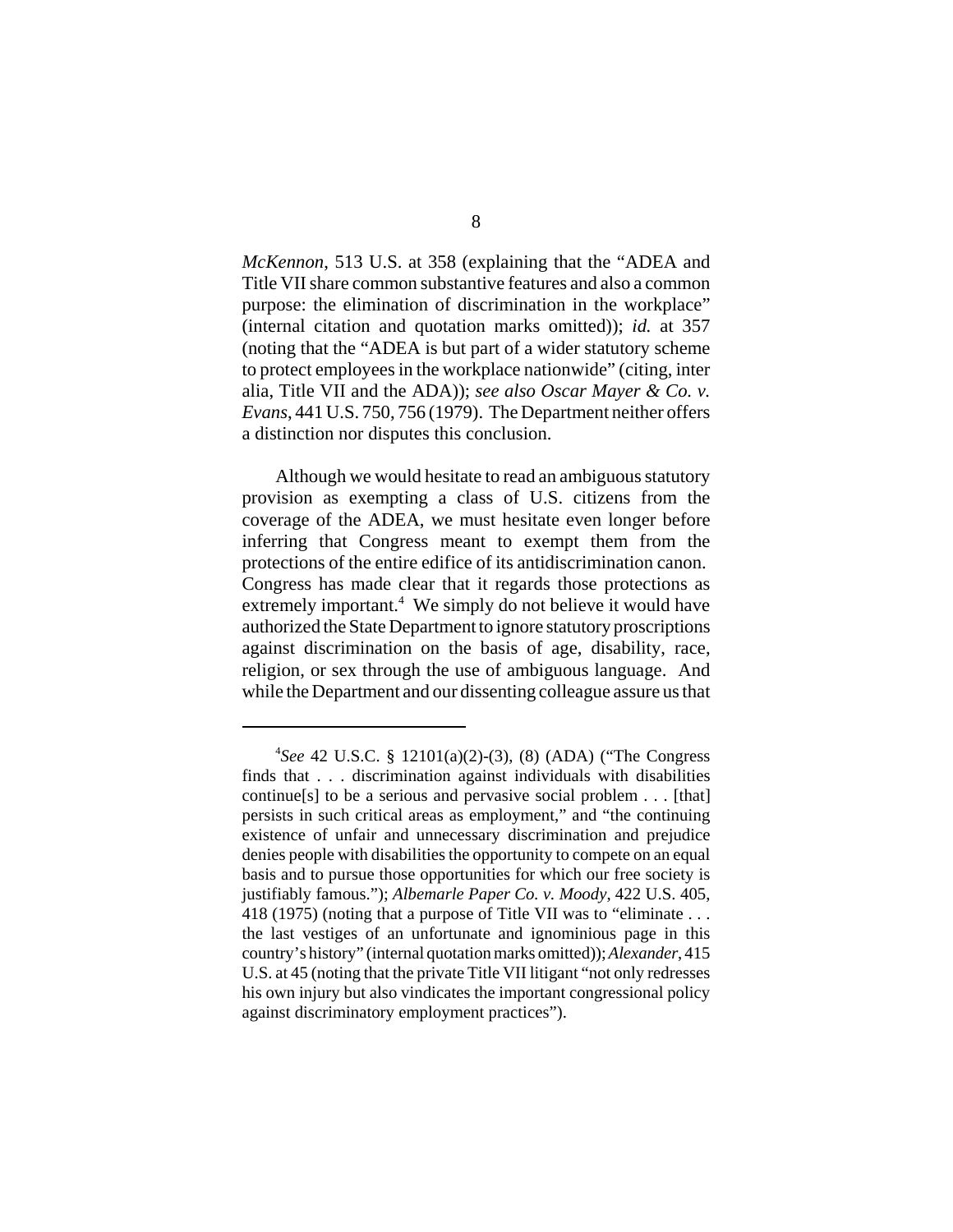the Constitution would continue to protect government employees from the kinds of discrimination covered by Title VII, *see* Dep't of State (DOS) Br. 11 n.2; Dissent at 14 & n.7,5 by expressly extending the statutory protections of Title VII to government employees Congress made clear that it did not regard constitutional protections as sufficient. *See* Pub. L. No. 92-261, § 11, 86 Stat. 103, 111 (1972); H.R. Rep. No. 92-238, at 2157, 2160 (1972); *see also Brown v. Gen. Servs. Admin.*, 425 U.S. 820, 825 (1976). Moreover, no such assurance of constitutional protection can be made with respect to age discrimination barred by the ADEA or disability discrimination barred by the ADA.<sup>6</sup>

2. Our confidence that Congress would not have used ambiguous language had it intended to override the ADEA is confirmed by considering the language that Congress *did* use when it intended to carve out exceptions from that statute. As these examples show, when Congress had such an intention, it made that intention clear.

First, the ADEA itself contains express exemptions from its coverage. *See, e.g.*, 29 U.S.C. §§ 623(f)(1)-(3), 633a(a). As

<sup>&</sup>lt;sup>5</sup>The Department is unwilling to assure us, however, that a citizen would have a remedy in the event of a constitutional violation. Oral Arg. Recording at 16:10-16:55 (declining to say whether an overseas employee would have a remedy for racial discrimination under *Bivens v. Six Unknown Named Agents of Federal Bureau of Narcotics*, 403 U.S. 388 (1971)).

<sup>6</sup> *See Kimel v. Fla. Bd. of Regents*, 528 U.S. 62, 83 (2000) (holding that, because "age is not a suspect classification under the Equal Protection Clause," age classifications are only subject to rational basis review); *see also Bd. of Trs. of the Univ. of Ala. v. Garrett*, 531 U.S. 356, 367 (2001) (same regarding disability discrimination).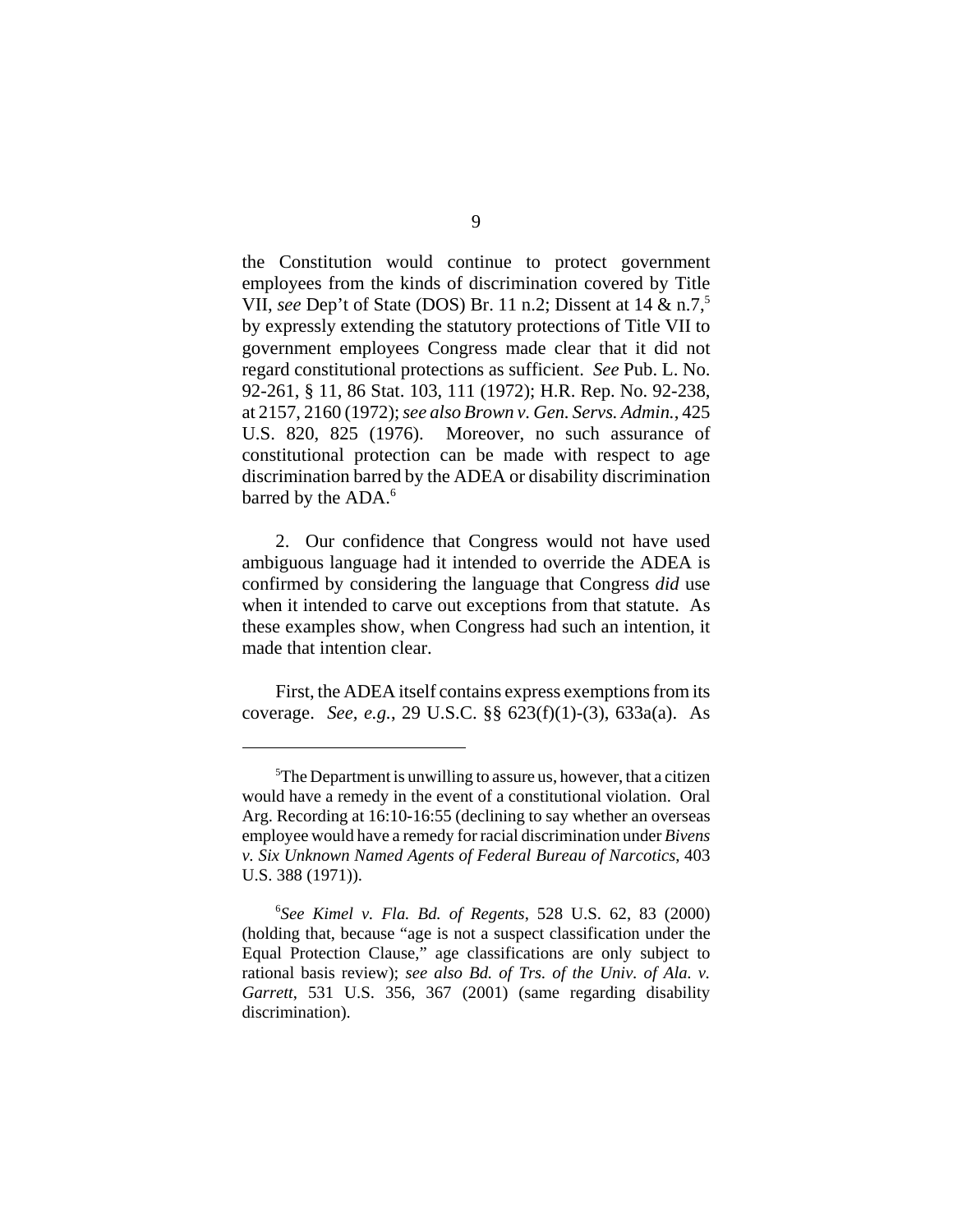noted above, these include an express exemption for personnel actions involving aliens employed abroad by federal agencies - an exemption that plainly does not apply to Miller, a U.S. citizen. *See id.* § 633a(a). The ADEA also specifies the limited circumstances under which it does not bind private employers operating overseas -- circumstances that would be inapplicable to Miller's case even if he were employed in the private sector. *See* 29 U.S.C. § 623(f) (providing that "[i]t shall not be unlawful for an employer . . . (1) to take any action otherwise prohibited . . . where such practices involve an employee in a workplace in a foreign country, and compliance with such subsections would cause such employer . . . to violate the laws of the country in which such workplace is located").

Second, in several statutes Congress has clearly and affirmatively authorized the kind of mandatory retirement clause at issue here -- but for specified classes of government employees that, again, do not include Miller. The statute that governs the Foreign Service Retirement and Disability System is one example. It states that "any participant shall be retired from the Service at the end of the month in which the participant has reached age 65." 22 U.S.C. § 4052(a)(1). In *Strawberry v. Albright*, 111 F.3d 943 (D.C. Cir. 1997), a State Department employee who participated in a pension system governed by  $\frac{8}{9}$  4052(a)(1) brought suit contending that the system's mandatory retirement provision violated the ADEA. Not surprisingly, this court had little difficulty concluding that "the ADEA's general prohibition of age discrimination does not prohibit enforcement of the mandatory retirement provision[]" for participants in the system, because  $\S 4052(a)(1)$  specifically mandates retirement at age sixty-five and was passed after the ADEA was made applicable to federal employees. *Id.* at 947. Section  $4052(a)(1)$  does not apply to Miller, however, because he was never a member of the Foreign Service or a participant in its retirement system.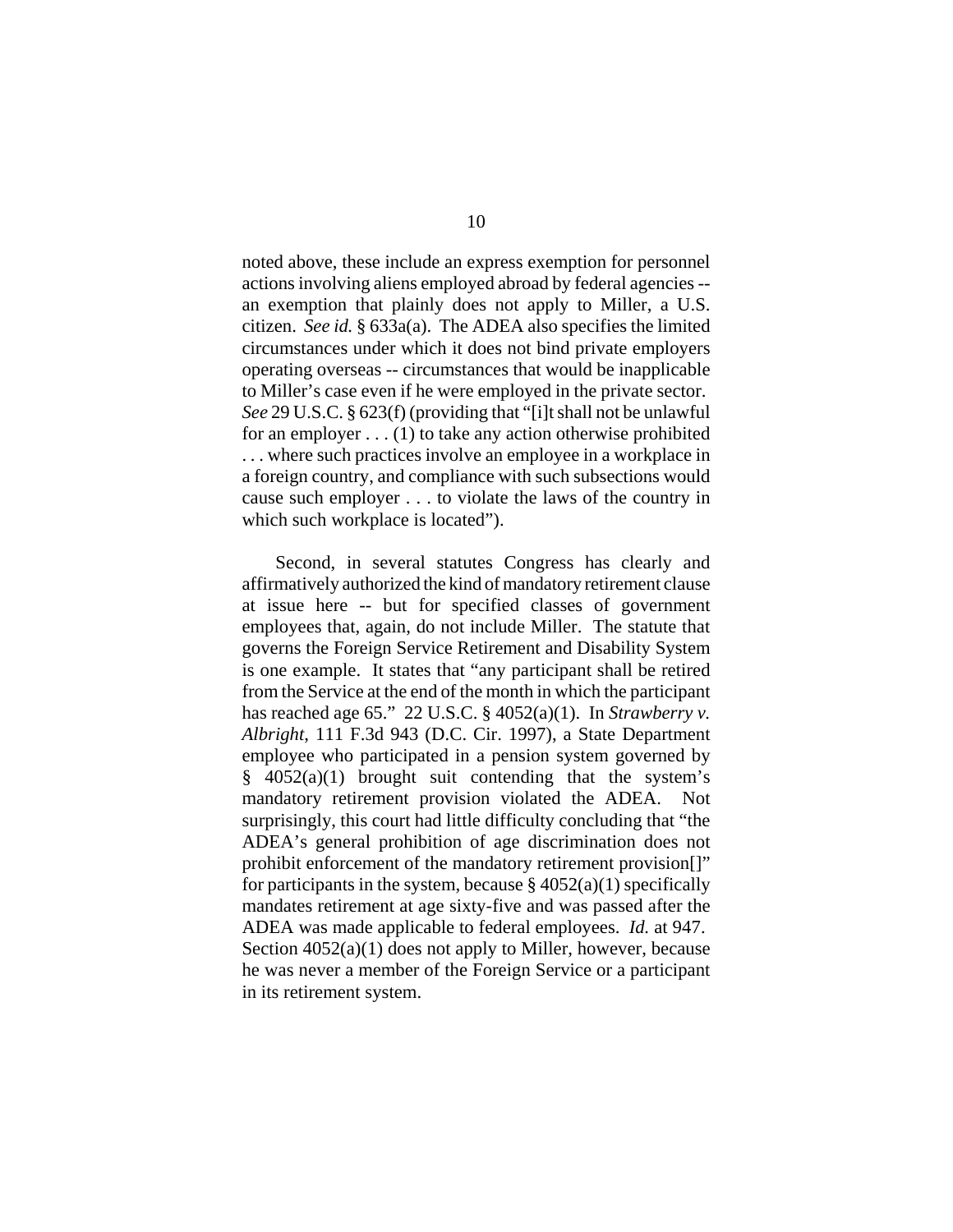Another example is the statute applicable to the employment of law enforcement officers by federal agencies. That statute both establishes a mandatory retirement age, 5 U.S.C. § 8335(b), and authorizes agencies to fix a maximum age for initial appointments, *id.* § 3307(d). In *Stewart v. Smith*, 673 F.2d 485 (D.C. Cir. 1982), plaintiffs challenged the Bureau of Prisons' policy of refusing to hire applicants over age thirty-four as violating the federal employment provisions of the ADEA, which were enacted approximately three months before passage of the federal law enforcement employment statute. Once again, we had little difficulty rejecting the challenge. It "is evident," we said, "that Congress meant to do what the statute's terms suggest, namely, to provide for maximum age requirements for law enforcement officers." *Id.* at 492.

Indeed, as the dissenting opinion notes, Congress has seen fit to allow exceptions not only from the ADEA but from other antidiscrimination statutes as well. Dissent at 13-14; *see id.* at 3. But what these provisions demonstrate is that Congress knows how to limit the ADEA and other statutes when it wishes to do so. When that is Congress' purpose, it makes its intention clear by using language that makes express exceptions from those statutes or expressly permits the making of distinctions those statutes would otherwise prohibit. That is true of all of the statutory exceptions catalogued by the dissent. *See id.* at 3, 13- 14. Once again, this confirms the wisdom of being cautious about finding that Congress intended a subsequent statute to override the application of the antidiscrimination laws to a particular class of employees when the only evidence of such intent is ambiguous language.

B

The State Department's principal position is that "[t]he plain language of  $\lceil \frac{8}{9} \cdot 2669(c) \rceil$  expressly permits the Secretary to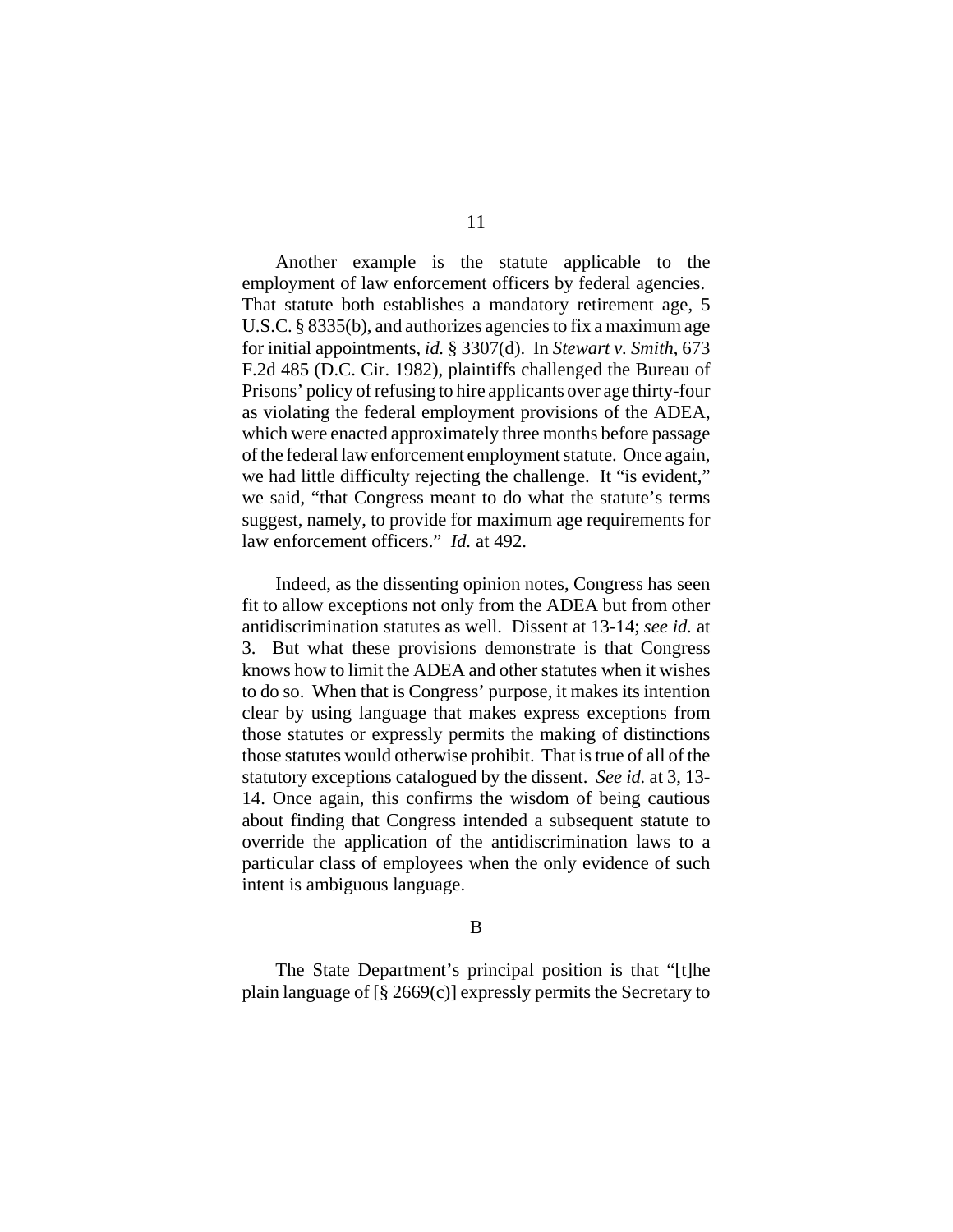enter into employment contracts with individuals like Miller without regard to statutory provisions such as the ADEA." DOS Br. 11. If the plain language were as express as the State Department contends, the Department would of course prevail. But the Department goes further, insisting that, even if the statutory language is ambiguous, "the Secretary's longstanding interpretation . . . is entitled to deference" under *Chevron U.S.A. Inc. v. Natural Resources Defense Council, Inc.*, 467 U.S. 837 (1984). DOS Br. 18. Under *Chevron*'s familiar second step, "if the statute is silent or ambiguous with respect to the specific" point at issue, a court must uphold the agency's interpretation as long as it is reasonable. *Id.* at 843.<sup>7</sup>

The State Department does not contend that it is entitled to *Chevron* deference for an interpretation of the ADEA, since that statute "applies to all government agencies, and thus no one executive branch entity is entrusted with its primary interpretation." *Reporters Comm. for Freedom of the Press v. U.S. Dep't of Justice*, 816 F.2d 730, 734 (D.C. Cir. 1987) (regarding the Freedom of Information Act), *rev'd on other grounds*, 489 U.S. 749 (1989). The Department does, however, claim deference for its interpretation of the Basic Authorities Act, a statute that it solely administers. Two caveats to *Chevron*'s applicability, however, render its deference rule unwarranted here.

First, not every kind of agency interpretation, even of a statute the agency administers, warrants *Chevron* deference. *See United States v. Mead Corp.*, 533 U.S. 218, 227-31 (2001). We do not, for example, defer to post hoc interpretations contained

<sup>&</sup>lt;sup>7</sup>Nonetheless, the Department made clear at oral argument that "we don't fundamentally think this is a case about deference. We think it's about the plain statutory language." Oral Arg. Recording at 22:45-22:50.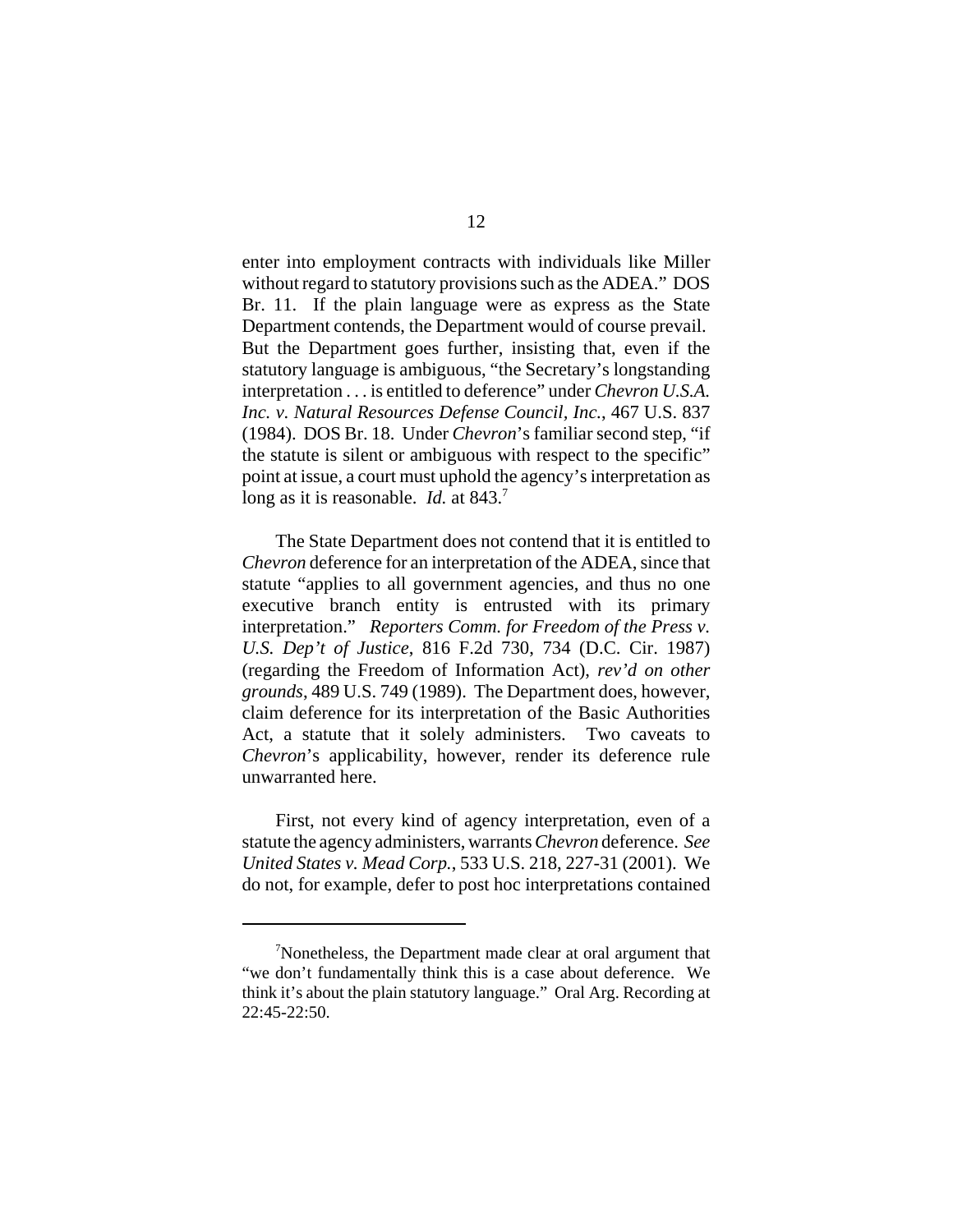in agency briefs.<sup>8</sup> Instead, in accordance with the Supreme Court's decision in *Mead*, we accord *Chevron* deference only when Congress has "delegated authority to the agency generally to make rules carrying the force of law, and . . . the agency interpretation claiming deference was promulgated in the exercise of that authority." *Id*. at 226-27; *see Pub. Citizen, Inc. v. U.S. Dep't of Health & Human Servs.*, 332 F.3d 654, 659-60 (D.C. Cir. 2003). The Department does not cite any such rules or regulations here. Whether or not more informal documents like the Department's Foreign Affairs Handbook and Foreign Affairs Manual would qualify for *Chevron* treatment,<sup>9</sup> there is no mention of mandatory retirement (or an exemption from the ADEA) in the provisions of those documents that the Department cites.<sup>10</sup>

9 *See Pub. Citizen*, 332 F.3d at 660 (noting that courts have found some agency manuals unworthy of *Chevron* deference); *Scales v. INS*, 232 F.3d 1159, 1166 (9th Cir. 2000) (declining to accord *Chevron* deference to the Foreign Affairs Manual); *cf. Mead*, 533 U.S. at 234 (suggesting that "agency manuals" are "beyond the *Chevron* pale").

<sup>10</sup>One of the cited provisions deals with compensation practices, not with mandatory retirement. *See* 3 Foreign Affairs Handbook 2 § H-214(C) ("The terms of personal services contracts (PSC's) will conform to the conditions of employment for direct-hire [Foreign

<sup>8</sup> *See Vill. of Barrington v. Surface Transp. Bd.*, 636 F.3d 650, 660 (D.C. Cir. 2011) (citing *Bowen v. Georgetown Univ. Hosp.*, 488 U.S. 204, 212 (1988)); *Town of Stratford v. FAA*, 292 F.3d 251, 253 (D.C. Cir. 2002); *Landmark Legal Found. v. IRS*, 267 F.3d 1132, 1135-36 (D.C. Cir. 2001); *Fogg v. Ashcroft*, 254 F.3d 103, 109 (D.C. Cir. 2001); *St. Agnes Hosp. v. Sullivan*, 905 F.2d 1563, 1568 (D.C. Cir. 1990); *see also Martin v. OSHRC*, 499 U.S. 144, 156 (1991) ("Our decisions indicate that agency 'litigating positions' are not entitled to deference when they are merely appellate counsel's 'post hoc rationalizations' for agency action, advanced for the first time in the reviewing court.").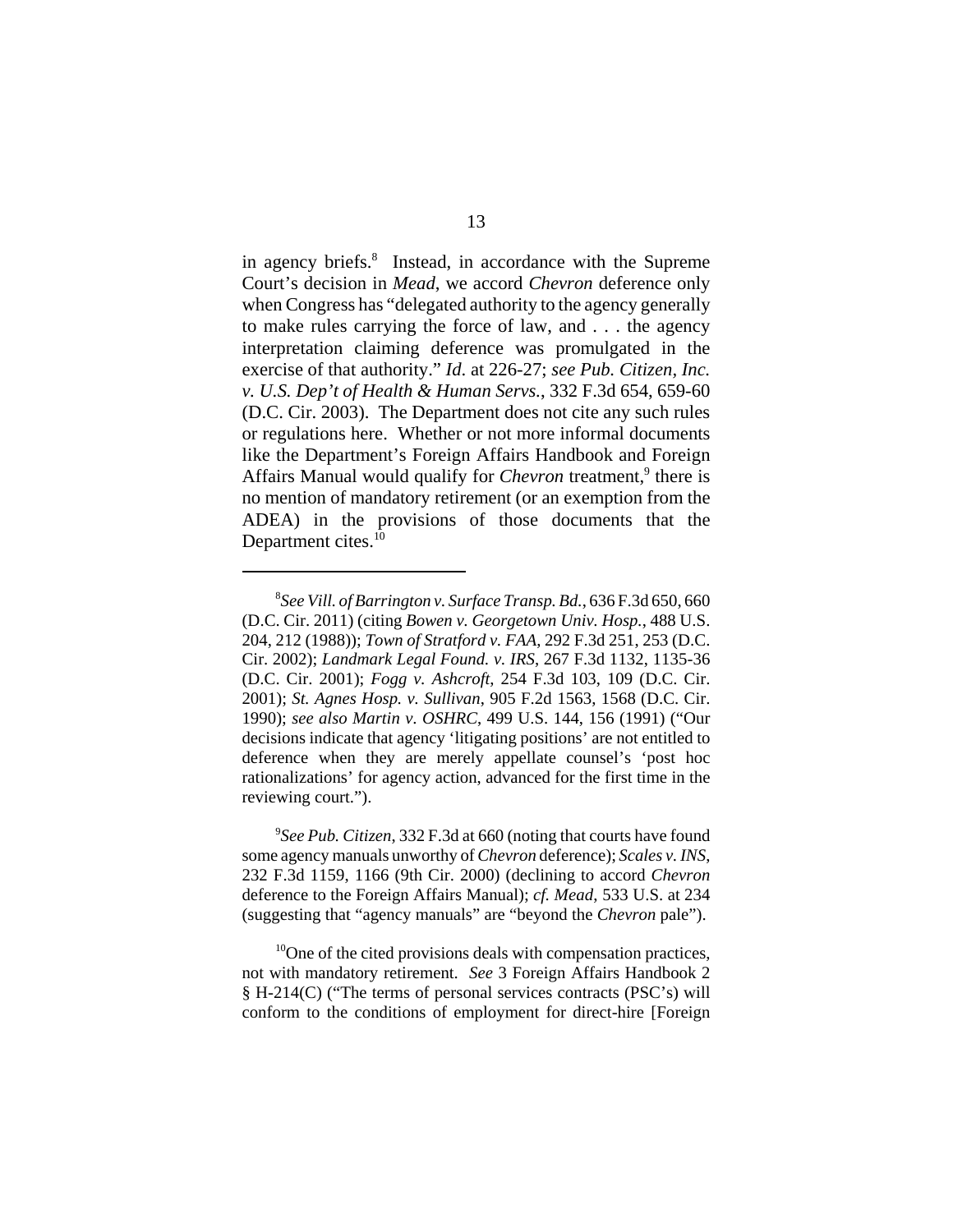At oral argument, the State Department acknowledged that the Secretary has never promulgated a written interpretation of § 2669(c) that asserts the section authorizes her to find the ADEA inapplicable to a contract like Miller's. Oral Arg. Recording at 21:10-21:20. Indeed, there is no evidence that the current Secretary or any of her predecessors ever knew of the interpretation being advanced in their names. Instead, the Department asks us to rely upon the contract itself, which, the Department says, reflects the agency's consistent practice of at least twenty years. *Id.* at 21:20-21:35. But the (apparently standard) personal services agreement (PSA) that Miller signed says nothing at all about mandatory retirement. *See* J.A. 23. It merely states that "[a]ll provisions of the local compensation plan . . . shall apply to payments to the employee." *Id.* The local compensation plan (LCP) for France does state: "Age 65

Service National] employees insofar as possible. *Compensation, that is, pay and benefits* provided to PSC personnel, will be . . . paid in accordance with the compensation provisions . . . of the local compensation plan." (emphasis added)). Another provision states that, "when required in local benefit plans," local compensation plans may include distinctions based on age "for retirement *eligibility* in prevailing practice." *Id.* § H-214(B)(4) (emphasis added). But a provision that *forces* retirement at age sixty-five is not on its face a provision regarding retirement *eligibility*. The State Department also points to 3 Foreign Affairs Manual § 7113.3, which declares that "[i]t is the policy of the U.S. Government that all agencies . . . employ locally employed (LE) staff consistent with host country law insofar as U.S. law is not violated and adoption of local law is consistent with the U.S. public interest." But the Secretary has not identified any provision of French law that affirmatively requires retirement at age sixty-five, while forced retirement of federal employees at any age does violate the ADEA. Finally, we note that, even if these provisions could be characterized as authorizing a mandatory retirement age, they do not *explain* why that is a proper interpretation of § 2669(c), and hence fail the second *Chevron* caveat discussed below.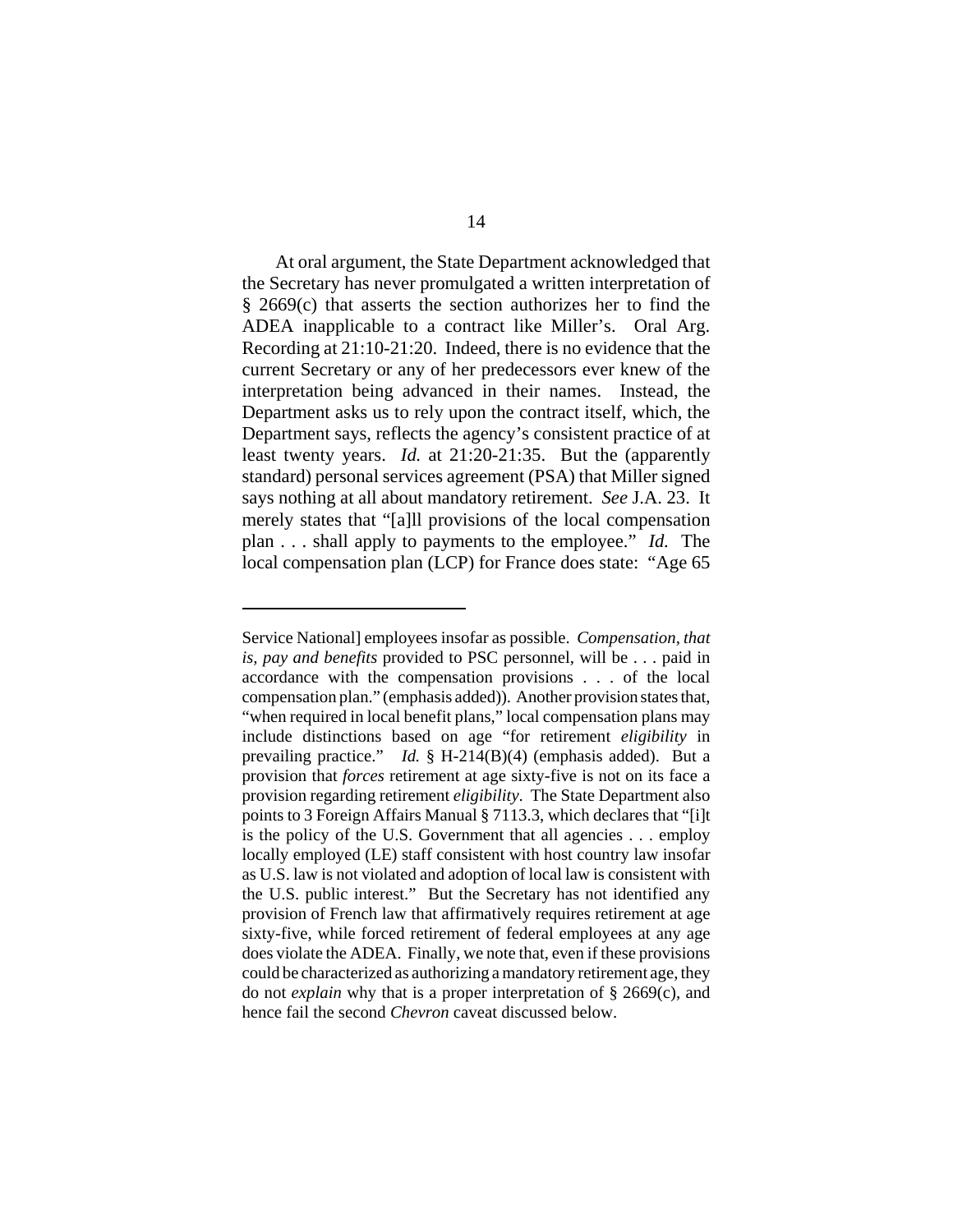is the mandatory age limit for all employees under the LCP." J.A. 26. But the authorship and formality of both the LCP and the PSA are so uncertain that we are doubtful either would qualify for *Chevron* deference. *See Pub. Citizen*, 332 F.3d at 660-61 ("No court has read *Mead* as extending *Chevron* deference to a contract entered into between an agency and a private party, and we are loathe to permit agencies to bootstrap documents that otherwise would not warrant *Chevron* deference into a more exalted status merely by mentioning them in such a contract.").

More important, even if the LCP or the PSA were the kind of documents that warrant *Chevron* deference, they fail a second *Chevron* caveat: "[A]lthough we will defer to a reasonable [interpretation] by [an agency], we cannot defer to one that is unexplained." *TNA Merchant Projects, Inc. v. FERC*, 616 F.3d 588, 593 (D.C. Cir. 2010); *see Se. Ala. Med. Ctr. v. Sebelius*, 572 F.3d 912, 920 (D.C. Cir. 2009). When an agency fails to provide an explanation for its interpretation of a statutory provision, we will not grant it deference because we "'cannot evaluate whether the [agency's] interpretation of the statute is reasonable within the meaning of *Chevron*.'" *Se. Ala. Med. Ctr.*, 572 F.3d at 920 (quoting *Kidney Ctr. of Hollywood v. Shalala*, 133 F.3d 78, 88 (D.C. Cir. 1998)). As just noted, the PSA does not mention mandatory retirement at all. Although the LCP does declare that sixty-five is the mandatory retirement age for those employed under the LCP, "there is no place in the [document] where the agency explains *why* it believes" a mandatory retirement age is permissible under § 2669(c). *Pub. Citizen*, 332 F.3d at 661. Indeed, the LCP does not cite § 2669(c) -- or any statute -- for that proposition. *See* J.A. 26. "Because the [document] thus contains no reasoning that we can evaluate for its reasonableness, the high level of deference contemplated in *Chevron*'s second step is simply inapplicable." *Pub. Citizen*, 332 F.3d at 661.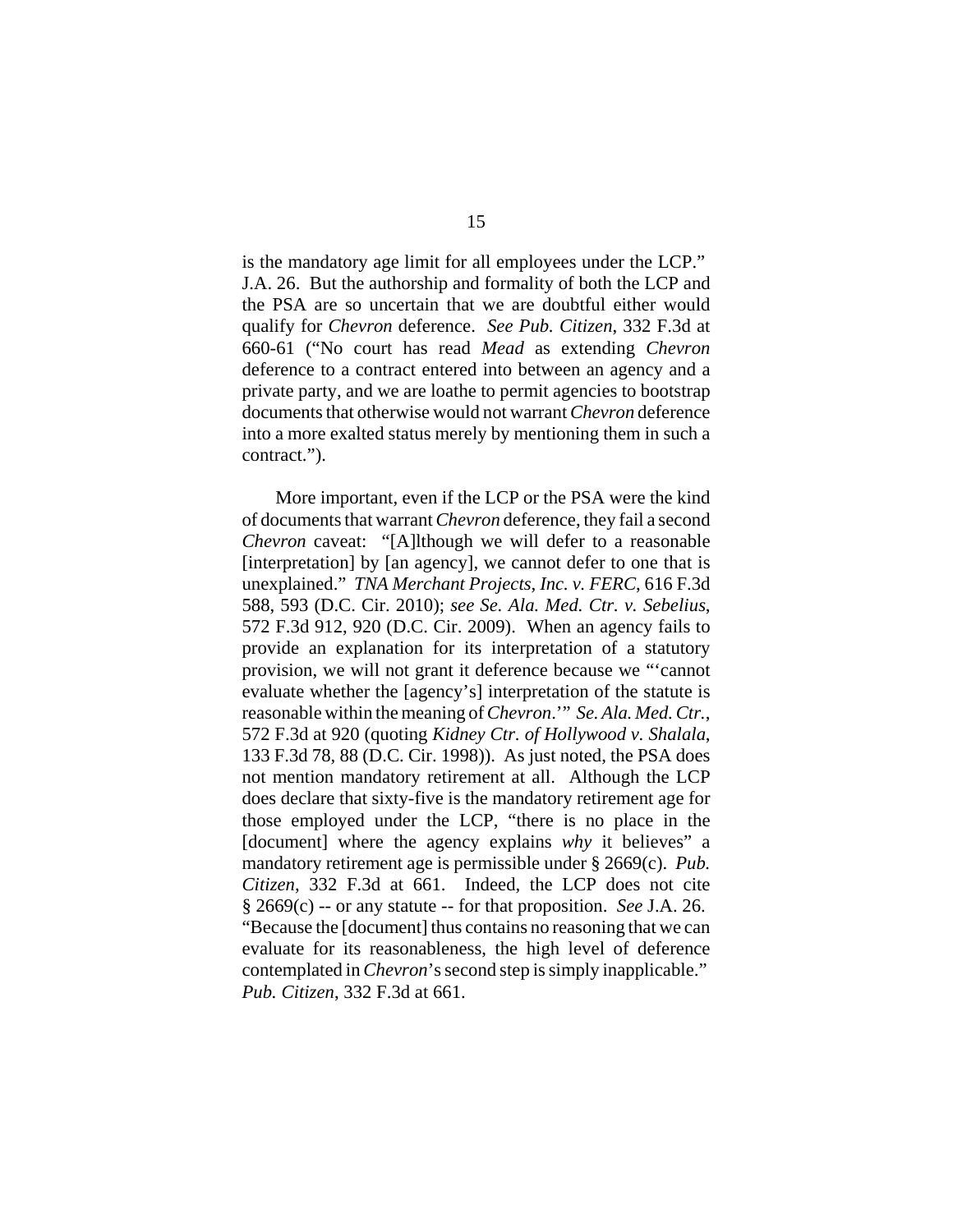With *Chevron* inapplicable, we proceed to determine the meaning of the Basic Authorities Act the old-fashioned way: "we must decide for ourselves the best reading." *Landmark Legal Found. v. IRS, 267 F.3d 1132, 1136 (D.C. Cir. 2001).*<sup>11</sup>

### III

The State Department rests its claim to an exemption from the ADEA on the text of the statute under which Miller was hired, 22 U.S.C. § 2669(c). With the addition of bolded and bracketed arabic numerals, which we have inserted to mark three clauses for the clarity of the ensuing discussion, that section provides:

> The Secretary of State may use funds appropriated or otherwise available to the Secretary to . . .

> (c) employ individuals or organizations, by contract, for services abroad, **[1]** and individuals employed by contract to perform such services shall not by virtue of such employment be considered to be employees of the United States Government for purposes of any law administered by the Office of Personnel Management **[2]** (except that the Secretary may determine the applicability to such individuals of subsection (f) of this section and of any other law administered by the Secretary concerning the employment of such individuals abroad); **[3]** and such contracts are authorized to be negotiated, the terms of the contracts to be prescribed, and the work to be performed, where

<sup>&</sup>lt;sup>11</sup>We do, of course, give the Department's views "the weight derived from their 'power to persuade.'" *Landmark*, 267 F.3d at 1136 (quoting, inter alia, *Skidmore v. Swift & Co.*, 323 U.S. 134, 140  $(1944)$ ).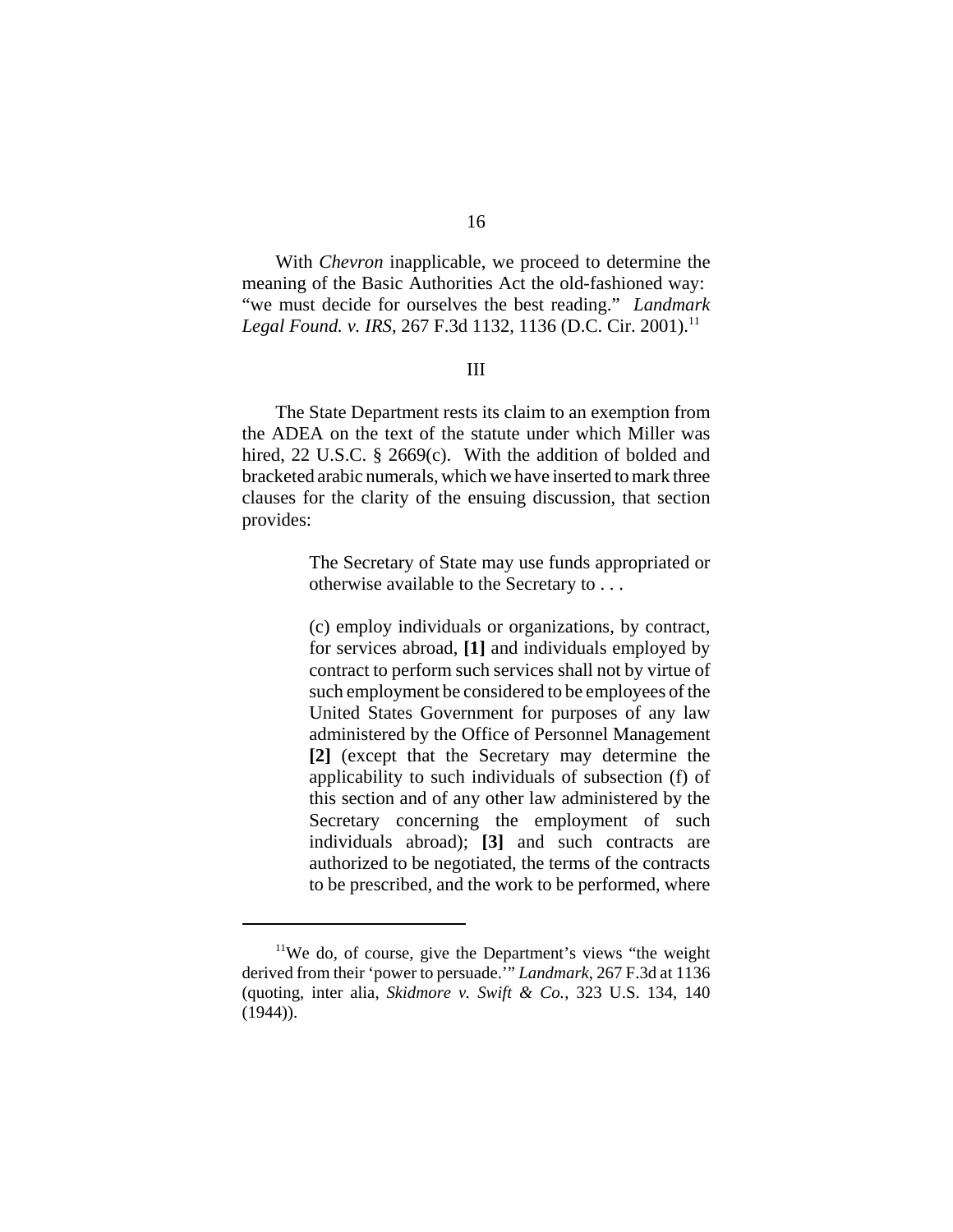necessary, without regard to such statutory provisions as relate to the negotiation, making, and performance of contracts and performance of work in the United States.

22 U.S.C. § 2669(c). We examine each of the marked clauses seriatim, in order to determine whether any of them grants the State Department the exemption it claims.

#### A

The portion of  $\S 2669(c)$  that we have marked as clause 1 states:

> and individuals employed by contract to perform such services *[i.e., services abroad]* shall not by virtue of such employment be considered to be employees of the United States Government for purposes of any law administered by the Office of Personnel Management

22 U.S.C. § 2669(c). Our examination of this clause can be brief: as the government concedes, *see* DOS Br. 13 & n.3, the clause cannot support the Department's claim for an ADEA exemption because the ADEA is not a "law administered by the Office of Personnel Management" (OPM). Rather, it is (if anything) a law administered by the Equal Employment Opportunity Commission. *See* 29 U.S.C. §§ 628, 633a(b). Accordingly, this clause does not exclude § 2669(c) employees from the category of "employees of the United States Government" for purposes of the ADEA. Indeed, the *expressio unius* maxim suggests that the clause (considered in isolation) confirms that § 2669(c) employees *are* employees of the federal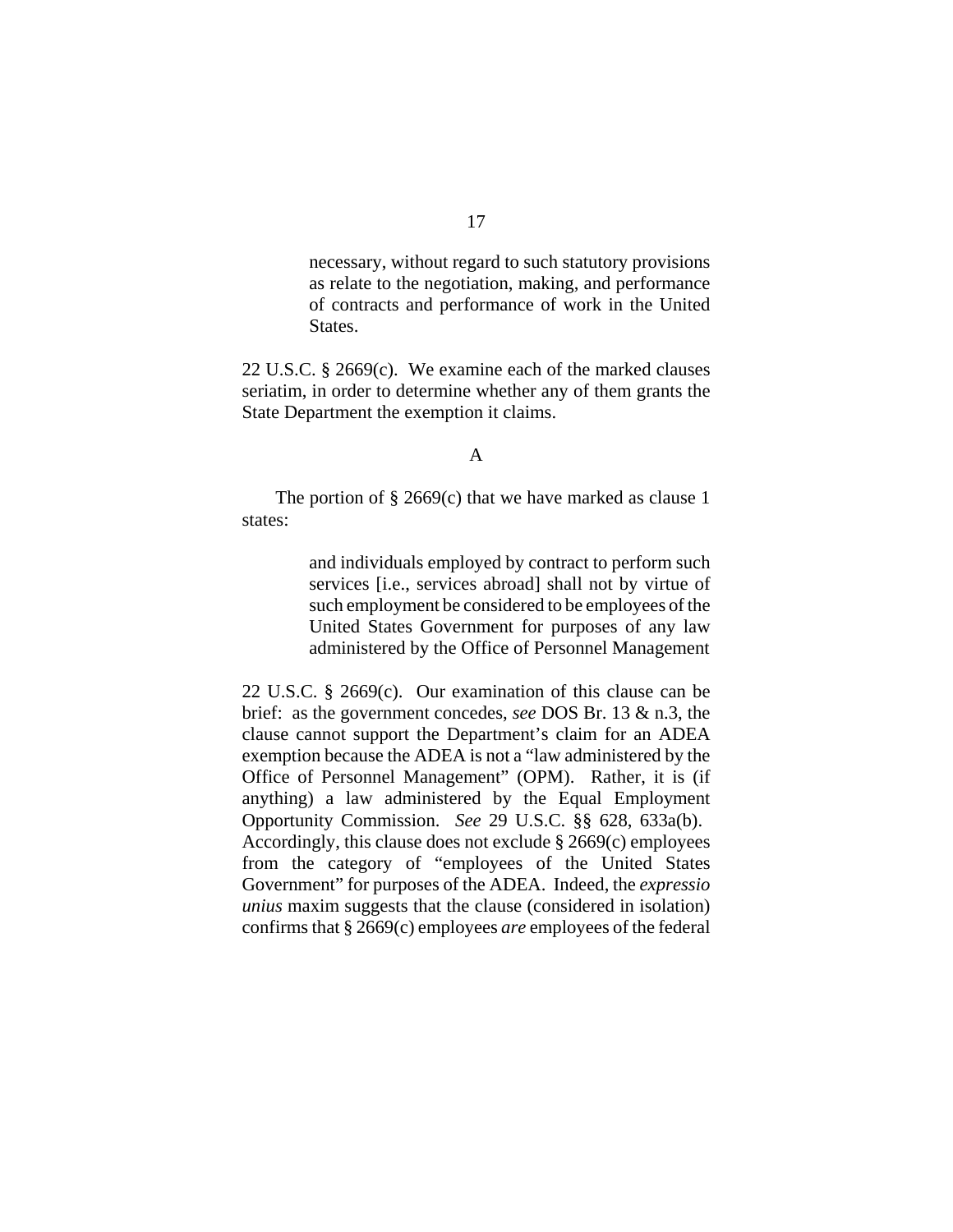government for purposes of any law *not* administered by OPM -- a class of laws that includes the ADEA.<sup>12</sup>

### B

The second clause of  $\S$  2669(c) is contained in a parenthetical that reads:

> (except that the Secretary may determine the applicability to such individuals of subsection (f) of this section and of any other law administered by the Secretary concerning the employment of such individuals abroad)

22 U.S.C. § 2669(c). In the State Department's view, the language of this parenthetical gives it the authority to subject Miller and other § 2669(c) employees to forced retirement at age sixty-five. DOS Br. 20-24.

On its face, the clause contains no such grant of authority. The reference to "subsection (f) of this section" is irrelevant to this case: that subsection authorizes the Secretary to use appropriated funds to "pay tort claims . . . when such claims arise in foreign countries in connection with Department of State operations abroad." 22 U.S.C. § 2669(f). Nor does the balance of the clause -- "and of any other law administered by the Secretary concerning the employment of such individuals abroad," *id.* § 2669(c) -- empower the Secretary to determine the applicability of the ADEA to Miller. As we have noted above,

<sup>12</sup>*See In re Sealed Case No. 97-3112*, 181 F.3d 128, 132 (D.C. Cir. 1999) (applying the "legal maxim *expressio unius est exclusio alterius* ('the mention of one thing implies the exclusion of another')," while noting that it "is not always correct").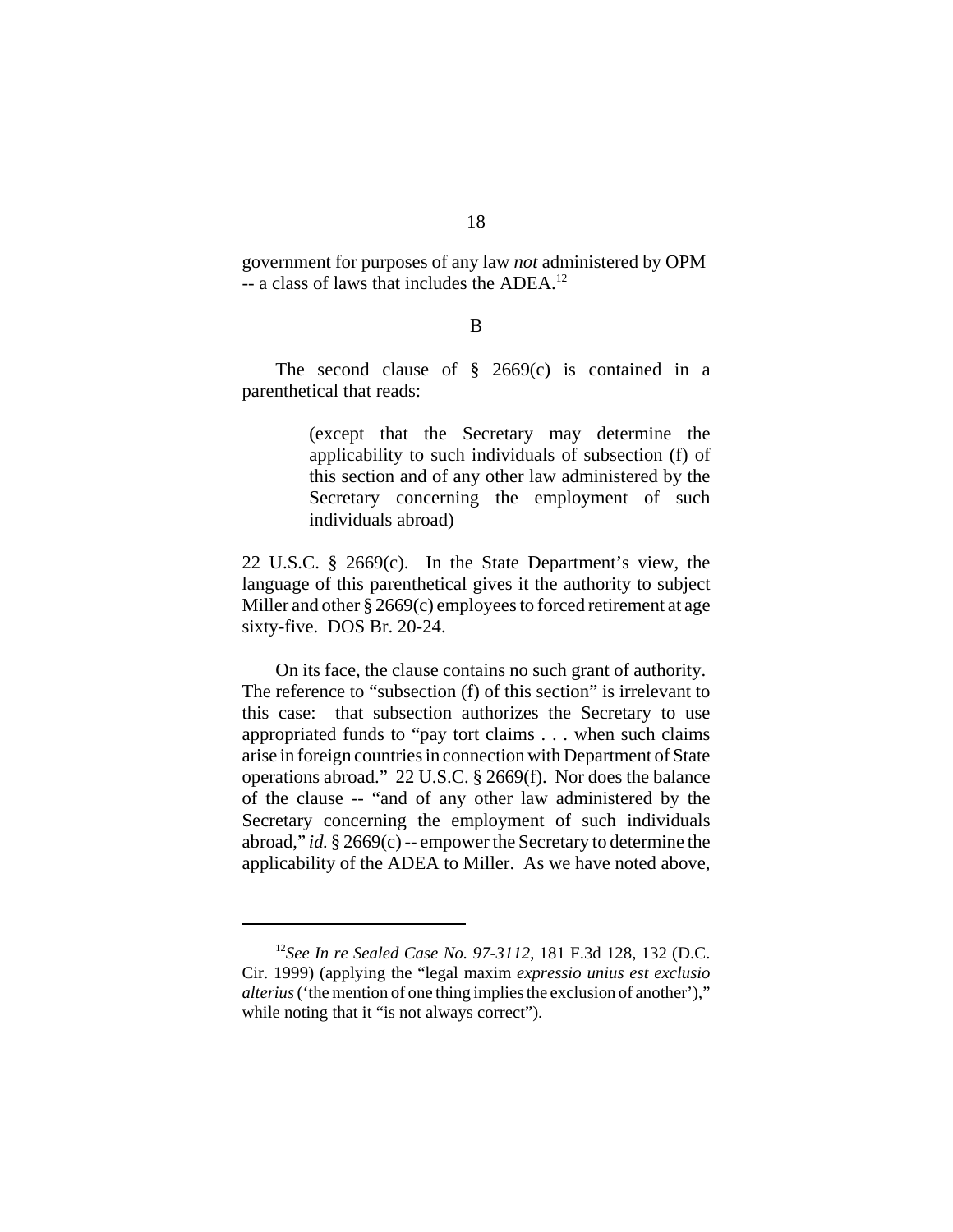*see supra* Part II.B, the ADEA is not a "law administered by the Secretary," 22 U.S.C. § 2669(c).

Lacking any straightforward textual hook in the second clause of § 2669(c), the State Department makes a more roundabout argument. In its view, the language authorizing the Secretary to "determine the applicability to such individuals of . . . any other law administered by the Secretary concerning the employment of such individuals abroad," *id.*, allows the Department to cross-apply another statute, section 408 of the Foreign Service Act, 22 U.S.C. § 3968, to employees like Miller. That statute, the Department maintains, authorizes it to use local compensation plans that include mandatory retirement provisions based on age.<sup>13</sup> We reject this argument for two independent reasons.

22 U.S.C. § 3968(a)(1).

<sup>&</sup>lt;sup>13</sup>Section 408 provides, in relevant part:

The Secretary shall establish compensation (including position classification) plans for foreign national employees of the Service and United States citizens employed under section  $3951(c)(1)$  of this title. To the extent consistent with the public interest, each compensation plan shall be based upon prevailing wage rates and compensation practices (including participation in local social security plans) for corresponding types of positions in the locality of employment . . . . For United States citizens under a compensation plan, the Secretary shall define those allowances and benefits provided under United States law which shall be included as part of the total compensation package, notwithstanding any other provision of law, except that this section shall not be used to override United States minimum wage requirements, or any provision of the Social Security Act [42 U.S.C.A. §§ 301 *et seq.*] or Title 26.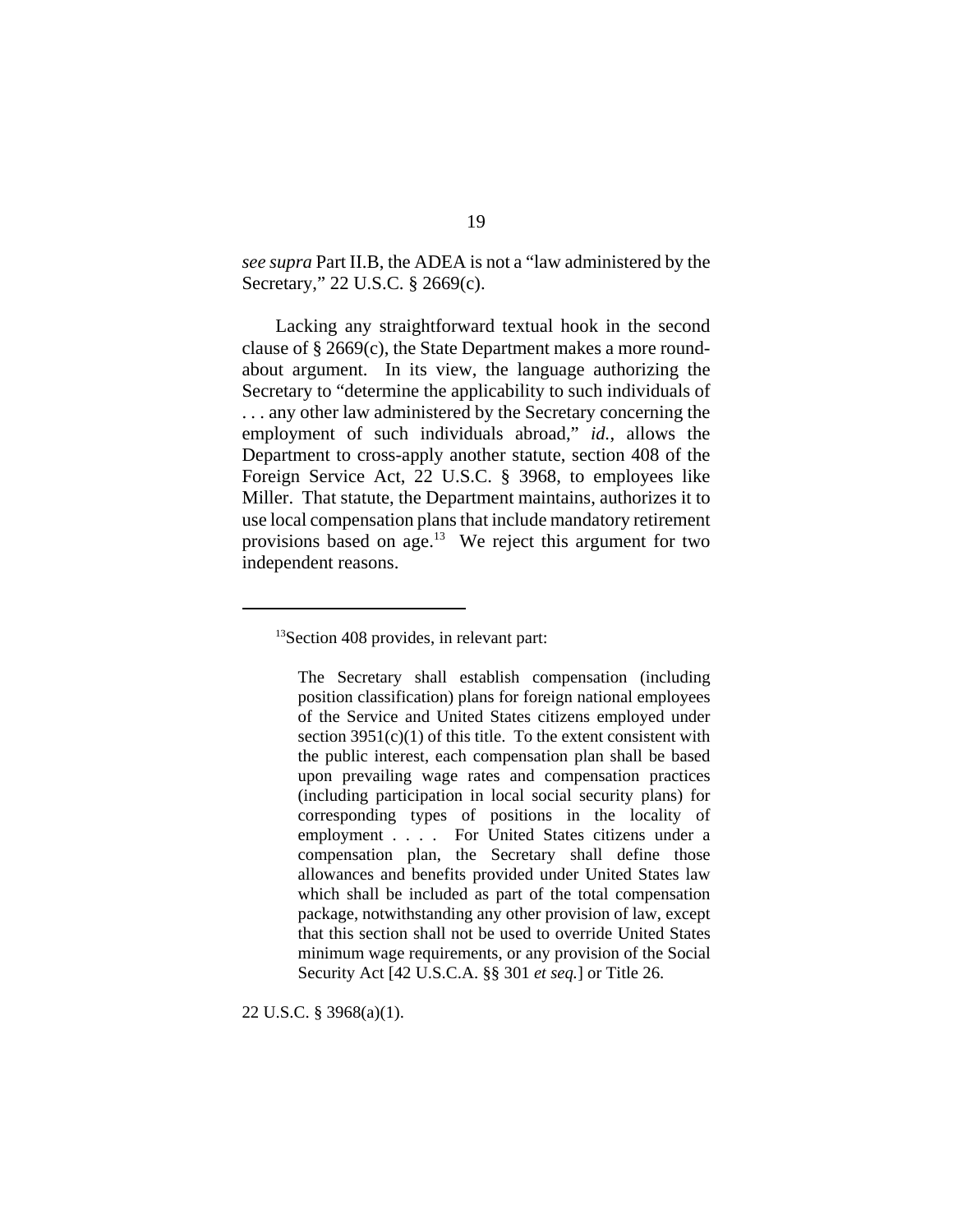First, the State Department's argument elides significant statutory language in  $\S$  2669(c). The second clause does not unqualifiedly authorize the Secretary to determine the applicability of "any other law administered by the Secretary," but rather of "any other law administered by the Secretary *concerning the employment of such individuals abroad*." 22 U.S.C. § 2669(c) (emphasis added). Read in context, the "such individuals" referenced in the italicized phrase must be the same "individuals" mentioned at the beginning of § 2669(c): namely, "individuals employed by contract to perform" services abroad under the authority of § 2669(c). *Id.* Indeed, because there are no other "individuals" mentioned in the section, there is no other antecedent to which the word "such" could refer.<sup>14</sup>

Section 408, however, is not a law concerning individuals who -- like Miller -- are "employed by contract to perform" services abroad under § 2669(c). Instead, section 408 authorizes the Secretary to establish compensation plans for individuals "employed under section  $3951(c)(1)$ ." 22 U.S.C. § 3968(a)(1). In turn, that referenced section,  $\S$  3951(c)(1), together with another, § 3951(a), authorizes the appointment under yet another section -- that is, "under section 3943" -- of certain U.S. citizens "for employment in positions customarily filled by Foreign Service officers." *Id.* § 3951(a); *see id.* § 3951(c)(1). Altogether, then, section 408 authorizes the Secretary to establish compensation plans for U.S. citizens employed, under a combination of sections 3951 and 3943, in positions customarily filled by Foreign Service officers. But the government does not contend that Miller was employed in a position customarily filled by a Foreign Service officer. It also

<sup>14</sup>*See United States v. Bowen*, 100 U.S. 508, 512 (1879) (construing the phrase "such pensioners" as backward-looking in a statute where there was "no other class of pensioners described in that section to whom the word *such* can refer").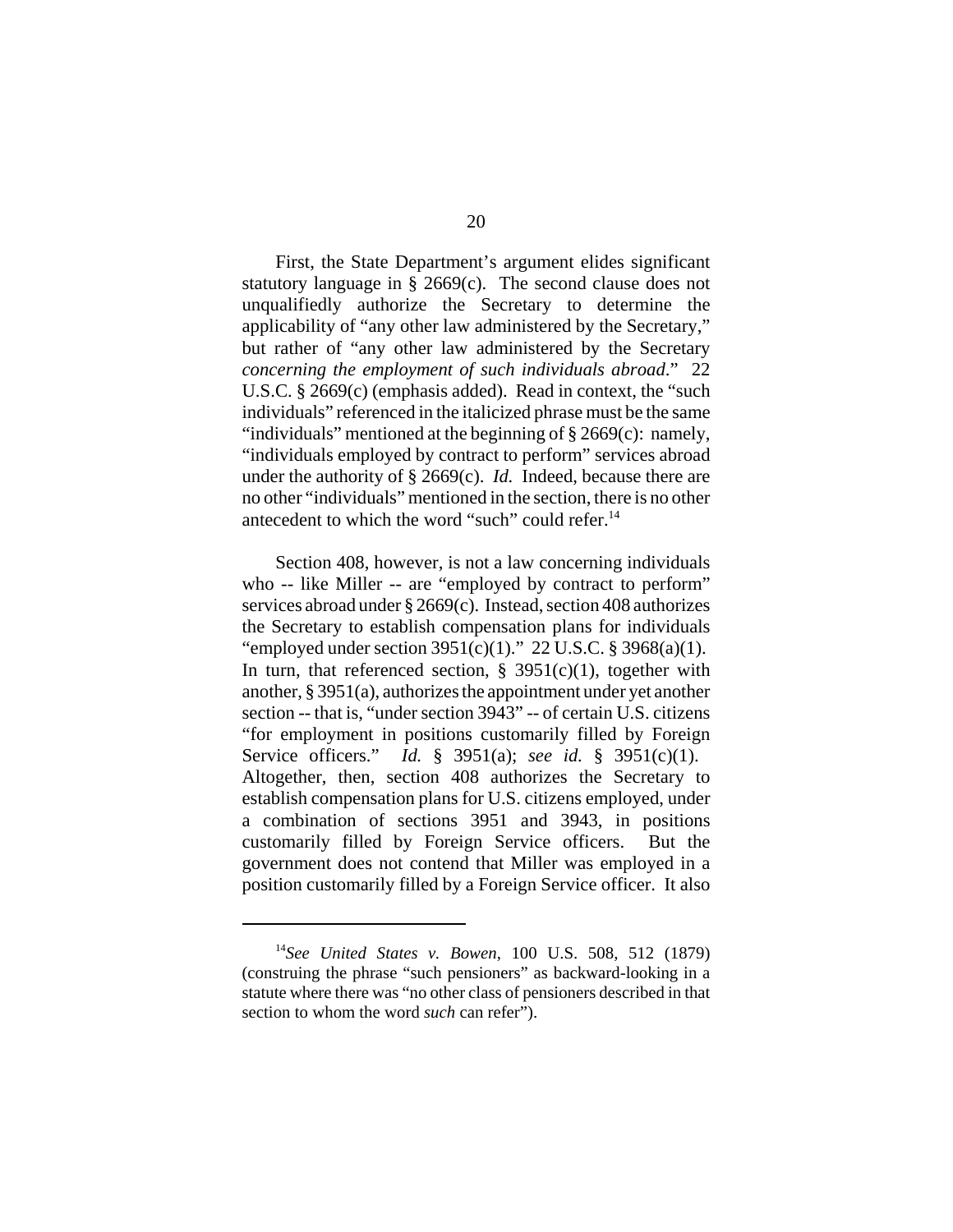agrees that he was not appointed "under section  $3951(c)(1)$ ," "under section 3943," or under any combination thereof. Rather, as his employment agreement states, the "[s]tatutory authority for [Miller's] agreement is 22 U.S.C. 2669(c)." J.A. 23.15 Indeed, even the Secretary acknowledges that section 408 does not apply to Miller "by its own terms." DOS Br. 22-23. Accordingly, because § 2669(c) only authorizes the Secretary to determine the applicability to employees like Miller of laws concerning employment by contract for services abroad, and because section 408 is not such a law, § 2669(c) does not authorize the Secretary to apply section 408 to Miller.<sup>16</sup>

Second, even if section 408 were applicable to employees like Miller, it is doubtful that it would permit the State Department to impose a mandatory retirement age on such employees. Section 408 does not mention retirement at all. It does authorize the Secretary to "establish compensation . . . plans," based (inter alia) on "compensation practices" for corresponding types of positions in the locality of employment. 22 U.S.C. § 3968(a)(1). But mandatory retirement is not a "compensation" plan or practice, particularly given that the elements of compensation expressly mentioned in section 408

<sup>15</sup>*See also* Rule 28(j) Letter from DOS Counsel at 2 (filed Oct. 17, 2011) ("Mr. Miller is neither a foreign service nor a civil service employee of the Department of State. Rather, Mr. Miller was hired by contract under Section (c) [of § 2669] and is thus referred to by the Department as a 'personal services contractor.'").

<sup>16</sup>*Compare* 22 U.S.C. § 3968(a)(1) (section 408), *with* 22 U.S.C. § 4343(b) (authorizing the Secretary to promulgate regulations concerning the disposition of personal property by "contractors [who] enjoy importation or tax privileges in a foreign country"). *See generally id.* § 4341 (defining the term "contractor" for purposes of § 4343(b) to mean, inter alia, "an individual employed by personal services contract pursuant to section 2669(c) of this title").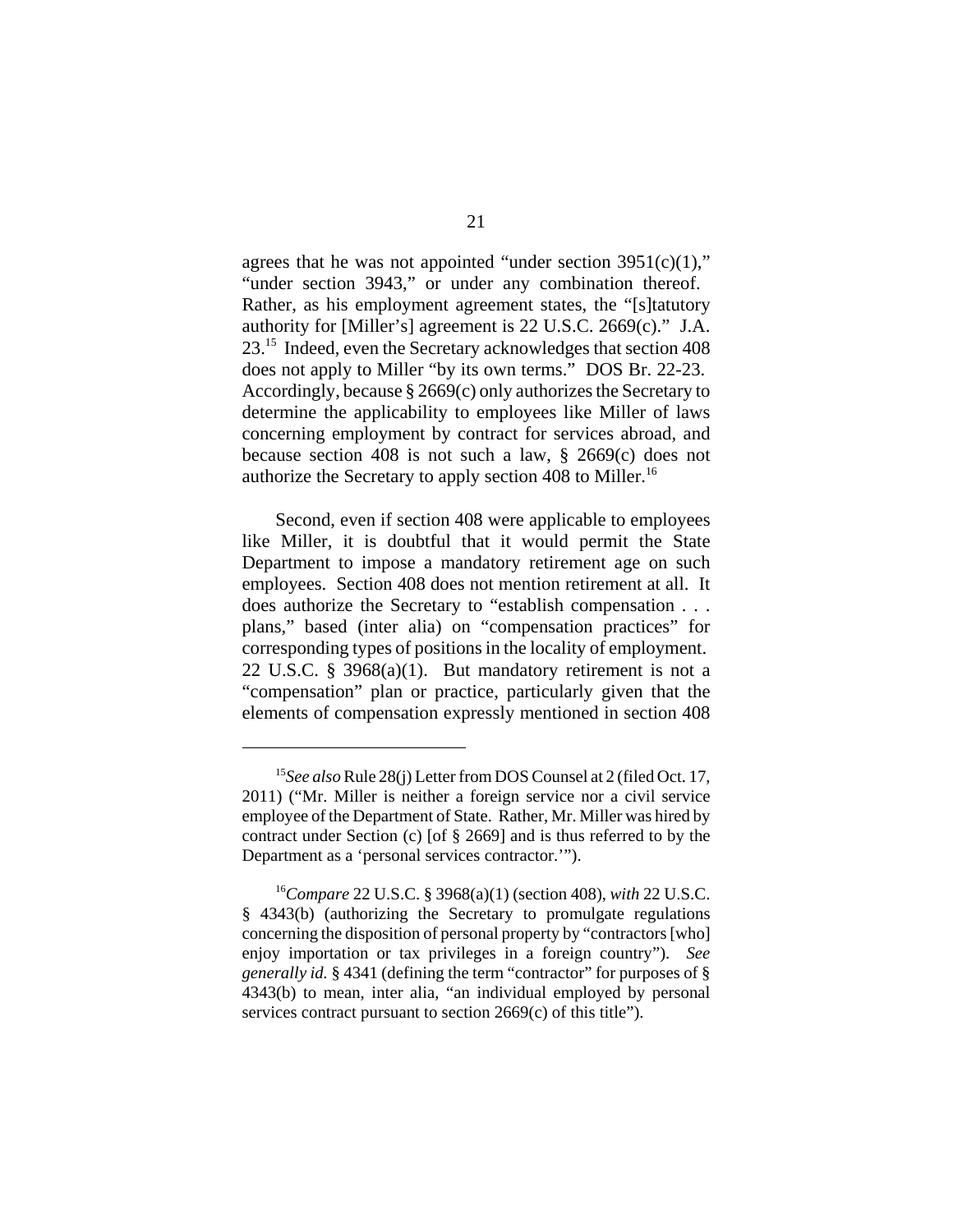are such things as "wage rates," participation in "local social security plans," and "leaves of absence with pay." *Id.*17 Section 408 further provides that, for local compensation plans, "the Secretary shall define those *allowances and benefits* provided under United States law which shall be included as part of the total compensation package." *Id.* (emphasis added). But it is difficult to characterize forced retirement as an "allowance" or "benefit."

In sum, the State Department's winding tour through the U.S. Code fails to convince us that the second clause of section 2(c) of the Basic Authorities Act, 22 U.S.C. § 2669(c), gives it the authority to fire Miller solely because he turned sixty-five. Neither that clause; nor section 408 of the Foreign Service Act, which the Department says the clause refers to; nor the further sections of the Foreign Service Act that section 408 itself references; speak with the kind of clarity one would expect if Congress had intended to remove the protections of landmark legislation like the ADEA from a class of U.S. citizens.

C

The third and final clause of  $\S 2669(c)$  provides:

and such contracts are authorized to be negotiated, the terms of the contracts to be prescribed, and the work to be performed, where necessary, without regard to such statutory provisions as relate to the negotiation, making, and performance of contracts and performance of work in the United States.

<sup>17</sup>*See also* 3 Foreign Affairs Handbook 2 § H-214(C) (characterizing "compensation" terms in personal services contracts as terms that deal with "pay and benefits").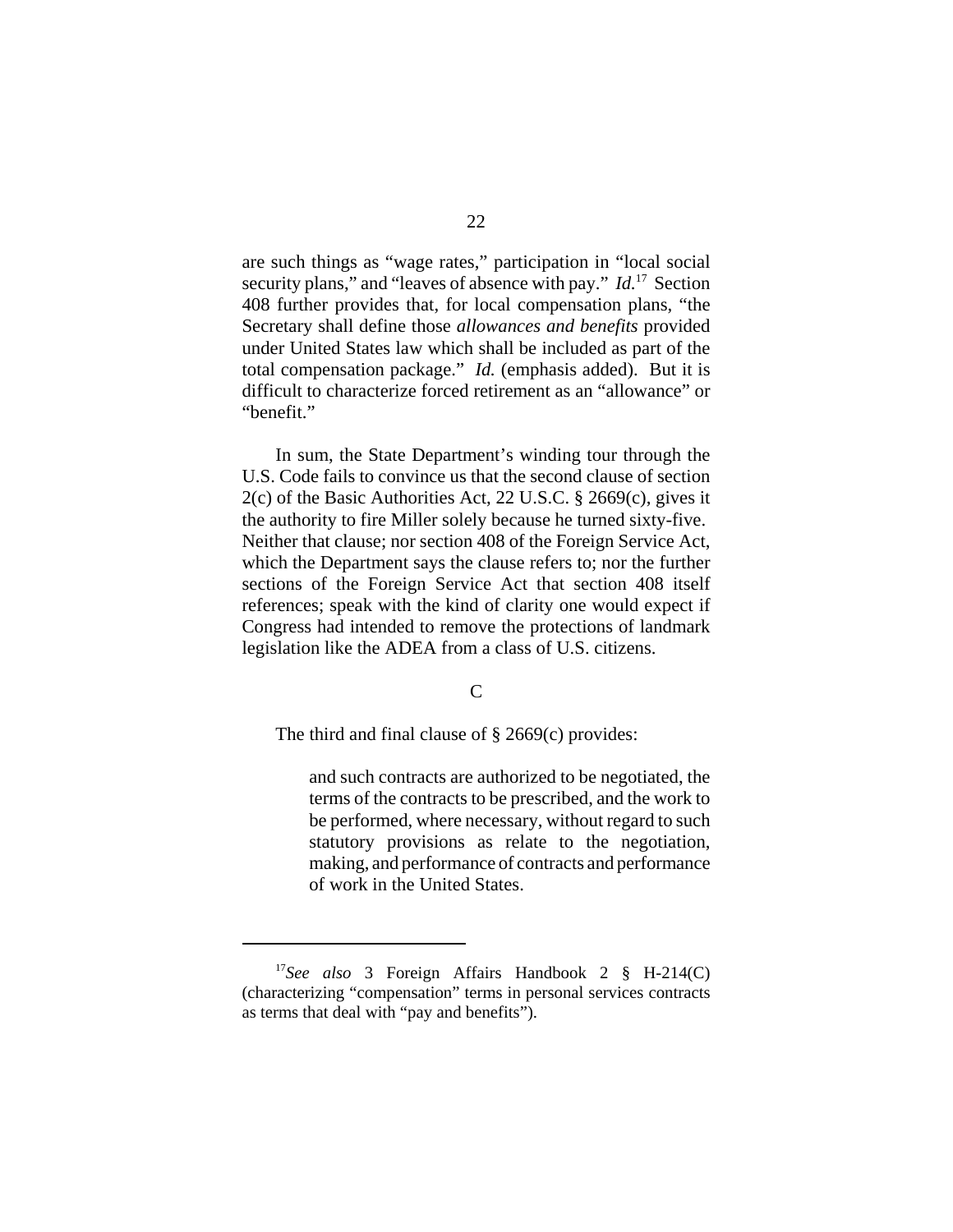22 U.S.C. § 2669(c). The State Department maintains that "[t]he plain language" of this provision "expressly permits the Secretary to enter into employment contracts with individuals like Miller without regard to statutory provisions *such as* the ADEA," because the ADEA is "clearly a statutory provision that 'relate[s] to the negotiation, making, and performance of contracts and performance of work in the United States.'" DOS Br. 11 (emphasis added). Our dissenting colleague sees similar clarity. *See* Dissent at 1, 5, 15-16. But the matter is not nearly so "plain," "express," or "clear" as both insist.

1. The text of § 2669(c)'s third clause does not contain the kind of language one would expect Congress to use if its intention were to abrogate an antidiscrimination provision like the ADEA. The clause does not mention the ADEA. Nor, in contrast to the statutory provisions this court examined in *Strawberry* and *Stewart*, does it refer to age considerations or age-based retirement. *See supra* Part II.A.2. Indeed, the third clause does not speak in the language of antidiscrimination statutes at all. To be sure, statutes like the ADEA are part of the backdrop of employer-employee relations in the United States. But rather than generally setting standards for "the negotiation, making, and performance of contracts," 22 U.S.C. § 2669(c), the ADEA provides that "[a]ll personnel actions affecting employees or applicants for employment . . . shall be made free from any discrimination based on age," 29 U.S.C. § 633a(a). Moreover, the ADEA does not deal with the "performance of work" by protected employees; rather, it prohibits employers from discriminating against employees for a reason -- age -- that is *unrelated* to the actual performance of their work.<sup>18</sup>

<sup>&</sup>lt;sup>18</sup>This accounts for the ADEA provisions and antidiscrimination case law that the dissent cites as "speak[ing] in terms of performance of work," Dissent at 5 n.5. *See, e.g.*, 29 U.S.C. § 621(a)(2) (expressing Congress' concern that "the setting of arbitrary age limits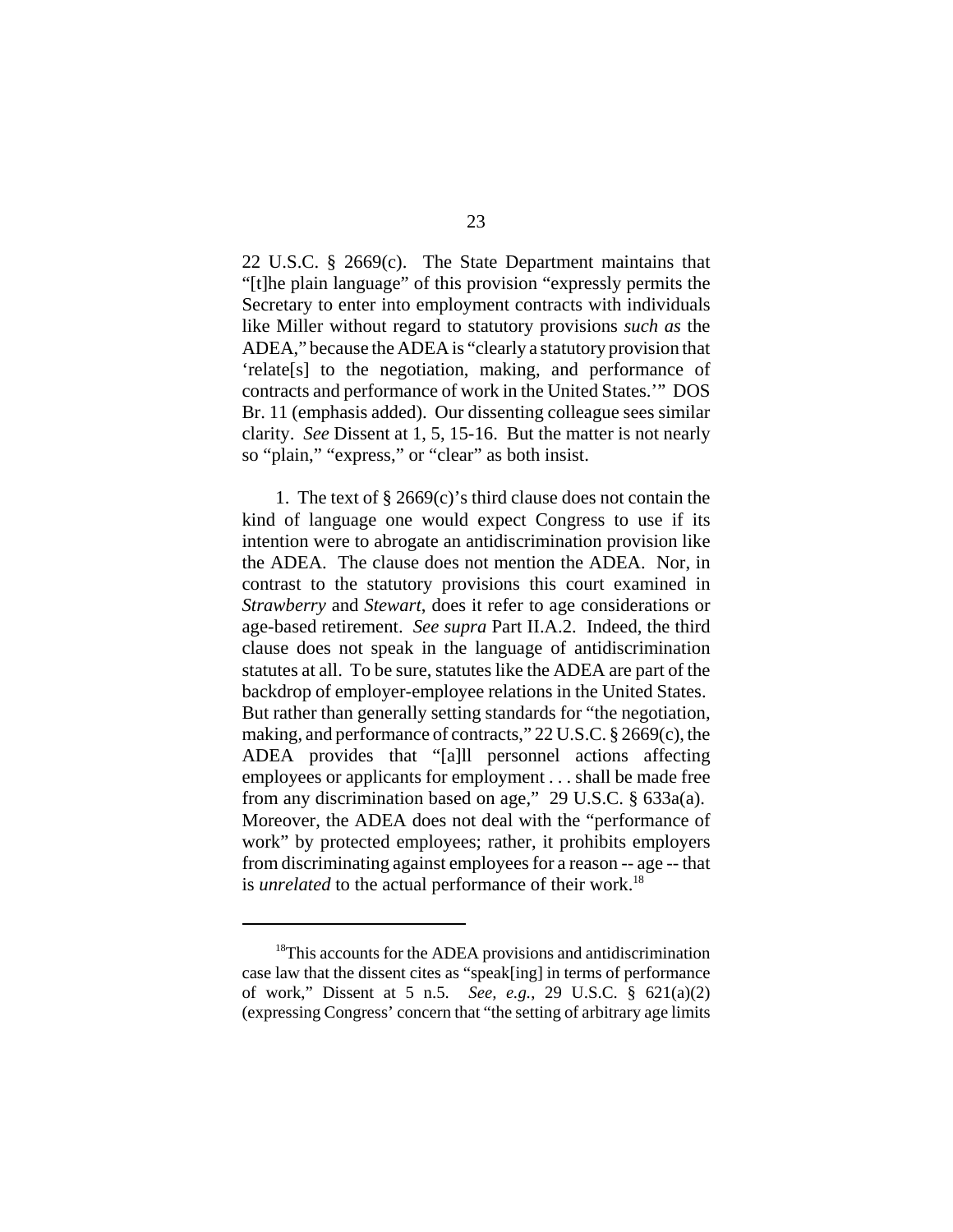This is not to say that it would be impossible to think of a law that bans age discrimination in personnel actions as one that broadly "relate[s] to the negotiation, making, and performance of contracts and performance of work in the United States." But if the ADEA is such a law, so too is Title VII of the Civil Rights Act of 1964, which in parallel language provides that "[a]ll personnel actions affecting employees or applicants for employment" by the federal government "shall be made free from any discrimination based on race, color, religion, sex, or national origin." 42 U.S.C. § 2000e-16(a); *see McKennon*, 513 U.S. at 357 (noting that the "substantive, antidiscrimination provisions of the ADEA are modeled upon the prohibitions of Title VII"). So too is the ADA, which bars discrimination "on the basis of disability in regard to job application procedures, the hiring, advancement, or discharge of employees, . . . and other terms, conditions, and privileges of employment." 42 U.S.C. § 12112(a). The State Department does not dispute the point. *See* Oral Arg. Recording at 23:30-23:40 (statement by State Department counsel that "the term 'performance of work' relates to statutes such as . . . Title VII"). Yet, although we may be naive, it is hard for us to imagine that Congress would have hidden such a dramatic exemption from its landmark antidiscrimination laws in the anodyne language of § 2669(c)'s third clause.

*regardless of potential for job performance* has become a common practice" that "may work to the disadvantage of older persons" (emphasis added)); *Hazen Paper Co. v. Biggins*, 507 U.S. 604, 611 (1993) (noting that because Congress found that "as an overall matter, the performance of work of older workers was at least as good as that of younger workers," the ADEA "commands that employers are to evaluate older employees on their merits and not their age" (internal citations and quotation marks omitted)).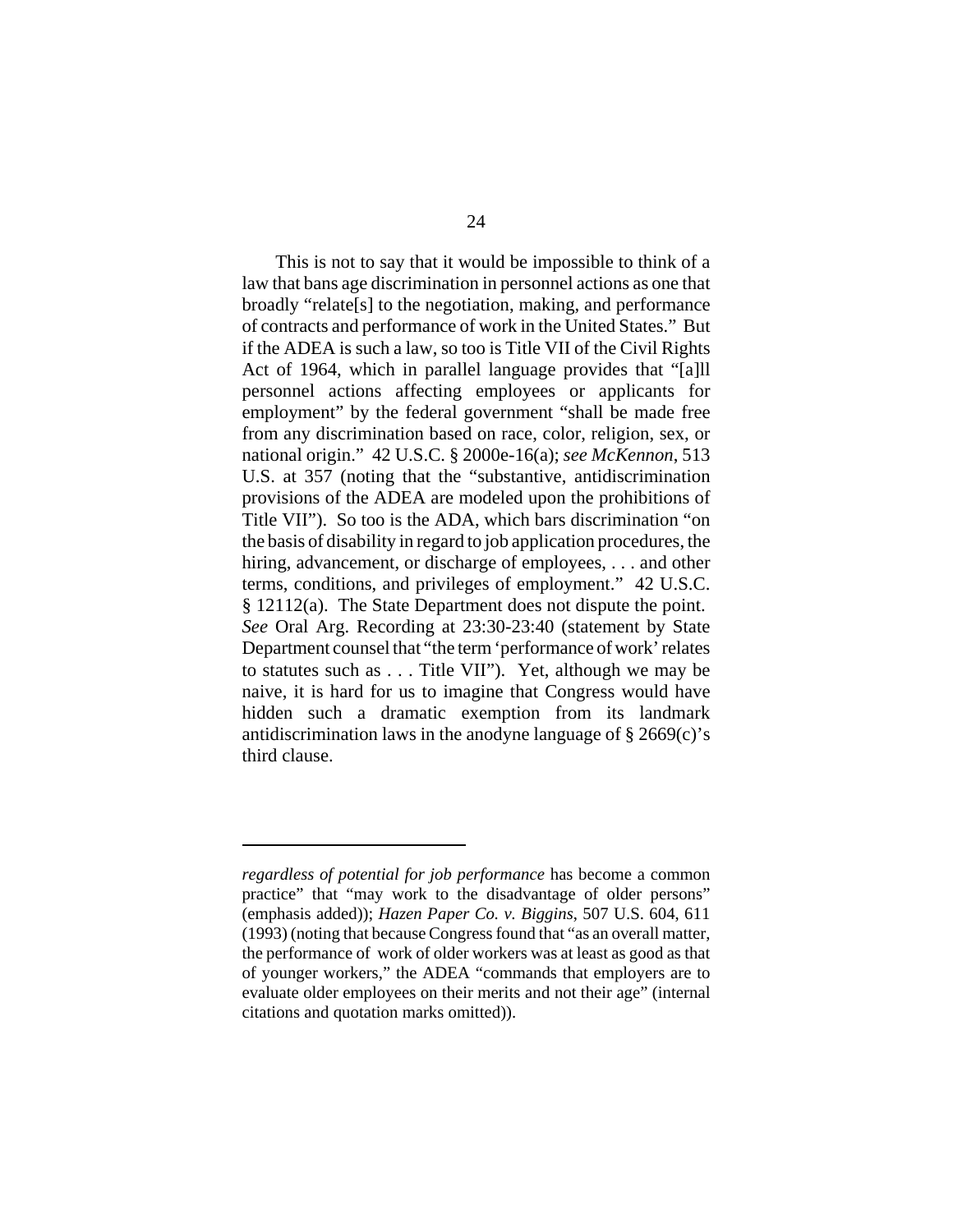Moreover, if the ADEA is a law that "relate[s] to the negotiation, making, and performance of contracts and performance of work," so too are the laws "administered by the Office of Personnel Management" referenced in the first clause of § 2669(c). *See supra* Part III.A.19 But that would leave the first clause's exemption of  $\S$  2669(c) employees from the coverage of OPM-administered statutes without any independent effect. Such an interpretation would violate "[a] cardinal principle of interpretation [that] requires us to construe a statute so that no provision is rendered inoperative or superfluous, void or insignificant." *Laurel Baye Healthcare of Lake Lanier, Inc. v. NLRB*, 564 F.3d 469, 472 (D.C. Cir. 2009) (internal quotation marks omitted); *see Hibbs v. Winn*, 542 U.S. 88, 101 (2004).

2. There is, however, a narrower reading of § 2669(c)'s third clause that does not require us to conclude that Congress intended, by opaque language, to authorize the State Department to act "without regard to . . . statutory provisions" that protect U.S. citizens against discrimination based on their age, disability, race, religion, or sex. Likewise, this reading preserves an independent meaning for the section's first clause. Most important, it is the more natural reading of the statutory language.

The more natural reading is to regard "provisions relating to the negotiation, making and performance of contracts and performance of work" as referring to the complex of statutes and regulations that establish government-wide requirements for federal contracting and procurement. This reading is confirmed

<sup>19</sup>OPM is charged, inter alia, with "executing, administering, and enforcing -- (A) the civil service rules and regulations of the President and the Office and the laws governing the civil service; and (B) the other activities of the Office including retirement and classification activities." 5 U.S.C. § 1103(a)(5).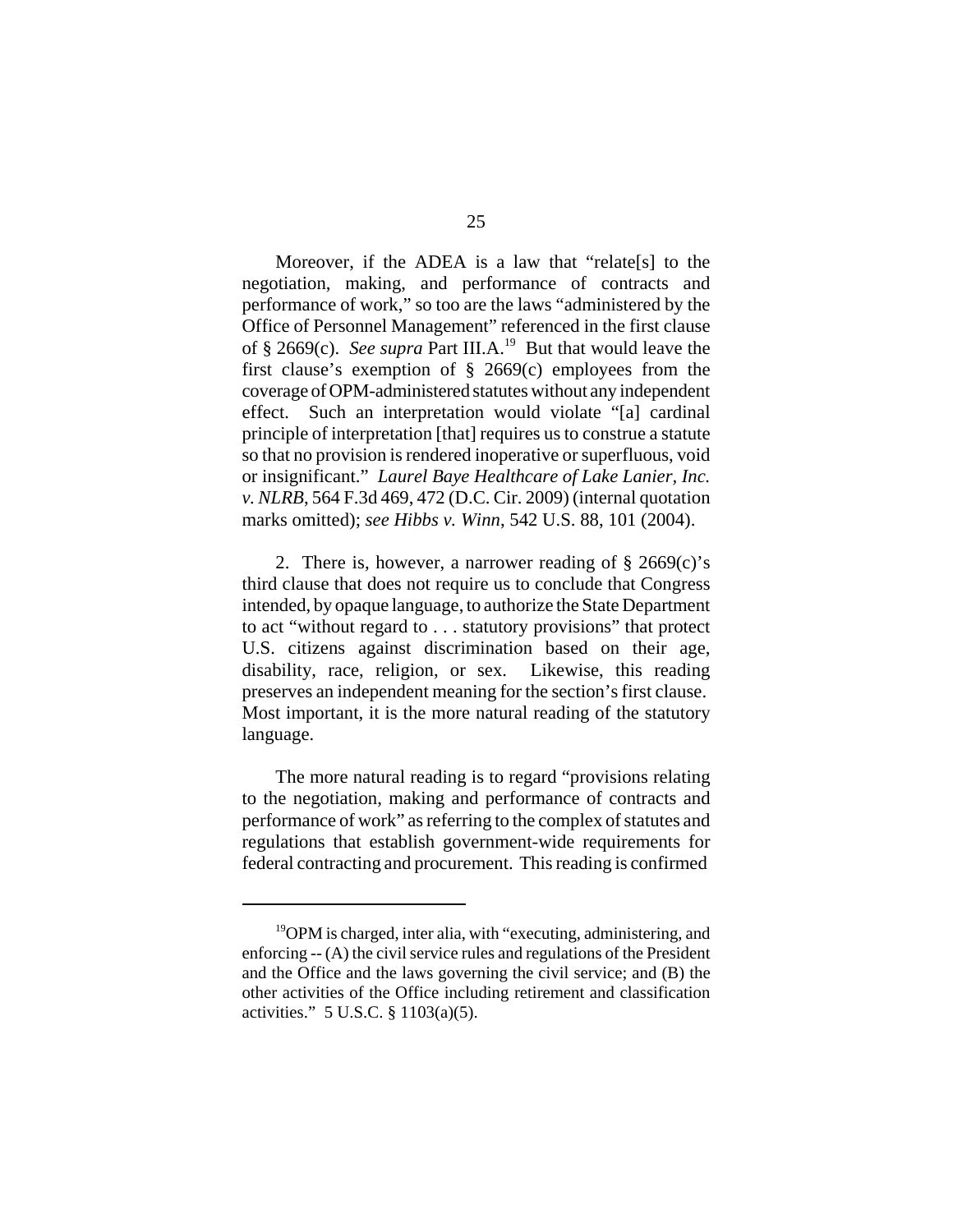by the manner in which Congress previously used the same language that is now enshrined in the text of  $2669(c)$ 's third clause. As even the most casual comparison discloses, that language is copied directly from the text of an earlier statute, the Foreign Service Buildings Act of 1926, 22 U.S.C. § 294, which provides:

> The *contracts* for purchases of buildings, for leases, and for all work of construction, alteration, and repair under this chapter *are authorized to be negotiated, the terms of the contracts to be prescribed, and the work to be performed, where necessary, without regard to such statutory provisions as relate to the negotiation, making, and performance of contracts and performance of work in the United States* . . . .

22 U.S.C. § 294 (emphasis added). The language we have italicized constitutes all but two of the words contained in the third clause of  $\S 2669(c)$ . (The additional words are "and" and "such.") It has never been regarded as authorizing an exception from the protections of statutes that bar discrimination based on age, disability, race, religion, or sex. Rather, the language of the Foreign Service Buildings Act has been viewed as authorizing an exemption from the Federal Acquisition Regulation (FAR) and its web of regulatory and associated statutory provisions governing the acquisition by federal agencies of supplies and services. *See* 48 C.F.R. §§ 1.000 *et seq.*

 Provisions of the FAR deal in detail with the negotiation, making, and performance of contracts, and with the performance of work.20 Part 37 specifically addresses services contracts. *See*

<sup>20</sup>*See, e.g.*, 48 C.F.R. Part 15 ("Contracting by Negotiation"); *id.* Part 52 (model contract terms); *see also, e.g.*, *id.* §§ 15.000-15.609, 16.103, 36.214, 36.606 (relating to negotiation); *id.* §§ 13.000-13.501,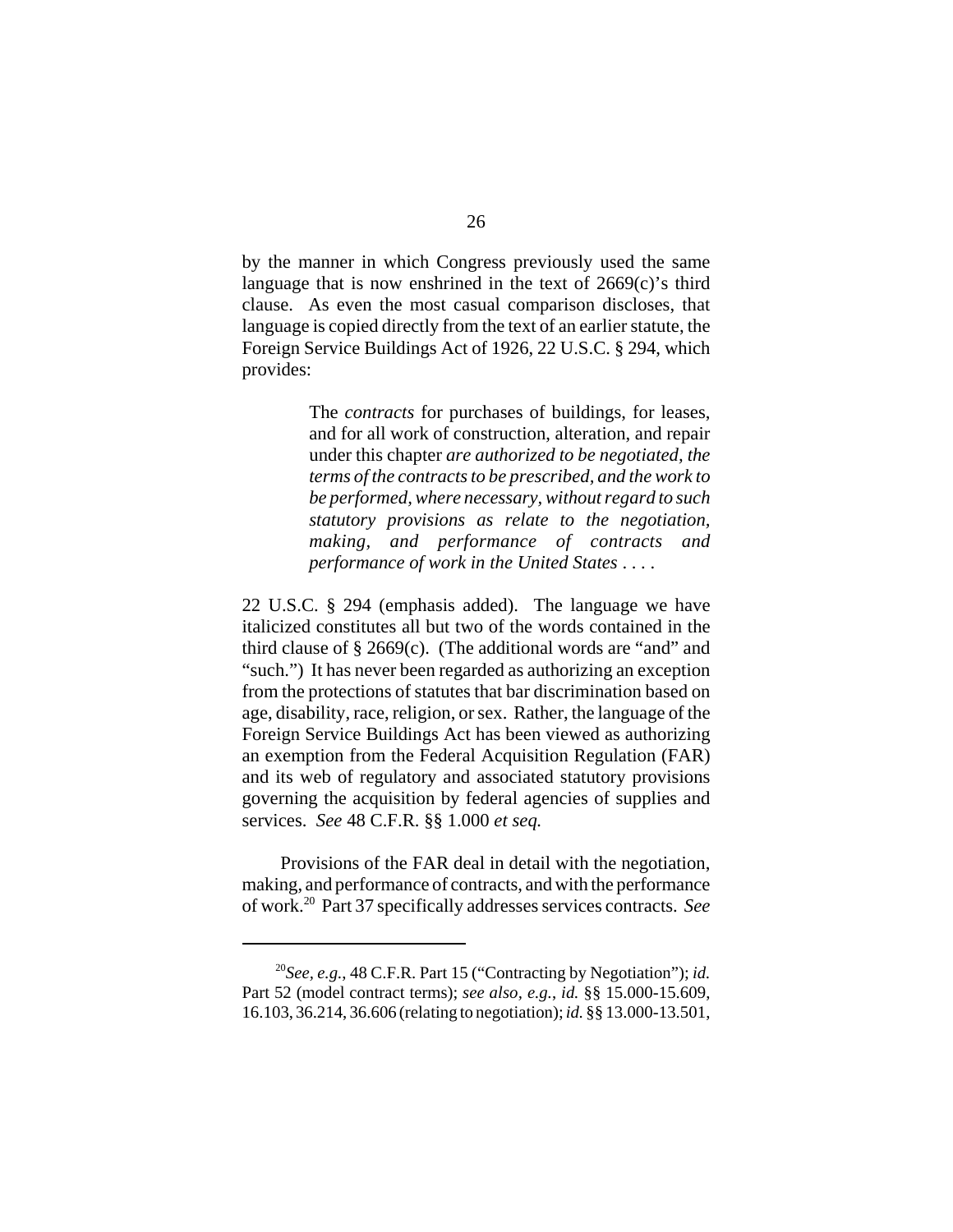48 C.F.R. Part 37. The FAR itself is statutorily mandated, its promulgation having been expressly required by 41 U.S.C. § 1303(a)(1). That section directs that the Administrator of General Services, together with the Secretary of Defense and the Administrator of NASA, "shall jointly issue and maintain . . . a single Government-wide procurement regulation, to be known as the 'Federal Acquisition Regulation.'" 41 U.S.C. § 1303(a)(1). Other statutory provisions prescribe parts of the  $FAR's$  contents, $^{21}$  and still others compel agency compliance with the FAR.<sup>22</sup> Indeed, Title 41 of the United States Code is composed of hundreds of statutory provisions regulating public contracting for both supplies and services, including sections regarding contract procurement, terms, awards, and disputes $^{23}$  -many of which mirror provisions of the FAR.<sup>24</sup>

<sup>21</sup>*See, e.g.*, 41 U.S.C. §§ 1502(f), 1901, 2310(b), 3302(c), 4305(a), 4710(b), 4711(b).

<sup>22</sup>*See, e.g., id.* § 1121(c) (requiring executive agencies to follow the FAR in the procurement of property and services); *id.* § 3101(a) (same).

<sup>23</sup>*See* 41 U.S.C. §§ 3101-3509 (procurement); *id.* §§ 6502, 6703, 8303, 8703 (terms); *id.* §§ 3701-08 (awards); *id.* §§ 7101-09 (disputes).

<sup>24</sup>*Compare* 41 U.S.C. § 3305, *with* 48 C.F.R. Part 13 (establishing simplified acquisition procedures); 41 U.S.C. §§ 4501-06, *with* 48

<sup>14.000-14.503, 19.000-19.1506, 31.000-31.703, 50.102-50.103</sup> (relating to making of contracts); *id.* §§ 5.102, 7.503, 9.104-1, 15.305, 25.801 (relating to performance of contracts); *id.* §§ 19.1308-09, 36.501, 52.223-6, 52.236-8, 52.249-2 (relating to performance of work). *See generally id.* § 2.101 (defining "acquisition" for purposes of the FAR as "the acquiring by contract . . . of supplies or services[,] . . . "begin[ning] at the point when agency needs are established," and extending through "award of contracts" and "contract performance").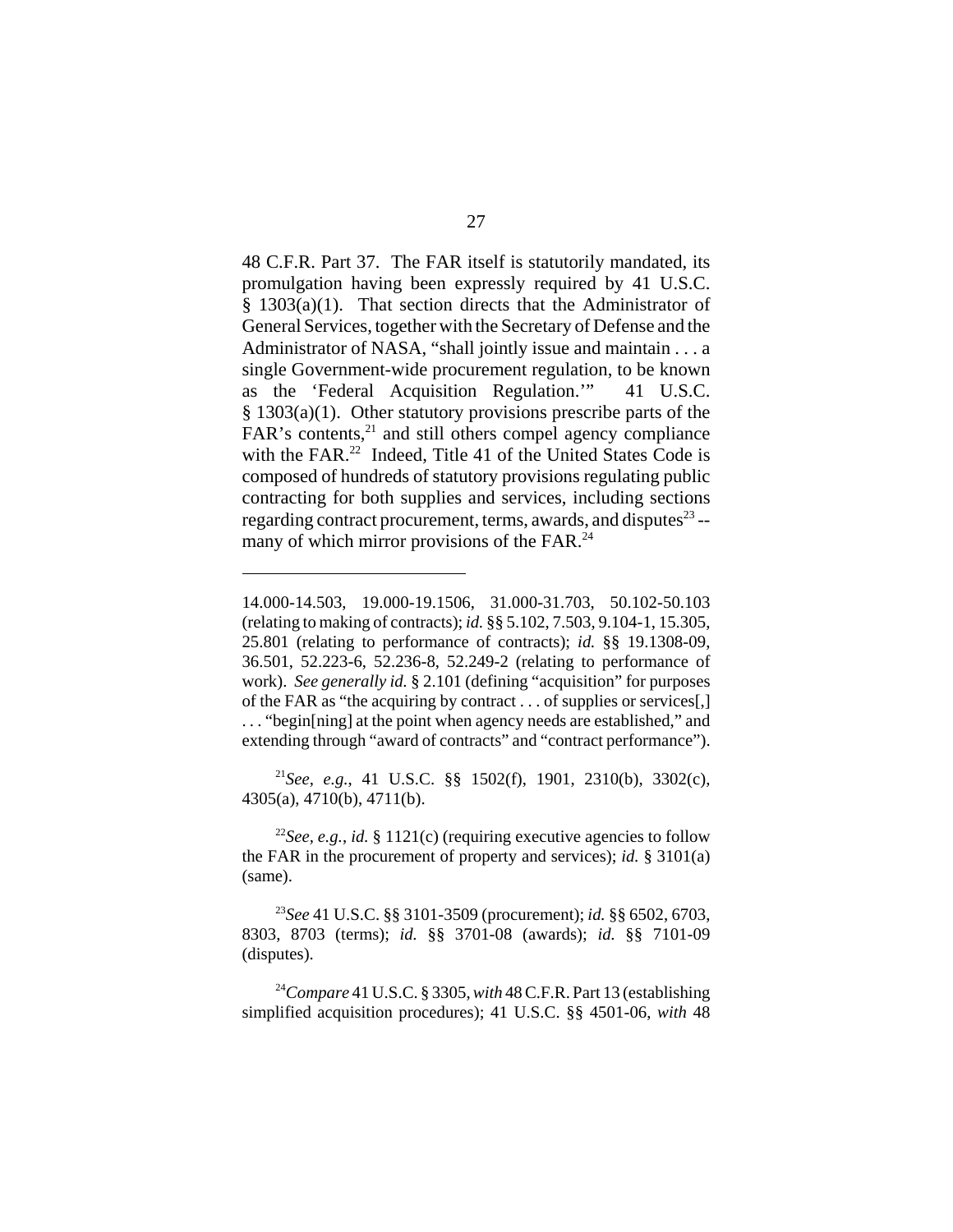Given the nature of the contracting requirements contained in the FAR and associated statutes, it is unsurprising that they have been identified as the subject of the exception authorized by the Buildings Act. The FAR itself interprets "section 3 of the Foreign Service Buildings Act of 1926, as amended (22 U.S.C. 294)" as providing that "[c]ontracts for overseas construction . . . may be excepted where necessary from the provisions of the FAR." 48 C.F.R. § 636.101-70. The State Department has also viewed the Buildings Act as creating an exemption from the FAR and its associated statutes for embassy procurements. *See In re Flexsteel Indus., Inc.*, B-221192, at 2 (Comp. Gen. Apr. 7, 1986). Similarly, the U.S. Court of Federal Claims has cited the Buildings Act for the proposition that the FAR's "general requirement of a performance bond in construction contracts with the U.S. Government may be waived for construction contracts involving U.S. diplomatic missions abroad." *Egyptian Am. Bank, S.A.E. v. United States*, 13 Cl. Ct. 337, 343 (1987).

When Congress uses an identical string of forty-five words in two statutes, each of which authorizes the State Department to enter into contracts, it is reasonable to assume that the legislature intended both strings to have the same operative meaning. *Cf. Brown v. Gardner*, 513 U.S. 115, 118 (1994) (examining the use of the same term "in analogous statutes" to determine its meaning); *Metro. Life Ins. Co. v. Taylor*, 481 U.S. 58, 65 (1987) (noting "[t]he presumption that similar language in two labor law statutes has a similar meaning"). Here, then, it is appropriate to read the language of the third clause of § 2669(c), like the language of section 3 of the Foreign Service Buildings Act, as a shorthand for authorizing the Secretary to

C.F.R. Part 32 (prescribing contract financing rules); 41 U.S.C. §§ 6701-07, *with* 48 C.F.R. Part 37 (discussing services contracts); *compare also* 41 U.S.C. § 131, *with* 48 C.F.R. § 2.101(b) (defining "acquisition" for statutory and regulatory purposes).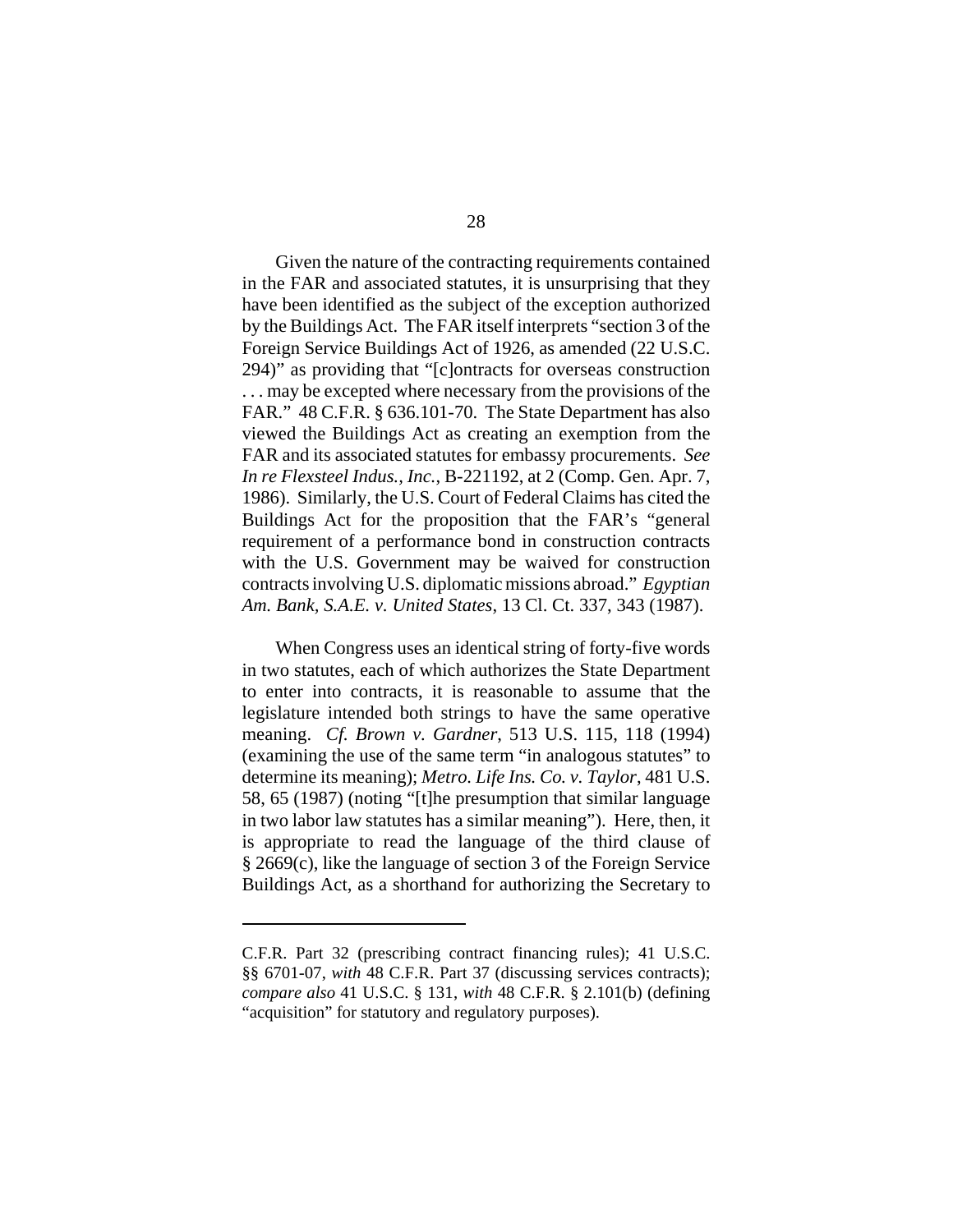disregard the standard contracting requirements of the FAR and its associated statutes, including the requirements governing personal services contracts, *see* 48 C.F.R. §§ 37.104 *et seq.* This reading is buttressed by the State Department's own Foreign Affairs Manual, which cites § 2669(c) for the proposition that the Department may "[e]mploy individuals, for services abroad, under a contract which *is not subject to Federal Acquisition Regulations*." 3 Foreign Affairs Manual § 7113.1(a)(6) (emphasis added). Nowhere does the Manual invoke  $\S 2669(c)$ ) for the broader proposition, claimed here, that the Department may hire and fire U.S. citizens abroad without regard to the basic mandates of federal antidiscrimination laws.

Nor is this narrower reading any less persuasive if we take the third clause's string of words apart and look only at the statutory phrase "performance of work." That phrase, even on its own, is also closely associated with the provisions of the FAR. It is frequently employed in the FAR itself; indeed, a Westlaw search discloses that the FAR uses the phrase one hundred times.<sup>25</sup> It is also frequently used by courts in

<sup>25</sup>*See, e.g.*, 48 C.F.R. § 19.1308 (establishing "[p]erformance of work requirements" relating to subcontracting); *id.* § 32.202-1(b)(6) ("Prior to any performance of work under the contract, . . . ."); *id.* § 36.501 (governing "[p]erformance of work by the contractor"); *id.* § 52.204-2(e) (demanding that contractor "exert every reasonable effort . . . to continue the performance of work . . . "); *id.* § 52.223-6 (referring to "site(s) for the performance of work"); *id.* § 52.236-1 (establishing model "Performance of Work by the Contractor" clause); *id.* § 52.249-6(a) (providing that "the Government may terminate performance of work under this contract"); *see also id.* §§ 2.101(b), 7.305(c), 27.300, 52.232-31, 52.236-8, 52.249-2(a). The phrase is also used several times in Title 41 itself. *See* 41 U.S.C. § 4505(c) (limiting "payments . . . in advance of any performance of work under the contract"); *id.* § 8101 (defining employee as an individual "directly engaged in the performance of work"); *id.* § 8303 (limiting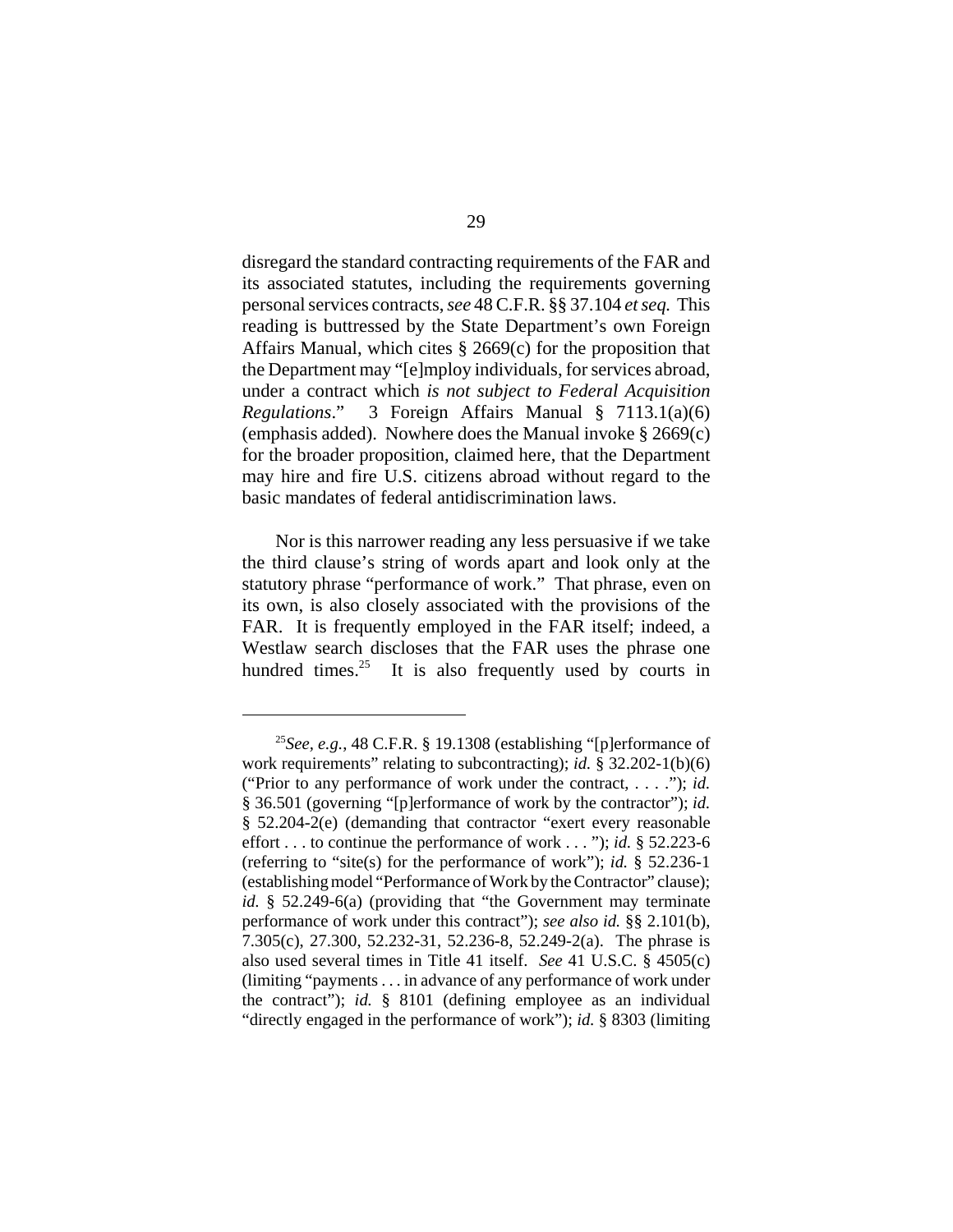discussing the FAR's provisions.<sup>26</sup>

3. Notwithstanding § 2669(c)'s use of language indicating that it was intended to authorize an exemption from the FAR and associated statutes in Title 41, the State Department maintains that the legislative history of the section supports its broader construction. In fact, there is very little legislative history to examine, and the three snippets to which the Department points are even more ambiguous than the statutory language. Before getting to those snippets, however, we must remark upon what is most important about the legislative history: namely, what is *not* in it. If the third clause were truly intended to permit the Secretary to do something as consequential as disregard "statutory provisions *such as* the ADEA," DOS Br. 10 (emphasis added), one would expect to see a reference in that history to the ADEA, or to similar statutes such as the ADA or Title VII. There are no such references. Likewise, if it really were "clear . . . from [the] statutory history that the Secretary was permitted" to include a mandatory retirement clause in Miller's employment contract, *id.* at 12, one would expect the history to contain a reference to mandatory retirement, or at least to the application of age distinctions in some context. Again, there are no such references. "Congress'

what materials contractors may use "in the performance of the work").

<sup>26</sup>*See, e.g.*, *Campbell Plastics Eng'g & Mfg., Inc. v. Brownlee*, 389 F.3d 1243, 1248 (Fed. Cir. 2004); *Redland Co., Inc. v. United States*, 97 Fed. Cl. 736, 747 n.4 (2011); *LB&B Assocs. Inc. v. United States*, 91 Fed. Cl. 142, 157 (2010); *Northrop Grumman Corp. v. United States*, 42 Fed. Cl. 1, 12 (1998); *see also Ingersoll-Rand Co. v. United States*, 780 F.2d 74, 75 n.2 (D.C. Cir. 1985); *Krygoski Constr. Co., Inc. v. United States*, No. 214-89C, 1993 WL 840295, at \*7 (Ct. Fed. Cl. Mar. 2, 1993), *rev'd on other grounds*, 94 F.3d 1537 (Fed. Cir. 1996); *Blount, Inc. v. United States*, 22 Cl. Ct. 221, 226-29 (1990).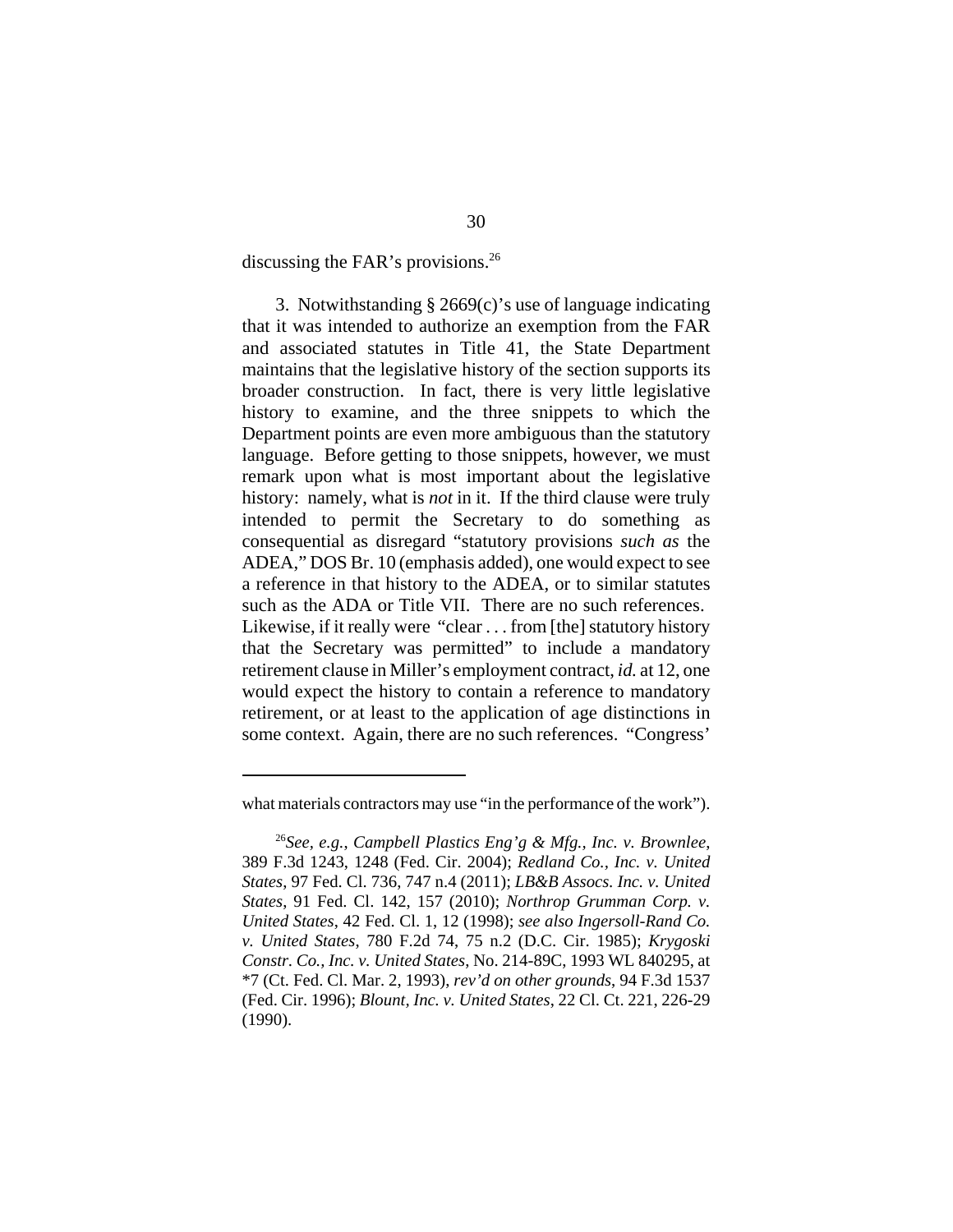silence in this regard can be likened to the dog that did not bark." *Chisom v. Roemer*, 501 U.S. 380, 396 n.23 (1991).

The third clause of  $\S$  2669(c) was added to the section in 1994 as part of a larger set of statutory amendments. *See* Foreign Relations Authorization Act, Fiscal Years 1994 & 1995, Pub. L. 103-236, 108 Stat. 382 (1994). The only specific mention of the third clause is found in the House Conference Report, which states that the clause "exempts, where necessary, contracts for personal services abroad from statutory *contracting provisions* applicable in the United States." H.R. Conf. Rep. No. 103-482, at 171 (1994) (emphasis added). As we have discussed above, "contracting provisions" is not an obvious way to refer to antidiscrimination statutes like the ADEA, ADA, and Title VII. By contrast, it is a perfectly natural way to refer to the FAR and its associated statutes, which are filled with provisions governing contracting by federal agencies. *See, e.g.*, 48 C.F.R. pts. 37, 52.

In addition to its single specific reference to the third clause, the Conference Report states that the entire set of 1994 amendments "allows the Secretary of State *greater flexibility* in hiring U.S. citizens, particularly family members of U.S. Government employees, at embassies and consulates abroad." H.R. Conf. Rep. No. 103-482, at 182 (emphasis added). The Report does not explain what kind of flexibility Congress had in mind. Lifting the labyrinthine restrictions of the FAR and Title 41 certainly fills that bill. But there is nothing in the legislative history to suggest that Congress wanted the Secretary to have "flexibility" to hire and fire without regard to the laws that bar employment discrimination.<sup>27</sup>

 $^{27}$ In fact, the only thing that is clear about the sentence in the Conference Report regarding "flexibility" is that it is not in the main a reference to the addition of the third clause of  $\S$  2669(c) at all, but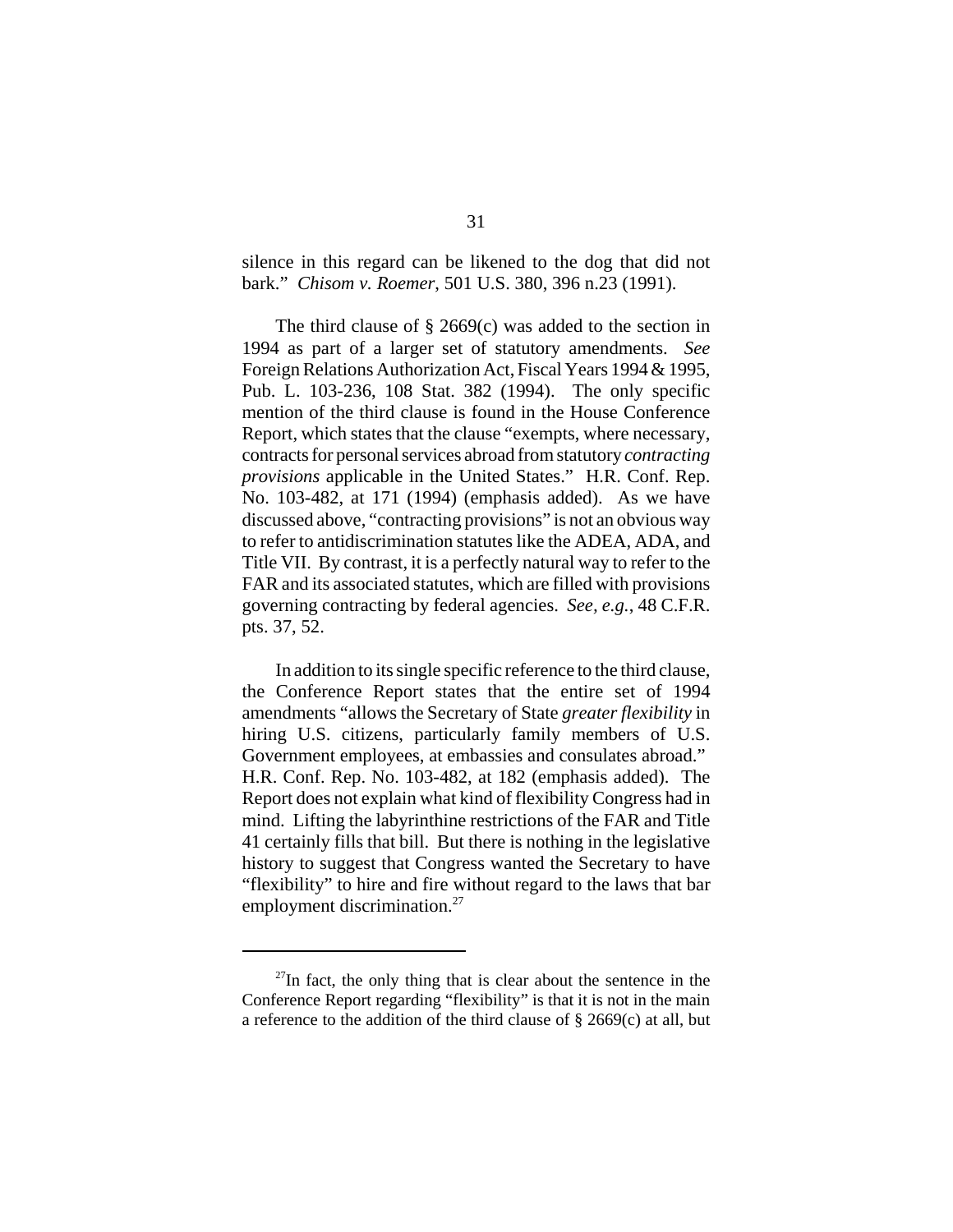Last, the government calls our attention to another passage in the Conference Report, which "urges the Department of State to undertake . . . a review of U.S. laws and regulations that may impede the ability of American citizens abroad to compete in world markets with citizens of other nations on a level playing field." *Id*. On its face, however, this passage refers to a review Congress wanted the Department to undertake, not to something it thought the third clause would accomplish. Moreover, in context it appears to have more to do with "making the United States more competitive in the world economy," *id.*, than with influencing hiring at U.S. facilities. Nonetheless, the State Department insists that the passage shows that Congress intended the third clause to authorize an exemption from the ADEA in order to promote the Department's own hiring of U.S. citizens abroad.

Even if the State Department were correct in reading this ambiguous passage as relating to State Department hiring, it is unclear how allowing the United States to discriminate against its own citizens on the basis of their age -- or disability, race, religion, or sex -- would promote the hiring of U.S. workers abroad. The Department's brief does not explain this claim at all. *See* DOS Br. 12. At oral argument, Department counsel suggested that, if U.S. employment discrimination laws were

rather to a different statutory amendment that is inapplicable to Miller. As quoted above, the sentence states that the set of amendments "allows the Secretary of State greater flexibility in hiring U.S. citizens, *particularly family members of U.S. Government employees*, at embassies and consulates abroad." *Id.* (emphasis added). The flexibility regarding the hiring of family members came not from the amendment to  $\S 2669(c)$ , but rather from an amendment to the Foreign Service Act that authorized the Secretary to "appoint United States citizens, who are family members of government employees assigned abroad[,] . . . for employment in positions customarily filled by Foreign Service officers." 22 U.S.C. § 3951(a).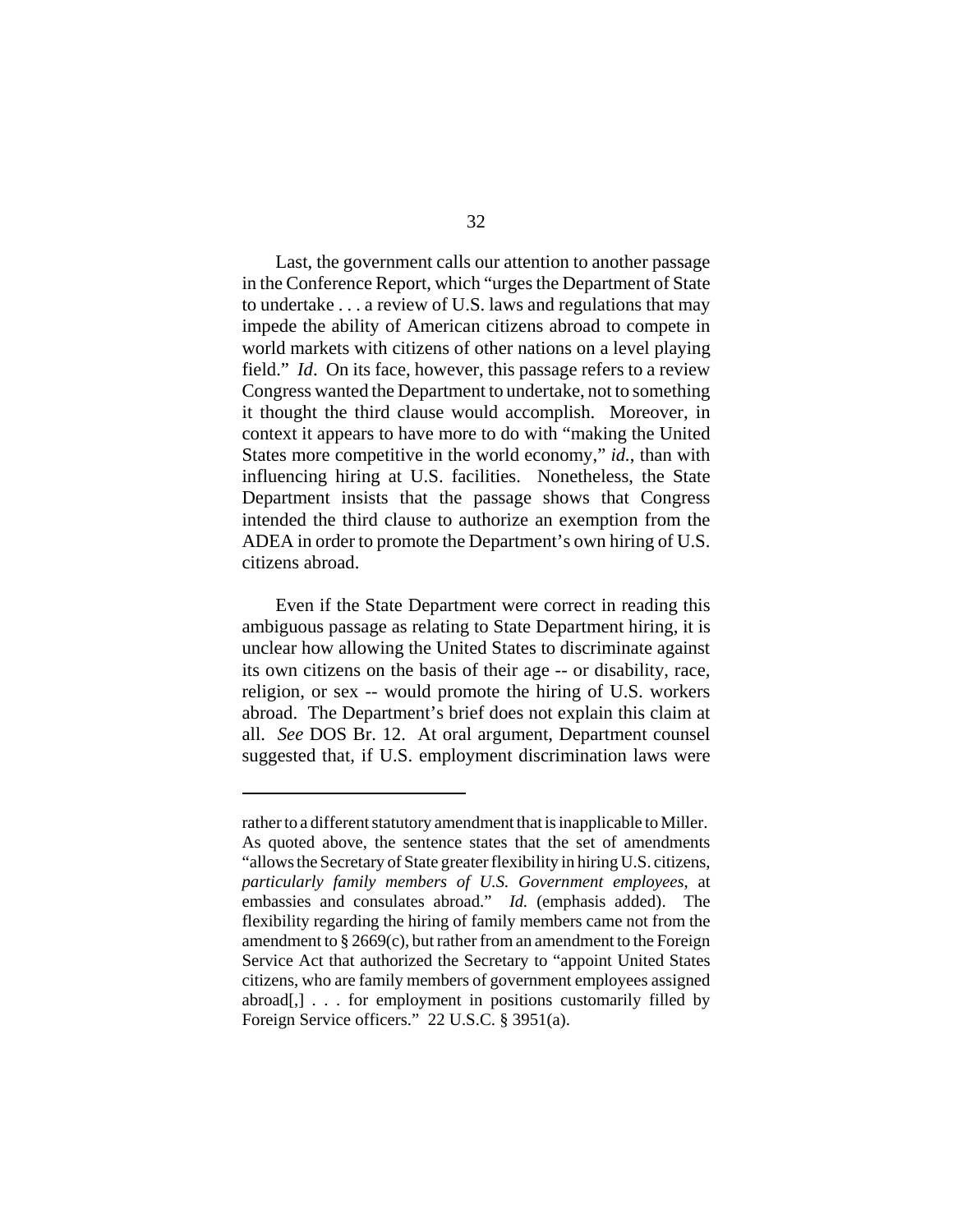applicable to U.S. citizens hired abroad under § 2669(c), State Department supervisors might prefer to hire foreign workers who are not protected by those statutes. Oral Arg. Recording 25:00-26:15. Our dissenting colleague proffers a similar explanation of his own. Dissent at 7-9.

This line of reasoning does not appear anywhere in the legislative history.28 Nor is that surprising. It requires the assumption that State Department supervisors would prefer to hire employees against whom they are free to discriminate -- and that in the absence of a "level" playing field permitting them to discriminate against everyone, those supervisors would decline to hire U.S. citizens. Indeed, while it would be surprising for Congress to assume such callousness on the part of State Department officials, it is more than merely surprising to hear the Department make the same assumption about its own people. And that is doubly so in light of the Department's repeated declarations that it "provides equal opportunity and fair and equitable treatment in employment to all people without regard to race, color, religion, sex, national origin, age, disability, political affiliation, marital status, or sexual orientation." 3 Foreign Affairs Manual § 1511.1(a); *see id.* § 2211(a) ("The Department's policy is to recruit and select the best qualified employees available, without regard to age, race, color, religion,

 $^{28}$ In support, the dissent offers an extensive footnote discussing a floor statement by Senator Rockefeller. Suffice it to say that the Senator did not make the argument made by the dissent. *See* 140 Cong. Rec. 565-66 (1994) (statement of Sen. Rockefeller). Nor did he refer at any point to a need to *permit* age (or any other kind of) discrimination by the State Department. *See id.* To the contrary, Senator Rockefeller made it clear that he wanted "to *eliminate* employment discrimination against Americans by the U.S. Department [of State]." *Id.* at 565 (emphasis added).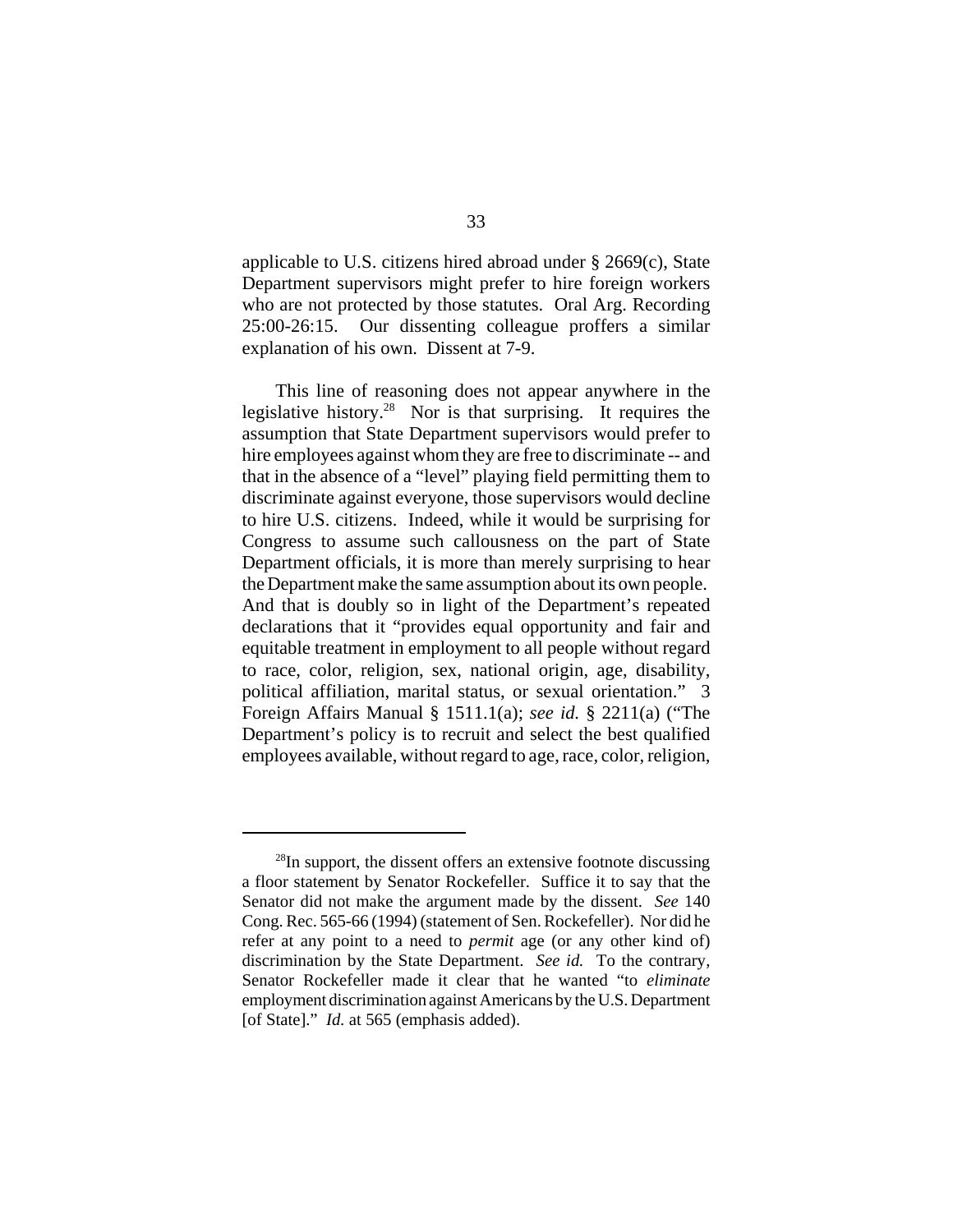sex, national origin, politics, marital status, or physical handicap  $\ldots$ ").<sup>29</sup>

In sum, we conclude that the legislative history's vague references to "flexibility" and "competitive[ness]" are insufficient to indicate a congressional intent to permit the State Department to discriminate against U.S. citizens hired abroad.

4. Finally, we must say a few more words about the dissent, which supports the State Department's construction of the third clause of  $\S$  2669(c).

Our dissenting colleague notes that "our job is to apply and enforce the law as it is written," and charges that we have "not correctly performed that task." Dissent at 1. But in fact, both the dissenting opinion and ours are based on the law as it is written. As we have said above, we do not disagree that the third clause can be read as the dissent reads it. But because *Chevron* deference is inapplicable here -- a point the dissent does not dispute -- the question is which reading of the text is the better one. For the reasons we have discussed in this Part, we conclude that ours is the better reading.

Much of the dissenting opinion is devoted to challenging what it describes as certain "inapposite interpretive

 $^{29}$ By post-argument letter, counsel for the State Department advised the court that the above quotations from the Foreign Affairs Manual are found in provisions applicable to Foreign Service and civil service employees, and that Miller does not fall within those categories because he was hired under § 2669(c) as a "personal services contractor." Rule 28(j) Letter from DOS Counsel at 2 (filed Oct. 17, 2011). Nonetheless, the Department does not direct us to any provision of the Manual declaring that the Department's commitment to equal opportunity is inapplicable to U.S. citizens hired under §  $2669(c)$ .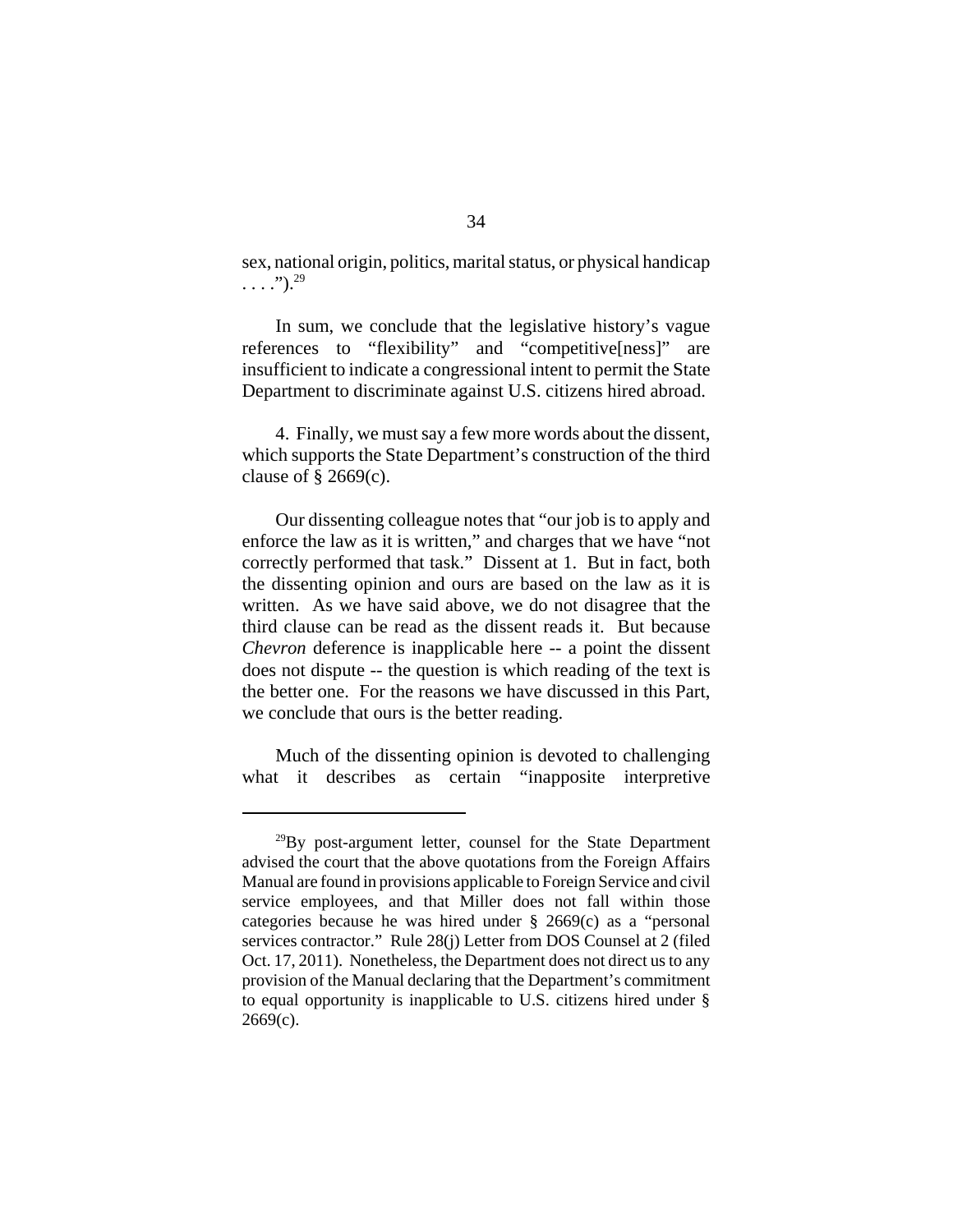presumptions" upon which it insists we rely. Dissent at 10; *id.* at 10-16. Those challenges, however, are aimed at straw men. We do not -- "implicitly" or otherwise -- invoke an "absurdity" canon" that would allow us to disregard "the plain language of the statute" because it would lead to an absurd result. *Id.* at 12, 14. As we have explained, we do not think that the language of the third clause is "plain," and we do not think that the dissent's reading is absurd. Nor do we say that, to exempt federal agencies from the antidiscrimination laws, Congress must specifically list the laws it has in mind. *See id.* at 10-11. We merely say that it would be surprising if Congress had intended to authorize an exemption from the country's landmark antidiscrimination laws by using ambiguous terms that appear to refer to something else entirely. And because there is a less surprising and more natural reading of the statutory text, that is the reading we adopt.

In the end, this all comes down to one dispositive question: If Congress had intended to authorize the State Department to act without regard to the antidiscrimination laws, would it have done so using a string of forty-five words that has previously only been read to authorize a waiver of the regulatory and statutory provisions that govern federal contracting and procurement? We do not think so.

## IV

As the Supreme Court has repeatedly reminded us, Congress "does not, one might say, hide elephants in mouseholes." *Whitman v. Am. Trucking Ass'ns, Inc.*, 531 U.S. 457, 468 (2001).<sup>30</sup> Exemptions from the statutory protections

<sup>30</sup>*See Bilski v. Kappos*, 130 S. Ct. 3218, 3250 (2010); *Metro. Life Ins. Co. v. Glenn*, 554 U.S. 105, 116 (2008); *Gonzales v. Oregon*, 546 U.S. 243, 267 (2006).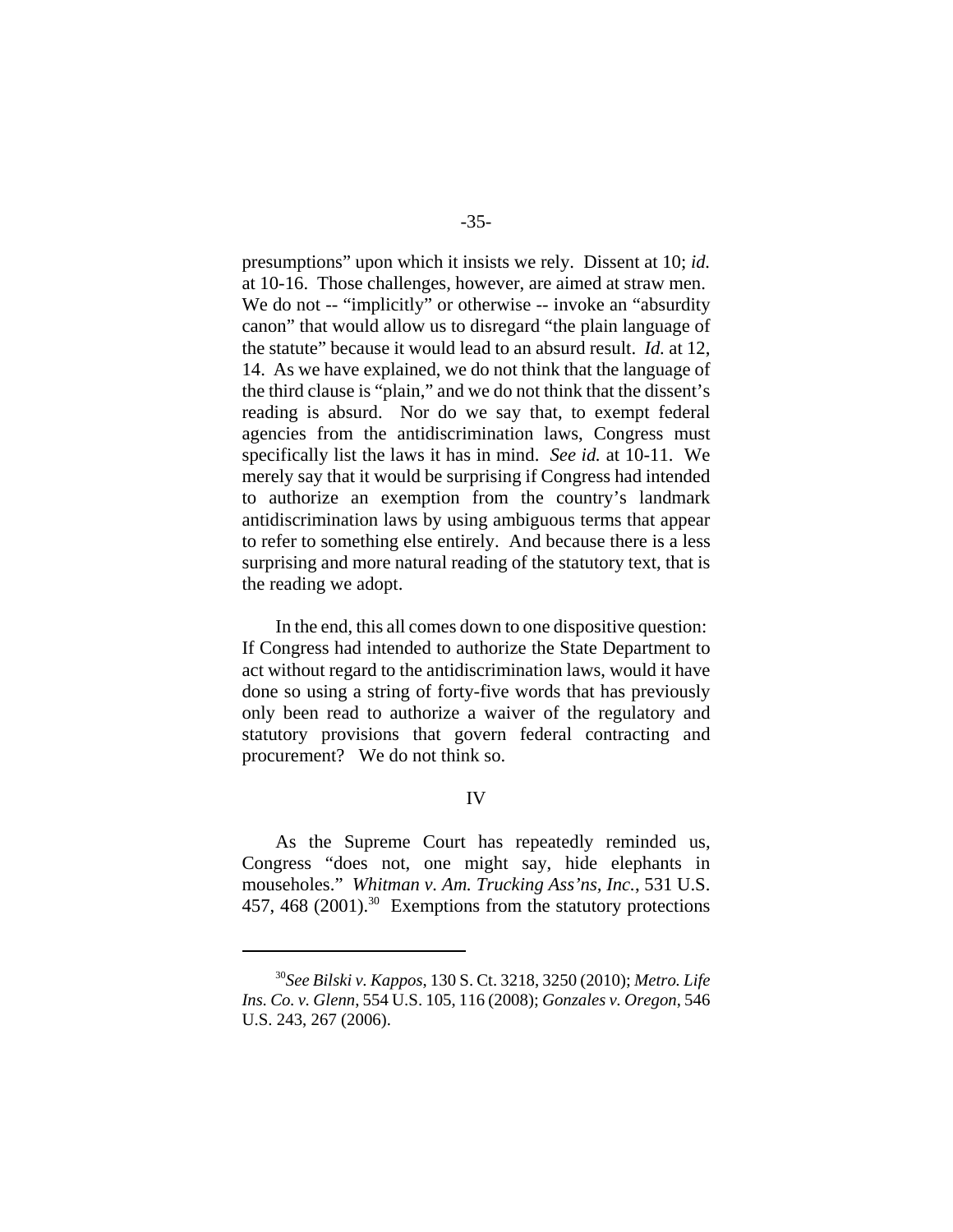afforded to U.S. citizens against discrimination by their own government are surely elephants. And the provisions the State Department cites as purportedly authorizing such exemptions are surely mouseholes -- and well-camouflaged ones at that.

The ADEA, which was enacted "as part of an ongoing congressional effort to eradicate discrimination in the workplace, reflects a societal condemnation of invidious bias in employment decisions." *McKennon*, 513 U.S. at 357. It is "but part of a wider statutory scheme," including Title VII and the ADA, enacted "to protect employees in the workplace nationwide." *Id.* Whenever Congress has decided to exempt either groups of U.S. citizens or specified circumstances from the coverage of those statutes, it has done so clearly. It has not hidden those decisions in obscure references that require trips through multiple statutes, only to end in still further ambiguous provisions. Nor has it hidden them in language previously used for another purpose. It did not do so here.

The judgment of the district court, granting the State Department's motion to dismiss Miller's ADEA claim, is reversed, and the case is remanded for further proceedings consistent with this opinion.

 *So ordered.*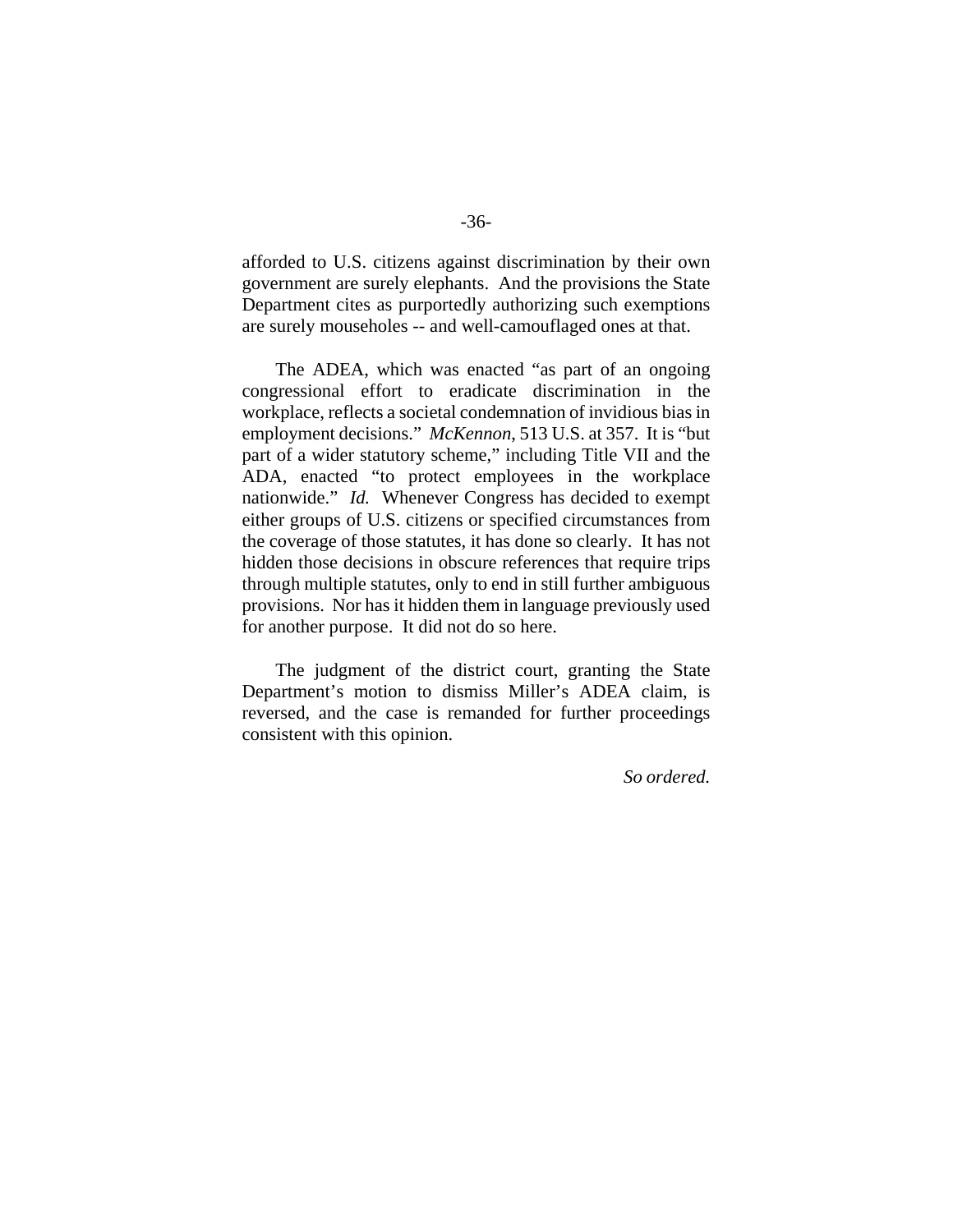KAVANAUGH, *Circuit Judge*, dissenting: John Miller worked as a safety inspector at the U.S. Embassy in Paris. His employment contract with the State Department required him to retire at age 65. After Miller turned 65 and the State Department forced him to retire, he sued and claimed that his mandatory retirement violated the Age Discrimination in Employment Act.

The problem for Miller is that federal law allows the State Department to maintain a mandatory retirement policy for personnel employed abroad. The relevant statute expressly authorizes the State Department to contract with American workers in foreign locations "without regard" to "statutory provisions" relating to the "performance of contracts and performance of work in the United States" – in other words, to contract with workers in foreign locations notwithstanding statutory provisions such as the ADEA that relate to the performance of contracts and performance of work in the United States. The State Department thus did not violate federal law when it required Miller to retire at age 65. In my view, this is not a close case, at least as a matter of law. I therefore would affirm Judge Huvelle's decision rejecting Miller's claim.

To be sure, Congress could (and perhaps should) change the law and bar the State Department from imposing mandatory retirement in these kinds of circumstances. Moreover, even under existing law, the President, the Secretary of State, and appropriate subordinate officers in the State Department could (and perhaps should) alter the current policy and no longer mandate retirement at age 65 for workers such as Miller. But our job is to apply and enforce the law as it is written. In my judgment, the majority opinion has not correctly performed that task. I respectfully dissent.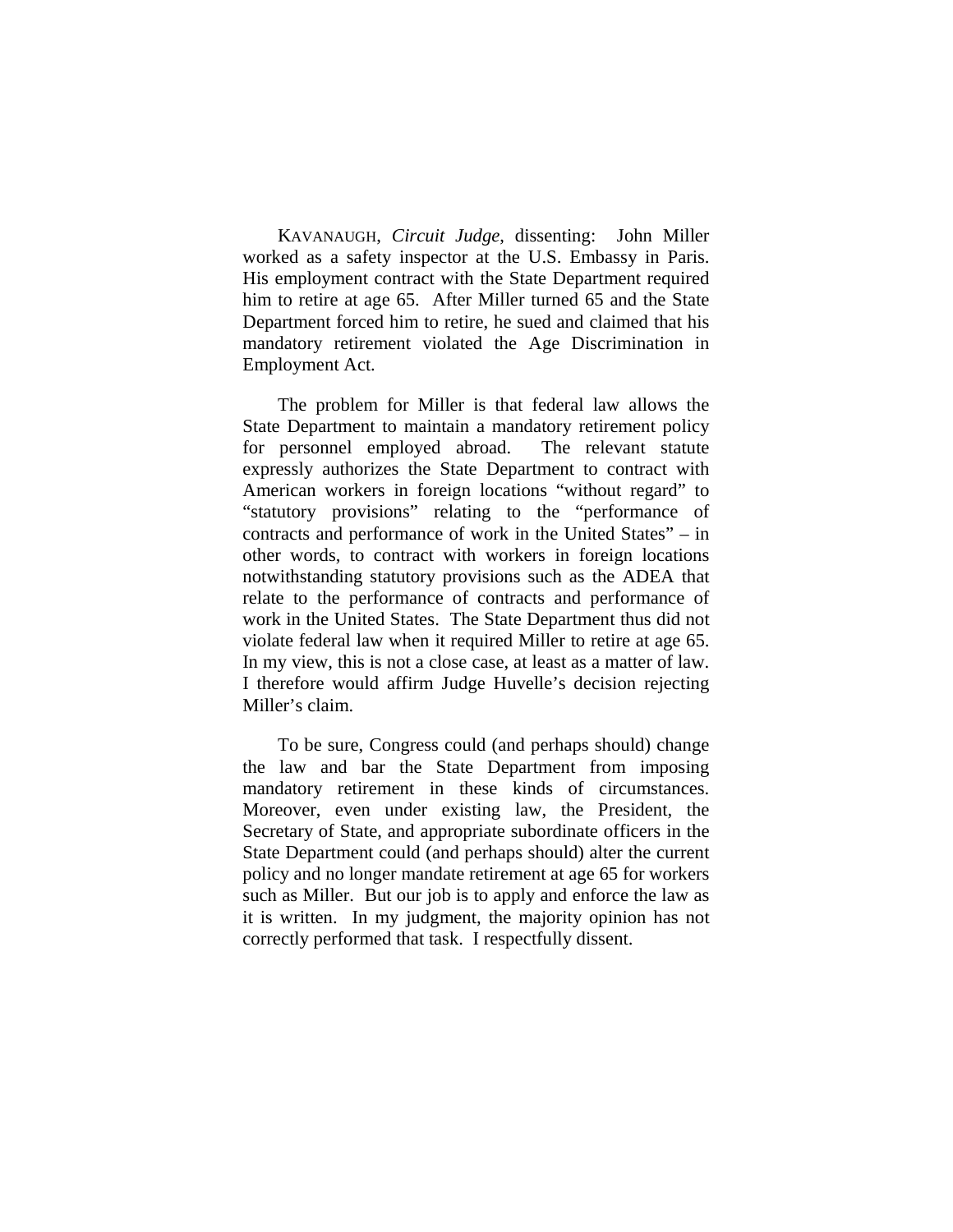In 1996, the State Department hired John Miller, a U.S. citizen, to work as a supply supervisor at the U.S. Embassy in Paris, France. In 2003, Miller became a safety inspector. The State Department's 2003 contract with Miller incorporated all "provisions of the local compensation plan" governing employment of staff at the Embassy. J.A. 23. That local compensation plan included a "retirement" clause that stated: "Age 65 is the mandatory age limit for all employees . . . ." J.A. 26. Therefore, Miller's contract required retirement at age 65. When Miller turned 65, the State Department terminated his employment.

Miller claims that his forced retirement at age 65 violated the Age Discrimination in Employment Act.

In 1967, Congress enacted the ADEA to ban age discrimination by certain private employers (the law now applies to employers with 20 or more employees). *See* Pub. L. No. 90-202, 81 Stat. 602. In 1974, Congress extended the ADEA to federal agencies. *See* Pub. L. No. 93-259, § 28(b)(2), 88 Stat. 55, 74. The ADEA provision protecting federal agency employees states in relevant part: "All personnel actions affecting employees . . . who are at least 40 years of age . . . in executive agencies . . . shall be made free from any discrimination based on age." 29 U.S.C. § 633a(a). Applying that statute, courts have concluded that federal agencies generally may not require retirement based on age. *See, e.g.*, *Johnson v. Mayor and City Council of Baltimore*, 472 U.S. 353, 355-57 & n.1, 366 n.10 (1985); *Forman v. Small*, 271 F.3d 285, 297 (D.C. Cir. 2001). [1](#page-37-0)

2 I

<span id="page-37-0"></span> $1$  In 1964, Congress enacted a similar statute, Title VII of the Civil Rights Act, to protect against employment discrimination by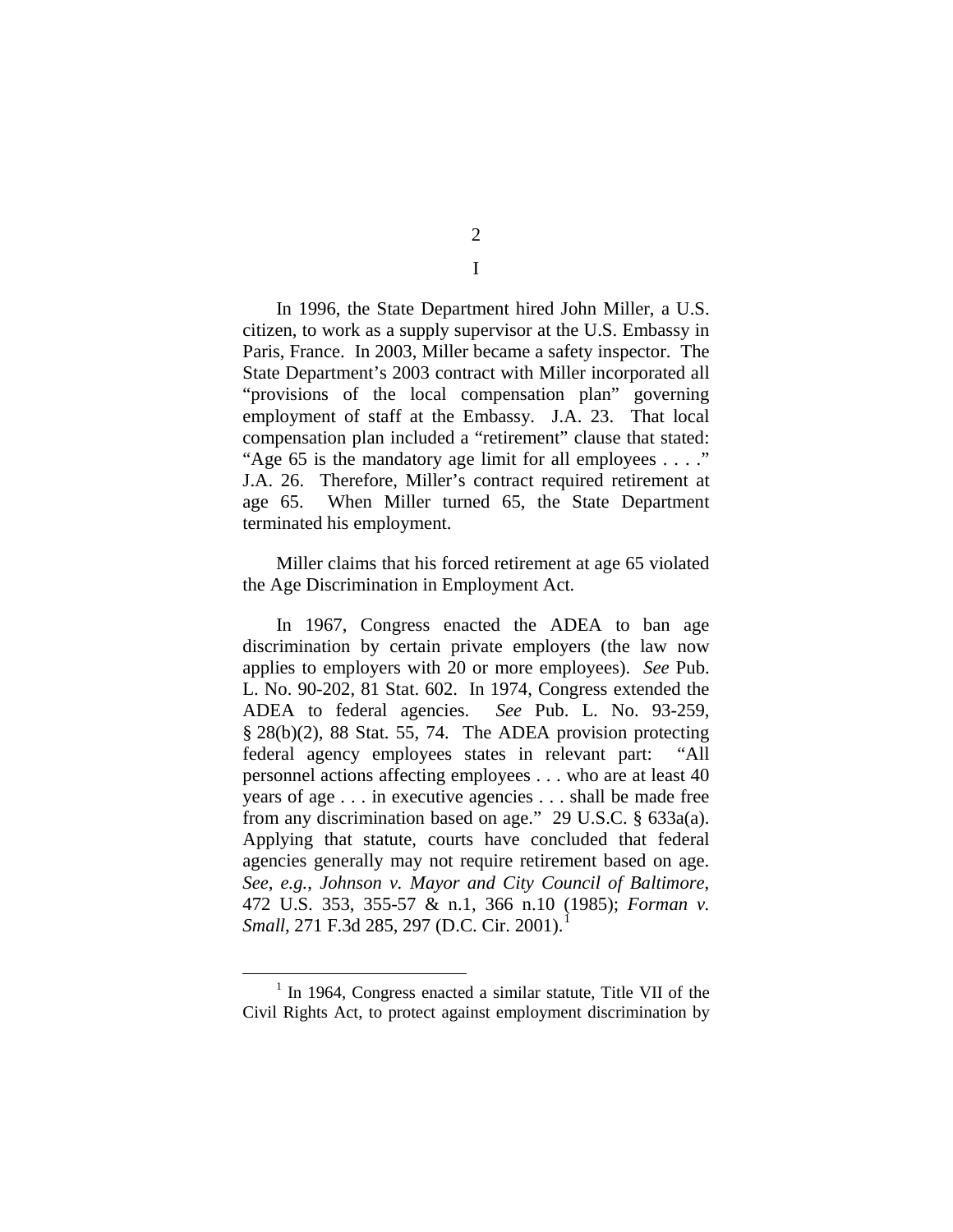However, there are numerous exceptions to the ADEA. *See, e.g.*, 29 U.S.C. § 623(f) (exceptions "where age is a bona fide occupational qualification" and where compliance with the ADEA would cause an employer "to violate the laws of the country in which [a] workplace is located"); 29 U.S.C. § 623(j) (exception for state firefighters and law enforcement officers); 29 U.S.C. §§ 628, 633a(b) (exceptions may be created by the Equal Employment Opportunity Commission); 29 U.S.C. § 630(b) (exception for small employers); 29 U.S.C. § 631(c) (exception for executives and high policymakers); 29 U.S.C. § 633a(a) (exception for judicial branch employees in the noncompetitive service); *see also, e.g.*, 5 U.S.C. § 8335 (mandatory retirement of air traffic controllers, law enforcement officers, firefighters, nuclear materials couriers, customs and border protection officers, Capitol Police, and Supreme Court Police); 22 U.S.C. § 4052 (mandatory retirement of foreign service officers); *Johnson*, 472 U.S. at 357; *Strawberry v. Albright*, 111 F.3d 943, 947 (D.C. Cir. 1997).

As those many examples show, statutory exceptions to the ADEA – including mandatory retirement provisions for certain federal employees – are quite common. This case presents another such exception.

As amended in 1994, the State Department Basic Authorities Act authorizes the State Department to employ U.S. citizens abroad without regard to the ADEA. *See* 22 U.S.C.  $\frac{8}{9}$  [2](#page-38-0)669(c).<sup>2</sup> In 1956, Congress initially passed the

 $\overline{a}$ 

<span id="page-38-0"></span> $2$  Since its initial enactment in 1974, the statute extending the ADEA to federal employees has exempted *aliens* employed abroad

private employers on the basis of race, color, religion, sex, or national origin. *See* Pub. L. No. 88-352, §§ 701-716, 78 Stat. 241, 253-66*.* In 1972, Congress extended Title VII to federal agencies. *See* Pub. L. No. 92-261, § 11, 86 Stat. 103, 111.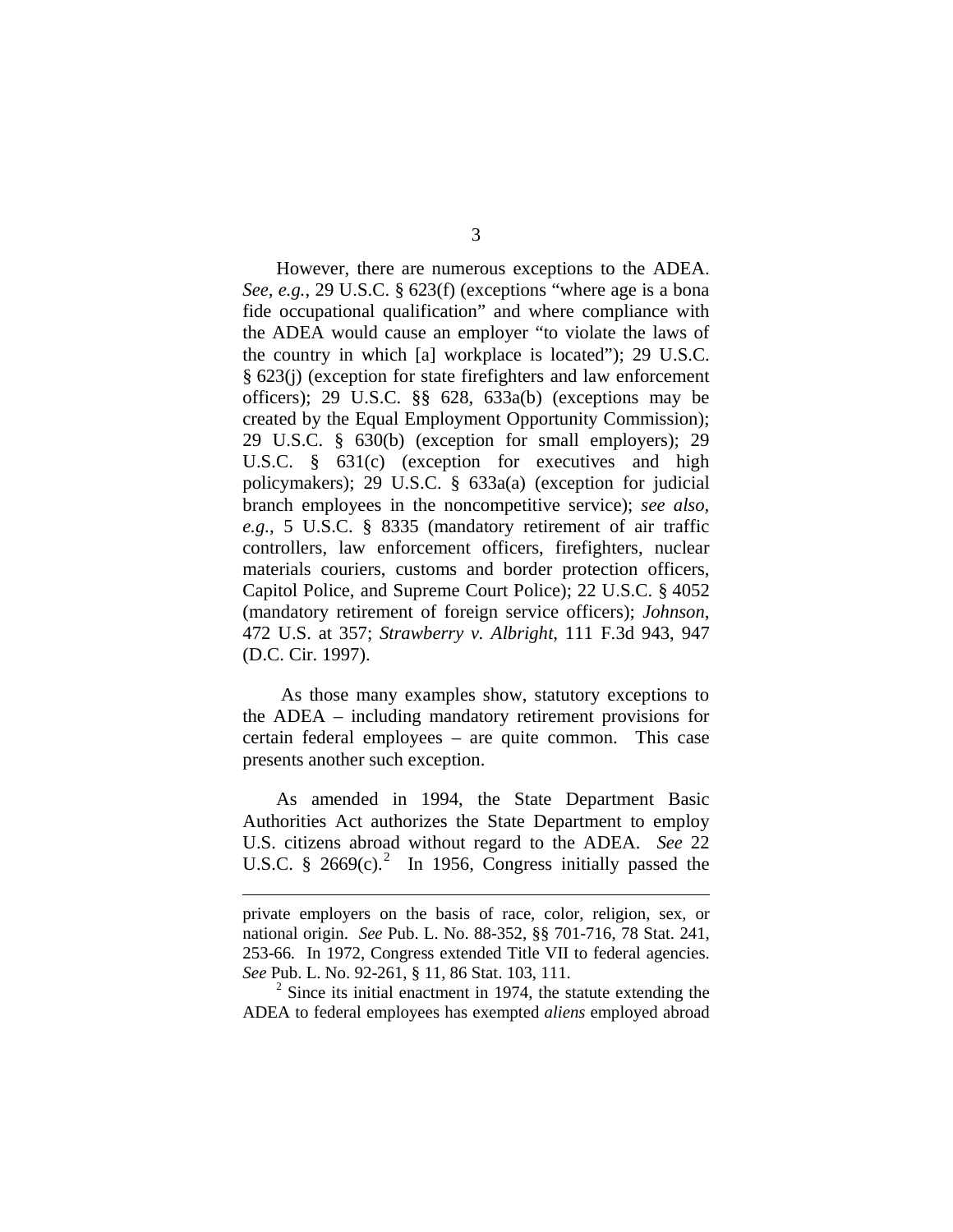State Department Basic Authorities Act. *See* Pub. L. No. 84- 885, 70 Stat. 890; *see also* Pub. L. No. 98-533, § 303, 98 Stat. 2706, 2710 (1984). Before 1994, Section 2(c) of the Act authorized the State Department to employ individuals by contract for services abroad. In 1994, Congress amended Section 2(c) to add that

such contracts are authorized to be negotiated, the terms of the contracts to be prescribed, and the work to be performed, where necessary, *without regard to such statutory provisions as relate to the negotiation, making, and performance of contracts and performance of work in the United States*.

Pub. L. No. 103-236, §§ 137, 180(b), 108 Stat. 382, 397, 416 (emphasis added); *see also* 22 U.S.C. § 2669(c).[3](#page-39-0) The text of Section 2(c) as amended establishes that the State Department

 $\overline{a}$ 

from the ADEA. *See* 29 U.S.C. § 633a(a); *see also* Pub. L. No. 93- 259, § 28(b)(2), 88 Stat. 55, 74.

<span id="page-39-0"></span> $3$  The entire text of Section 2(c) reads: "The Secretary of State may use funds appropriated or otherwise available to the Secretary to . . . employ individuals or organizations, by contract, for services abroad, and individuals employed by contract to perform such services shall not by virtue of such employment be considered to be employees of the United States Government for purposes of any law administered by the Office of Personnel Management (except that the Secretary may determine the applicability to such individuals of subsection (f) of this section and of any other law administered by the Secretary concerning the employment of such individuals abroad); and such contracts are authorized to be negotiated, the terms of the contracts to be prescribed, and the work to be performed, where necessary, without regard to such statutory provisions as relate to the negotiation, making, and performance of contracts and performance of work in the United States . . . ." 22 U.S.C. § 2669(c).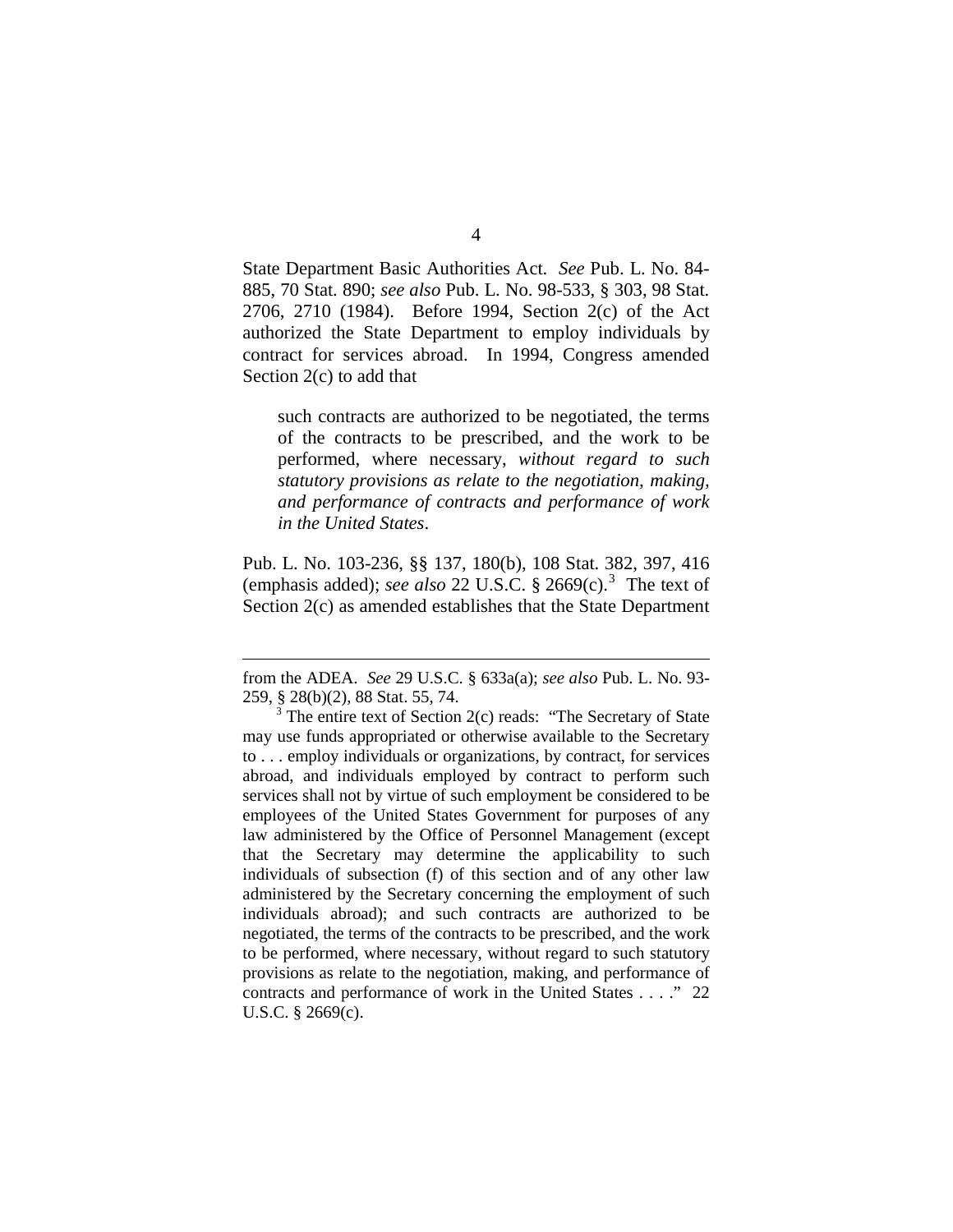may negotiate employment contracts for services abroad without regard to U.S. employment laws.

In this case, the State Department's contract with Miller plainly fell within Section 2(c). First, the State Department employed Miller "by contract, for services abroad." And second, the ADEA is a "statutory provision[]" that relates to the "performance of contracts and performance of work in the United States."<sup>[4](#page-40-0)</sup> Indeed, there is no dispute in this case that the ADEA is a statutory provision related to the "performance of contracts and performance of work in the United States."[5](#page-40-1)

<span id="page-40-0"></span><sup>&</sup>lt;sup>4</sup> The ADEA is also a "statutory provision<sup>[]"</sup> that relates to the "negotiation" and "making" of contracts and is therefore covered by Section 2(c) for that reason as well, meaning that the State Department's mandatory retirement policy is exempt from the ADEA for that additional reason. For ease of reference, the analysis will refer to "performance of contracts and performance of work."

<span id="page-40-1"></span> $<sup>5</sup>$  Nor could there be. The ADEA repeatedly speaks in terms of</sup> performance of work. *See* 29 U.S.C. § 621(a)(2) (finding by Congress that "the setting of arbitrary age limits regardless of potential for *job performance*" had become a common practice) (emphasis added); 29 U.S.C. § 622 note (Secretary of Labor and EEOC must conduct study "to determine whether physical and mental fitness tests are valid measurements of the ability and competency of police officers and firefighters to *perform the requirements of their jobs*" and EEOC must propose guidelines "for the administration and use of physical and mental fitness tests to measure the ability and competency of police officers and firefighters to *perform the requirements of their jobs*") (emphases added); 29 U.S.C. § 623 note (2000) (Secretary of Health and Human Services must conduct study and issue guidelines "for the administration and use of physical and mental fitness tests to measure the ability and competency of law enforcement officers and firefighters to *perform the requirements of the jobs* of the officers and firefighters") (emphasis added); 29 U.S.C. § 633a(b)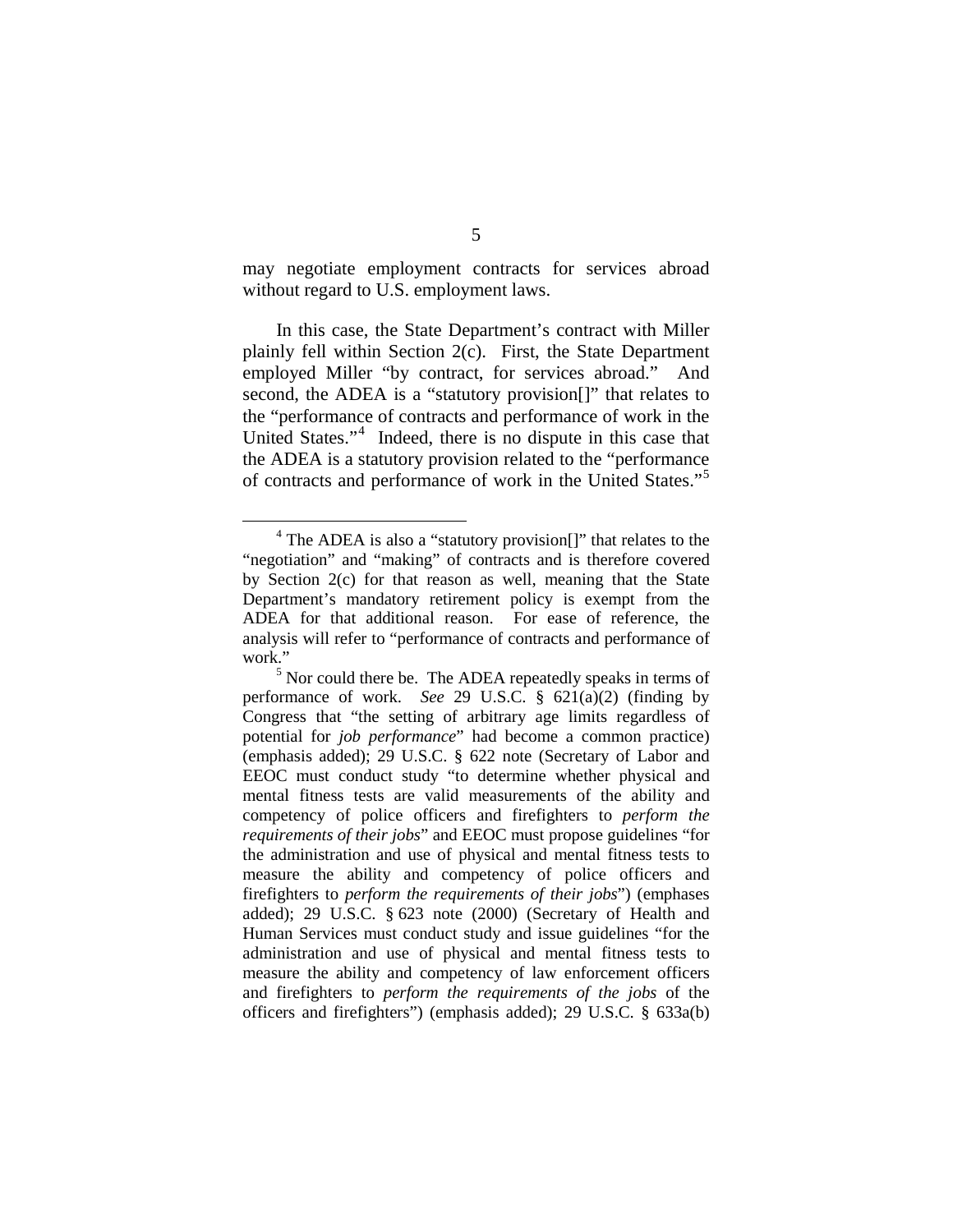The majority opinion itself acknowledges that the ADEA is "part of the backdrop of employer-employee relations in the United States" and seems to accept that the ADEA is therefore a law relating to the performance of contracts and performance of work. Maj. Op. at 23-24.

 $\overline{a}$ 

And in analyzing a similarly worded statute, the Supreme Court directly stated that Title VII is a statutory provision related to the performance of contracts. *Patterson v. McLean Credit Union*, 491 U.S. 164, 177 (1989); *see also id.* at 176-82.

<sup>(&</sup>quot;Reasonable exemptions to the provisions of this section may be established by the Commission but only when the Commission has established a maximum age requirement on the basis of a determination that age is a bona fide occupational qualification necessary to the *performance of the duties of the position*.") (emphasis added).

Case law frequently refers to the ADEA as a statutory provision relating to the performance of work. *See, e.g.*, *Hazen Paper Co. v. Biggins*, 507 U.S. 604, 610-11 (1993) ("Congress' promulgation of the ADEA was prompted by its concern that older workers were being deprived of employment on the basis of inaccurate and stigmatizing stereotypes. . . . [T]he available empirical evidence demonstrated that arbitrary age lines were in fact generally unfounded and that, as an overall matter, *the performance of older workers* was at least as good as that of younger workers.") (emphasis added) (internal quotation marks omitted); *Wilkerson v. Shinseki*, 606 F.3d 1256, 1266 (10th Cir. 2010) (age discrimination claim under ADEA requires inquiry into whether plaintiff was "(1) within the protected class of individuals 40 or older[;] (2) *performed satisfactory work*; (3) terminated from employment; and (4) replaced by a younger person") (emphasis added); *Terry v. Ashcroft*, 336 F.3d 128, 148 (2d Cir. 2003) (hostile work environment claim under ADEA requires inquiry into "the frequency of the discriminatory conduct; its severity; whether it is physically threatening or humiliating, or a mere offensive utterance; and whether it unreasonably interferes with *an employee's work performance*") (emphasis added) (citation omitted).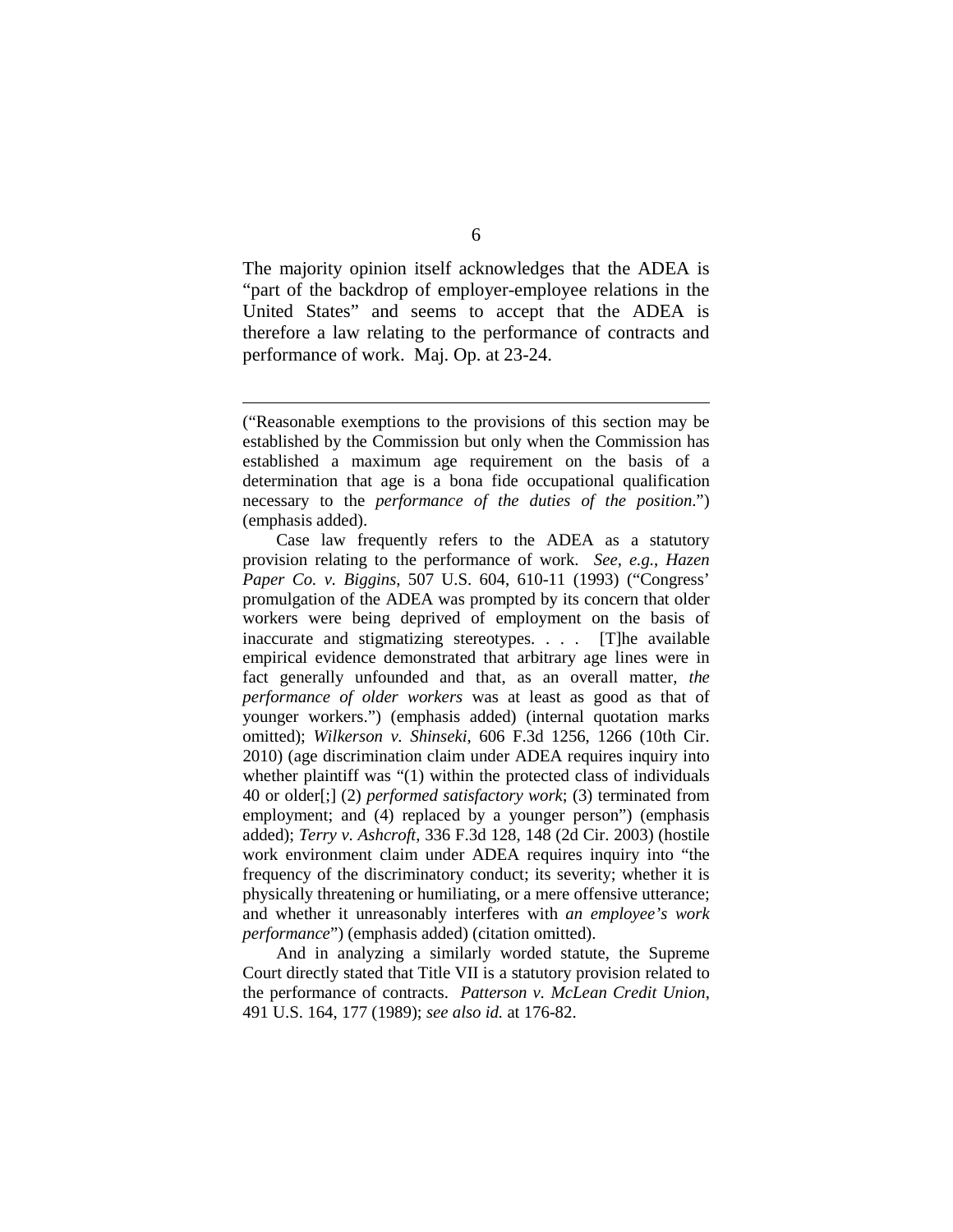In short, the text of Section  $2(c)$  of the State Department Basic Authorities Act authorized the State Department to require Miller to retire at age 65, notwithstanding the ADEA.

To the extent it's relevant, the legislative history further demonstrates that Section 2(c) allows the State Department to employ U.S. citizens abroad without regard to the ADEA. In the years leading up to the 1994 amendment to Section 2(c), embassies and other State Department outposts abroad could hire foreign nationals in accordance with local wage rates and other compensation practices, but they generally could not do the same for American citizens working abroad. *See* 140 Cong. Rec. 564-67 (1994) (statement of Sen. Rockefeller). And before the 1994 amendment, the State Department could require foreign workers to retire at age 65, but it could not require American workers to retire at age 65.

The legislative history of the 1994 amendment reveals that, because of the different rules for foreign and American workers that gave the State Department greater flexibility to hire and fire foreign workers, the State Department was hiring foreigners instead of Americans. Unhappy with that turn of events, Congress decided to exempt the State Department from certain employment laws when the Department employed U.S. citizens at foreign locations. The Conference Report described Congress's intent to give the State Department "greater flexibility" in hiring U.S. citizens abroad. H.R. Rep. No. 103-482, at 171, 182 (1994) (Conf. Rep.). The Conference Report explained that Congress wanted to "ensure that everything possible is being done to enable American citizens abroad to compete on a most favored competitor basis" and encouraged the State Department to review "U.S. laws and regulations that may impede the ability of American citizens abroad to compete in world markets with citizens of other nations on a level playing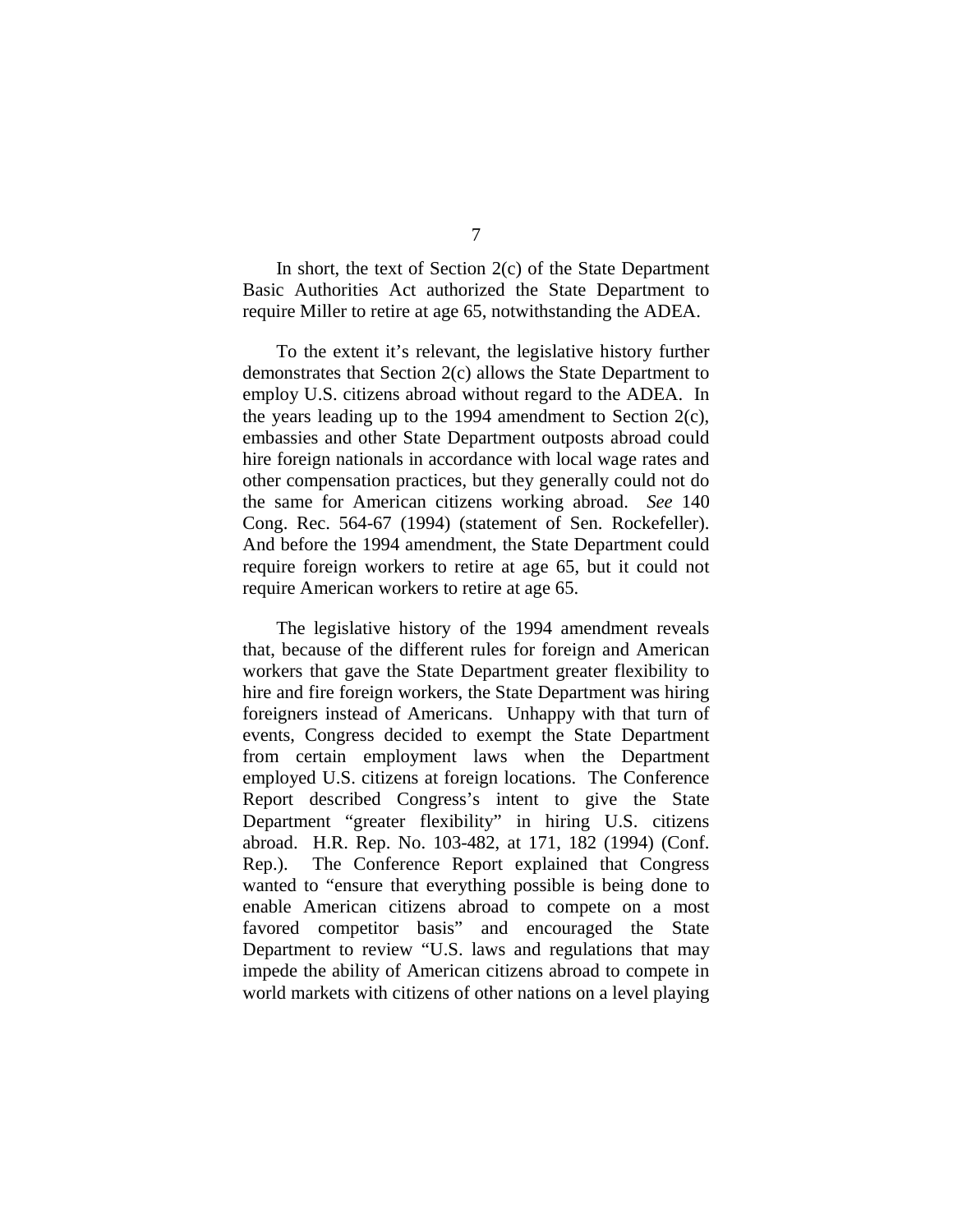field." *Id.* at 182.<sup>[6](#page-43-0)</sup> In other words, so as not to disadvantage American workers, Congress exempted the State Department from various U.S. employment statutes (from which foreign workers already were exempt) and thereby enabled Americans to better compete with foreigners when seeking positions at embassies abroad.

One might well ask: Why didn't Congress in 1994 level the playing field in a different way – by extending U.S.

<span id="page-43-0"></span> <sup>6</sup> Similarly, Senator Rockefeller, who offered the amendment, explained that it was "designed to level the playing field when it comes to employment opportunities for U.S. citizens living in other countries." 140 Cong. Rec. 565 (1994) (statement of Sen. Rockefeller). The State Department had complained that "discrimination existed because the Foreign Service Act of 1980 did not give foreign affairs agencies the authority to hire Americans residing abroad under the compensation plans used to pay other employees in local-hire positions." *Id.* Senator Rockefeller intended that his amendment "give the Secretary of State clear authority . . . to pay [Americans] under the same compensation systems used to pay others hired for these positions." *Id.* at 566. He believed that his amendment would provide "the flexibility the State Department believes it needs to adjust to the special employment conditions that exist in the hundreds of different Foreign Service posts where these new job opportunities for Americans exist." *Id*.

The majority opinion brushes aside those passages of the legislative history because they refer to other statutory amendments as well as to Section 2(c). *See* Maj. Op. at 31 & n.27. But both the Conference Committee and Senator Rockefeller included the amendment to Section 2(c) with the amendments to the Foreign Service Act – suggesting that whatever effect the amendments to the Foreign Service Act were intended to have, the amendment to Section 2(c) was intended to have as well. What was that effect? Greater flexibility for the State Department and a level playing field for Americans working abroad.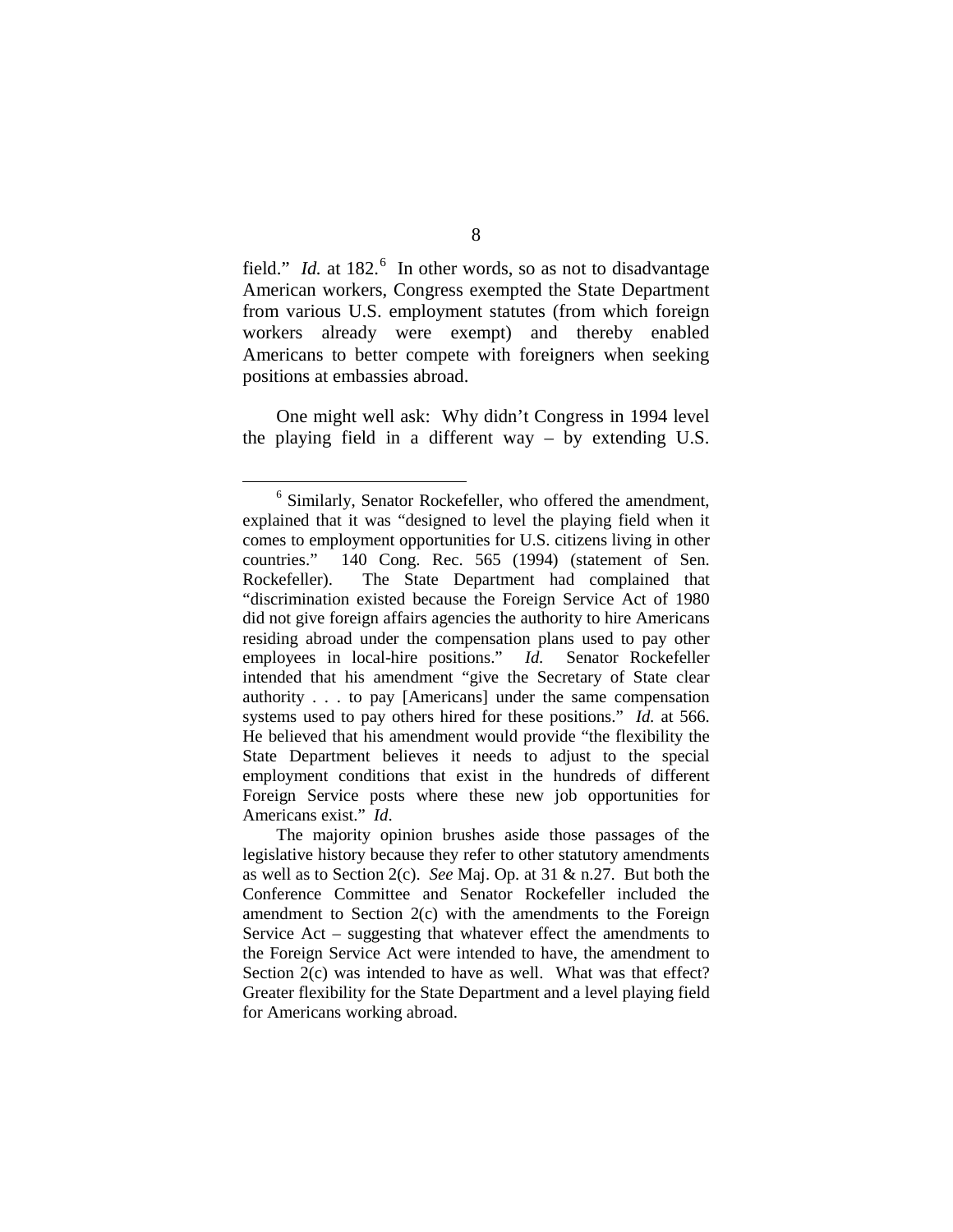employment laws to foreign workers at State Department posts abroad rather than by declining to apply U.S. employment laws to American workers at State Department posts abroad? Recall that as of 1994, the ADEA had long exempted aliens employed abroad from its protections. That exemption for aliens employed abroad apparently stemmed from a desire to avoid conflict with foreign nations. Foreign nations might take offense if the United States as an employer afforded citizens of foreign nations protections different from those usually provided in that foreign nation. Moreover, the Foreign Service Act had long authorized the State Department to pay foreign workers overseas according to "local compensation plans." 22 U.S.C. § 3968. Pursuant to those plans, foreign workers received wages and were subject to compensation practices that were typical of the host country. That was in order to "eliminate complaints from host governments and employees over compensation issues" and to improve morale. S. Rep. No. 96-913, at 41 (1980). It also avoided "undesirable litigation which would result from failure to comply with certain labor laws and practices in foreign countries." *Id.*; *see also* 3 Foreign Affairs Handbook 2, at H-212 D (2003) ("Posts must adhere to local labor, employment and social security laws to the maximum extent practicable" in matters that affect foreign national employees).

Apparently for those reasons, when amending the Basic Authorities Act in 1994, Congress did not extend U.S. employment laws to foreign workers. Rather, to level the playing field and give American workers a fair chance to compete for those jobs at State Department posts abroad, Congress instead exempted American workers abroad from those U.S. employment laws.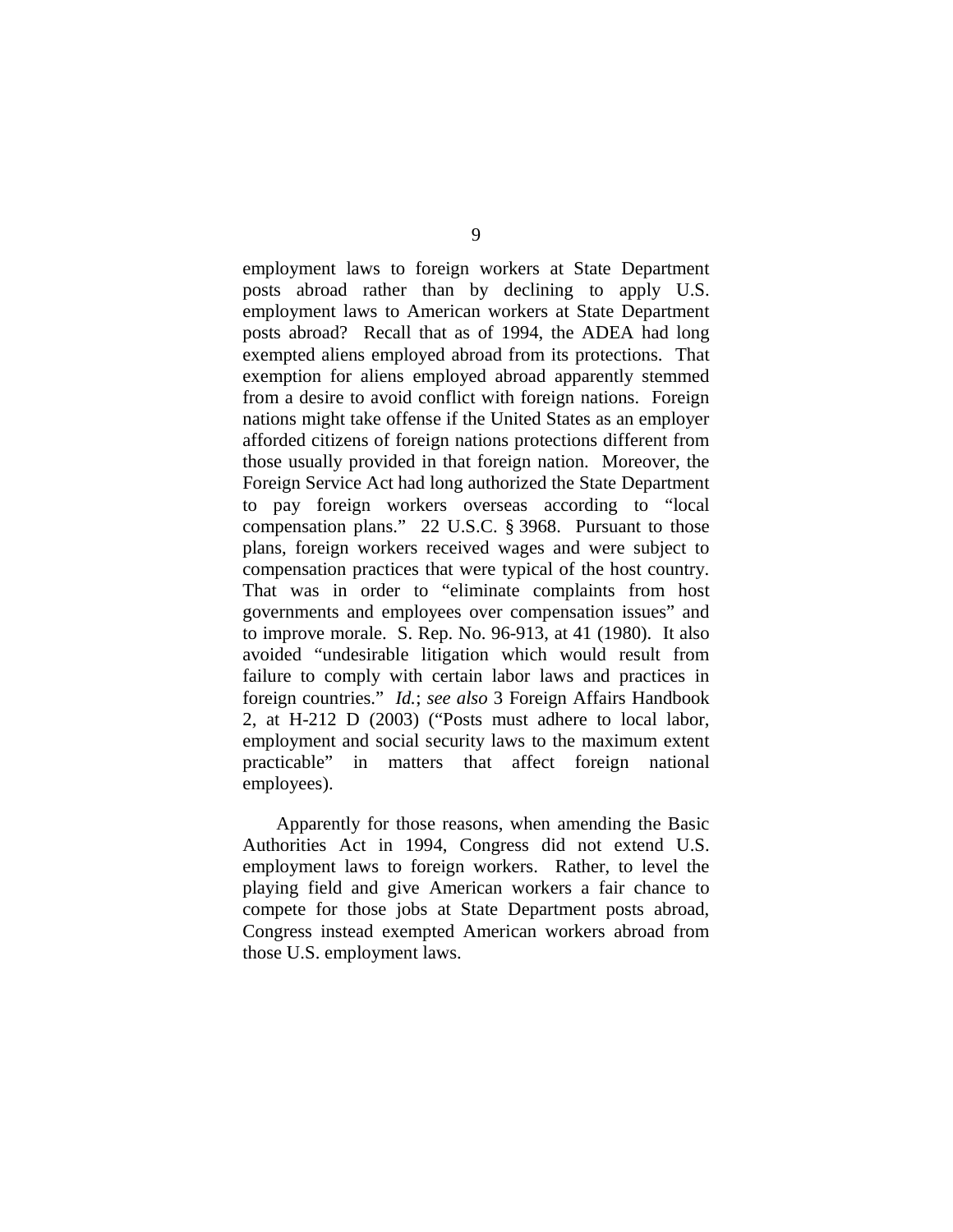In short, the text of Section 2(c) of the State Department Basic Authorities Act, as amended in 1994, authorized the State Department to mandate retirement at age 65 for workers such as Miller. I therefore would affirm the District Court's dismissal of Miller's suit. This is not a close call.

The majority opinion comes to a contrary conclusion by downplaying the relevant statutory text, stacking the deck with inapposite interpretive presumptions, and raising the specter of rampant race, sex, and religious discrimination by the U.S. State Department against U.S. citizens employed abroad. In my view, all of that is a smokescreen – on close inspection, none of the majority opinion's arguments holds up.

*First*, the majority opinion repeatedly points out that the text of Section 2(c), the general statutory authorization for the State Department to hire and fire abroad without regard to other U.S. employment laws, does not *specifically* refer to the ADEA or age-based employment decisions. But Section 2(c) plainly gives the Secretary discretion to negotiate employment contracts for workers abroad without regard to statutes relating to the performance of contracts and performance of work in the United States. The ADEA is quite obviously such a statute. End of case.

Contrary to the majority opinion's suggestion, there is no "plain statement" requirement that Congress must meet to exempt federal agencies from the ADEA. The Supreme Court has repeatedly stated that courts should generally adhere to a statute's text. That cardinal principle applies to broadly worded statutes; Congress does not have to specifically

10 \* \* \*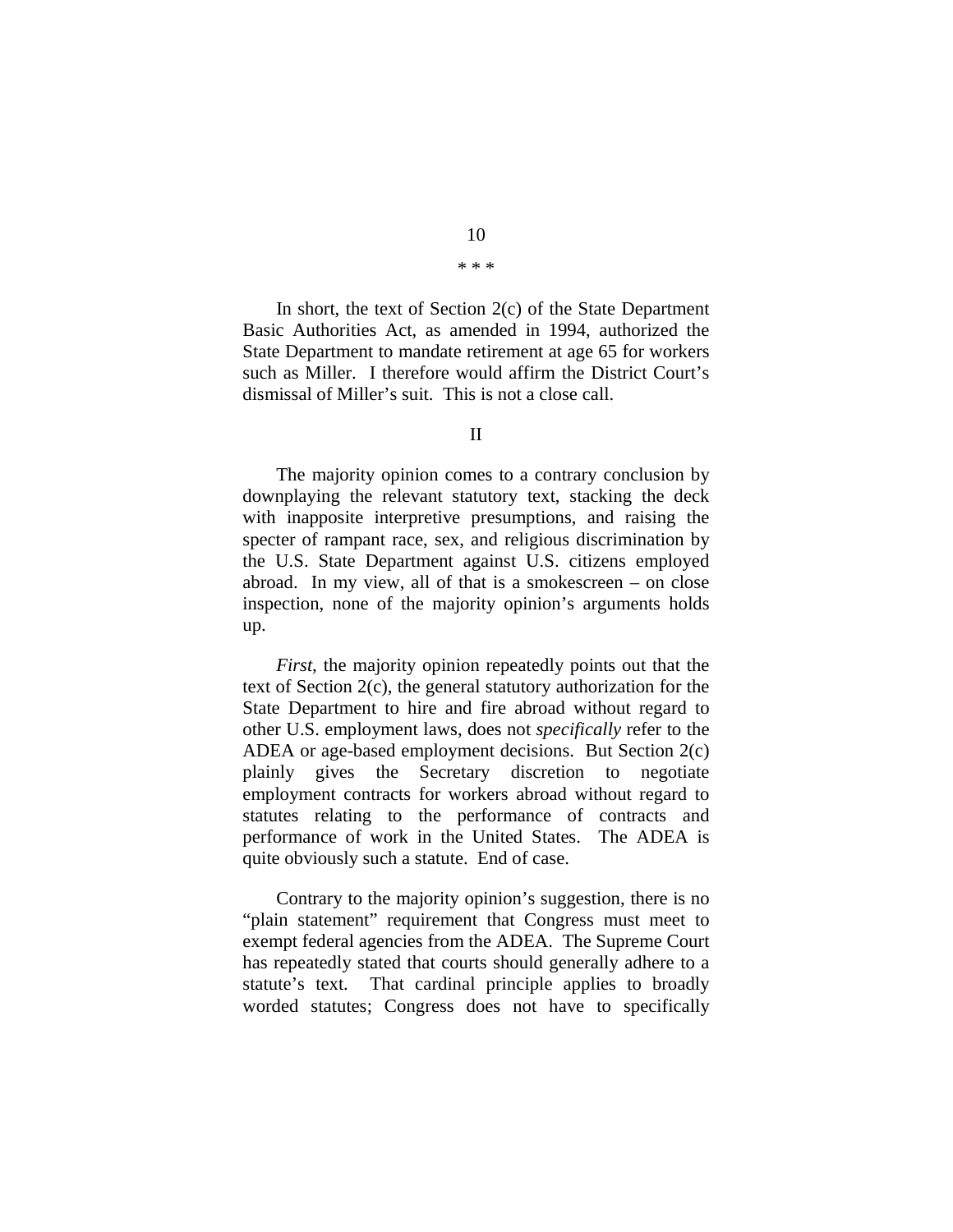address subsidiary issues encompassed by broad statutory wording. Under the majority opinion's theory, by contrast, a statute exempting "animals" from a statutory ban on swimming in a river wouldn't apply to dogs because the statute didn't specifically refer to dogs. That's not how courts interpret laws. *See, e.g.*, *DePierre v. United States*, 131 S. Ct. 2225, 2235 (2011) (Congress chose "a statutory term that would encompass all forms" of chemically basic cocaine; Court refused to read that term as only encompassing one form); *Ali v. Federal Bureau of Prisons*, 552 U.S. 214, 226 (2008) ("'any other law enforcement officer' sweeps as broadly as its language suggests"); *Norfolk & Western Railway Co. v. American Train Dispatchers' Ass'n*, 499 U.S. 117, 129-34 (1991) (phrase "all other law" means all other laws); *Acree v. Republic of Iraq*, 370 F.3d 41, 62 (D.C. Cir. 2004) (Roberts, J., concurring in part and concurring in the judgment) ("[P]laintiffs err in their assumption that the government must somehow prove that Congress intended the statute's broad terms to be construed broadly. The burden is precisely the opposite: the party seeking to narrow the application of the statute must demonstrate that Congress intended something less than what the law on its face says.") (citations omitted); *Consumer Electronics Ass'n v. FCC*, 347 F.3d 291, 298 (D.C. Cir. 2003) (Roberts, J.) ("the Supreme Court has consistently instructed that statutes written in broad, sweeping language should be given broad, sweeping application").

*Second*, the majority opinion suggests that Congress could not possibly have intended to permit mandatory retirement policies for U.S. citizens working abroad for the State Department. *See, e.g.*, Maj. Op. at 7 (State Department's argument faces "an uphill climb" given "the importance Congress ascribed to the ADEA"); *id.* at 8 ("We simply do not believe [Congress] would have authorized the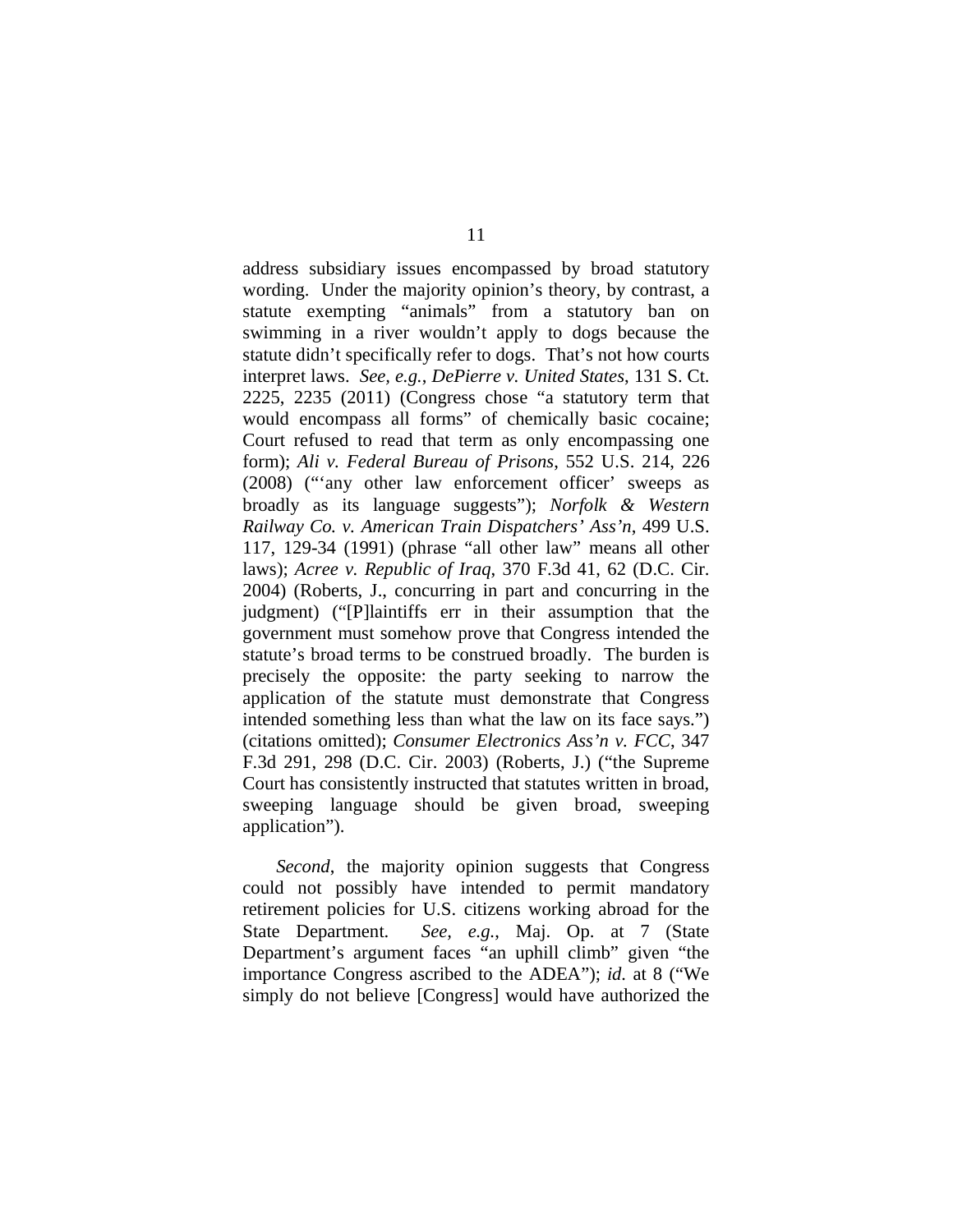State Department to ignore statutory proscriptions against discrimination . . . through the use of ambiguous language."); *id.* at 24 ("it is hard for us to imagine that Congress would have hidden such a dramatic exemption from its landmark antidiscrimination laws in the anodyne language of § 2669(c)'s third clause"); *id.* at 33 ("it would be surprising for Congress to assume such callousness on the part of State Department officials").

Although the majority opinion does not explicitly use the term, the majority opinion is necessarily applying a form of the absurdity canon and saying that it would be absurd to read the broad statutory language to allow mandatory retirement policies for U.S. citizens working abroad for the State Department. The absurdity canon allows courts to disregard statutory text when adhering to the text "would result in a disposition that no reasonable person could approve." ANTONIN SCALIA & BRYAN A. GARNER, READING LAW: THE INTERPRETATION OF LEGAL TEXTS 234 (2012). But the canon "can be a slippery slope. It can lead to judicial revision of public and private texts to make them (in the judges' view) more reasonable." *Id.* at 237. The hurdle for invoking the canon is thus "a very high one." *Id.* It applies only when "the absurdity and injustice of applying the provision to the case would be so monstrous, that all mankind would, without hesitation, unite in rejecting the application." *Id.* (quoting 1 JOSEPH STORY, COMMENTARIES ON THE CONSTITUTION OF THE UNITED STATES § 427 (1833)).

In this case, the majority opinion has not come close to showing that adhering to the plain language of the statute would be absurd. After all, mandatory retirement provisions, although generally forbidden by the ADEA and questionable as a policy matter in some circumstances, are quite common in both federal and state government. For example, on the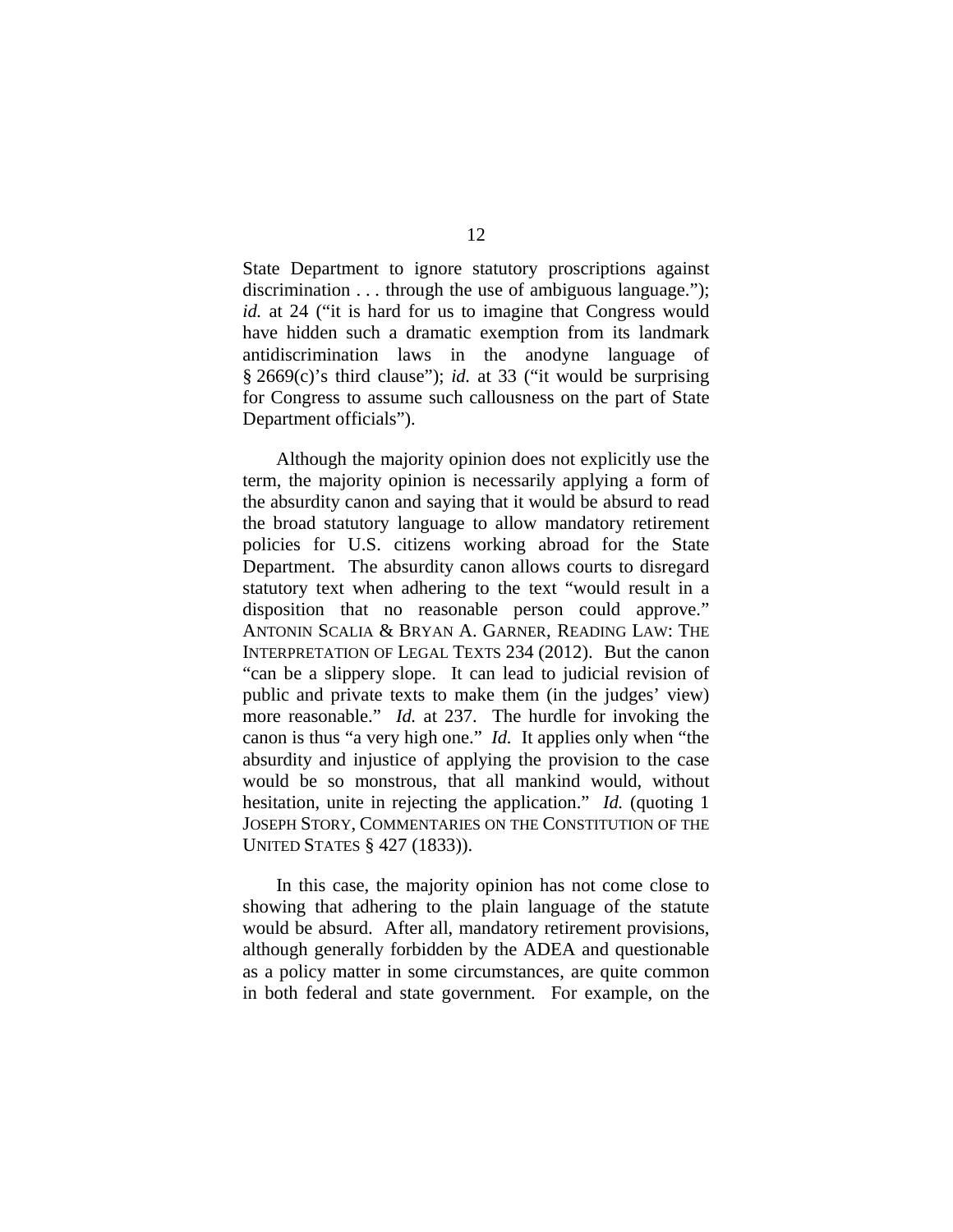federal side, air traffic controllers, law enforcement officers, firefighters, and customs and border protection officers are subject to mandatory retirement. *See* 5 U.S.C. § 8335; *see also* 10 U.S.C. §§ 1251-1263 (mandatory retirement of military officers); 22 U.S.C. § 4052 (mandatory retirement of foreign service officers). At the state level, many law enforcement officers, firefighters, and judges, among others, face mandatory retirement. *See, e.g.*, 29 U.S.C. § 623(j) (permitting states and localities to mandate retirement of state firefighters and law enforcement officers); *Gregory v. Ashcroft*, 501 U.S. 452, 455 (1991) (mandatory retirement of Missouri judges). In light of these many mandatory retirement statutes, it cannot be deemed absurd to think that Congress would also permit an exception to the ADEA for U.S. citizens employed at State Department posts abroad.

Viewing the matter more broadly, the majority opinion's intimation that it would be absurd to read the statute as written is necessarily premised on an assumption that the antidiscrimination statutes currently extend to every nook and cranny of American workforces – and that an exception here therefore would be especially extraordinary. That assumption, too, is wrong. Congress has devised a wide variety of limits and exceptions to the anti-discrimination statutes. For example, the ADEA and Title VII do not apply to small employers – generally those with fewer than 15 or 20 employees. *See* 29 U.S.C. § 630(b); 42 U.S.C. § 2000e(b). A significant number of American workers are employed at such small businesses – something like 20 million American workers according to the latest statistics. *See* Bureau of Labor Statistics, U.S. Dep't of Labor, Distribution of Private Sector Employment by Firm Size Class. Courts likewise have determined that the ADEA and Title VII do not apply to uniformed personnel in the armed services. *See, e.g.*, *Hedin v. Thompson*, 355 F.3d 746, 747-48 & n.2 (4th Cir. 2004).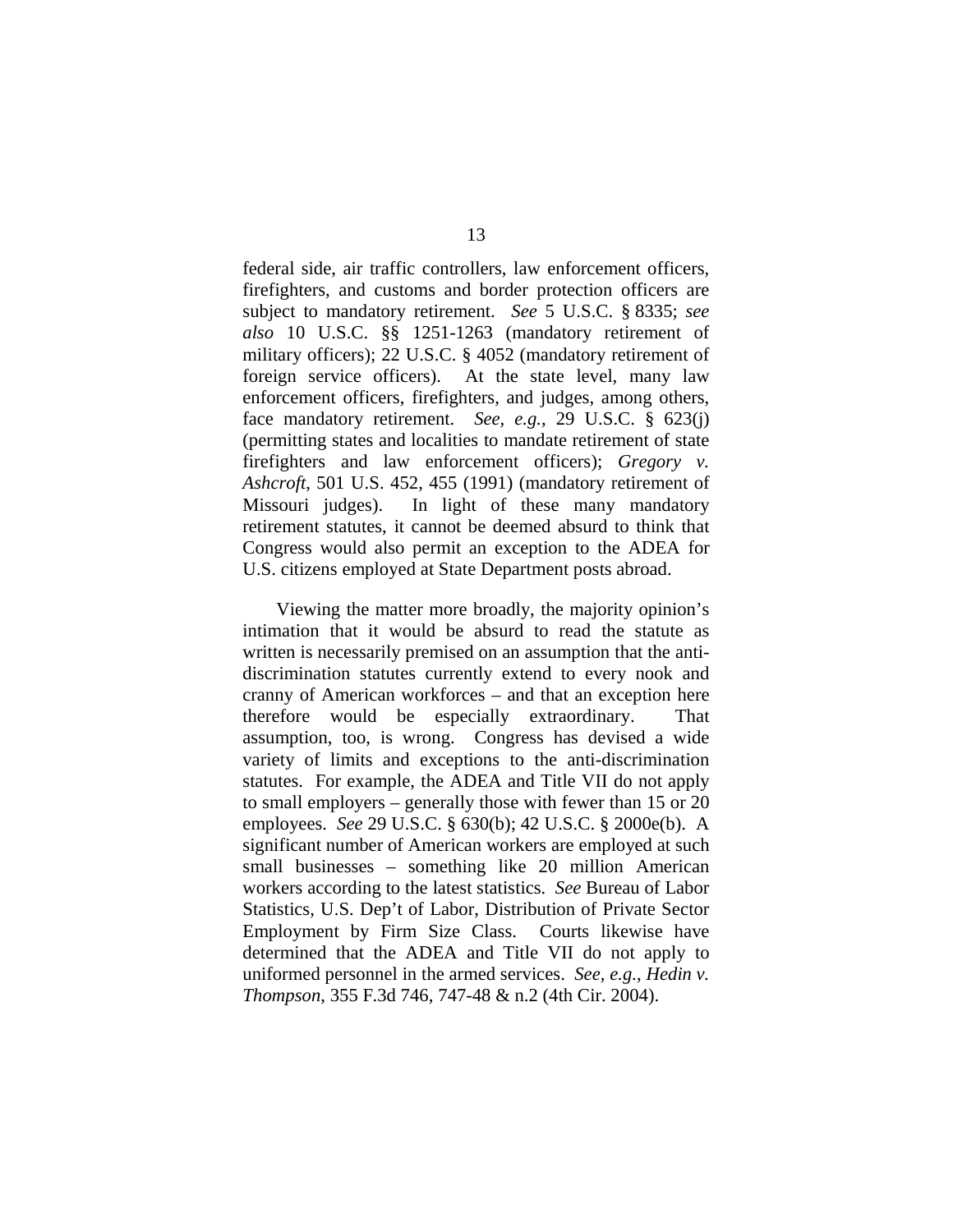Put simply, Congress has seen fit to allow numerous exceptions to the ADEA. Those exceptions flatly refute the majority opinion's intimation that it would be exceptional to apply the text as written here.

In implicitly invoking a form of the absurdity canon, the majority opinion relatedly suggests that allowing the State Department to terminate workers abroad at age 65 would lead to unbridled State Department discrimination on the basis of not only age, but also race, sex, and religion – and that Congress could not have intended such a result. But that is a red herring because the majority opinion's premise is wrong. The inapplicability of the ADEA and other antidiscrimination legislation to State Department workers abroad does not license the State Department to discriminate against American workers abroad on the basis of race, sex, or religion. The State Department must act within the limits of the Constitution. The Due Process Clause of the Fifth Amendment bars the Federal Government from discriminating on the basis of race in employment. *See Adarand Constructors, Inc. v. Mineta*, 534 U.S. 103, 105 (2001). The Fifth Amendment likewise forbids invidious sex discrimination in federal government employment. *See Tuan Anh Nguyen v. INS*, 533 U.S. 53, 60 (2001). Meanwhile, both the First and Fifth Amendments – as well as Article VI of the Constitution – bar the federal government from discriminating on the basis of religion in employment. Contrary to the majority opinion's stated fears, a ruling in favor of the State Department here would not license the Department to engage in unbridled race, sex, and religious discrimination against its American employees abroad.<sup>[7](#page-49-0)</sup>

<span id="page-49-0"></span> <sup>7</sup> The majority opinion agrees that the Constitution forbids race, sex, and religious discrimination in federal government employment. *See* Maj. Op. at 8-9. But the majority opinion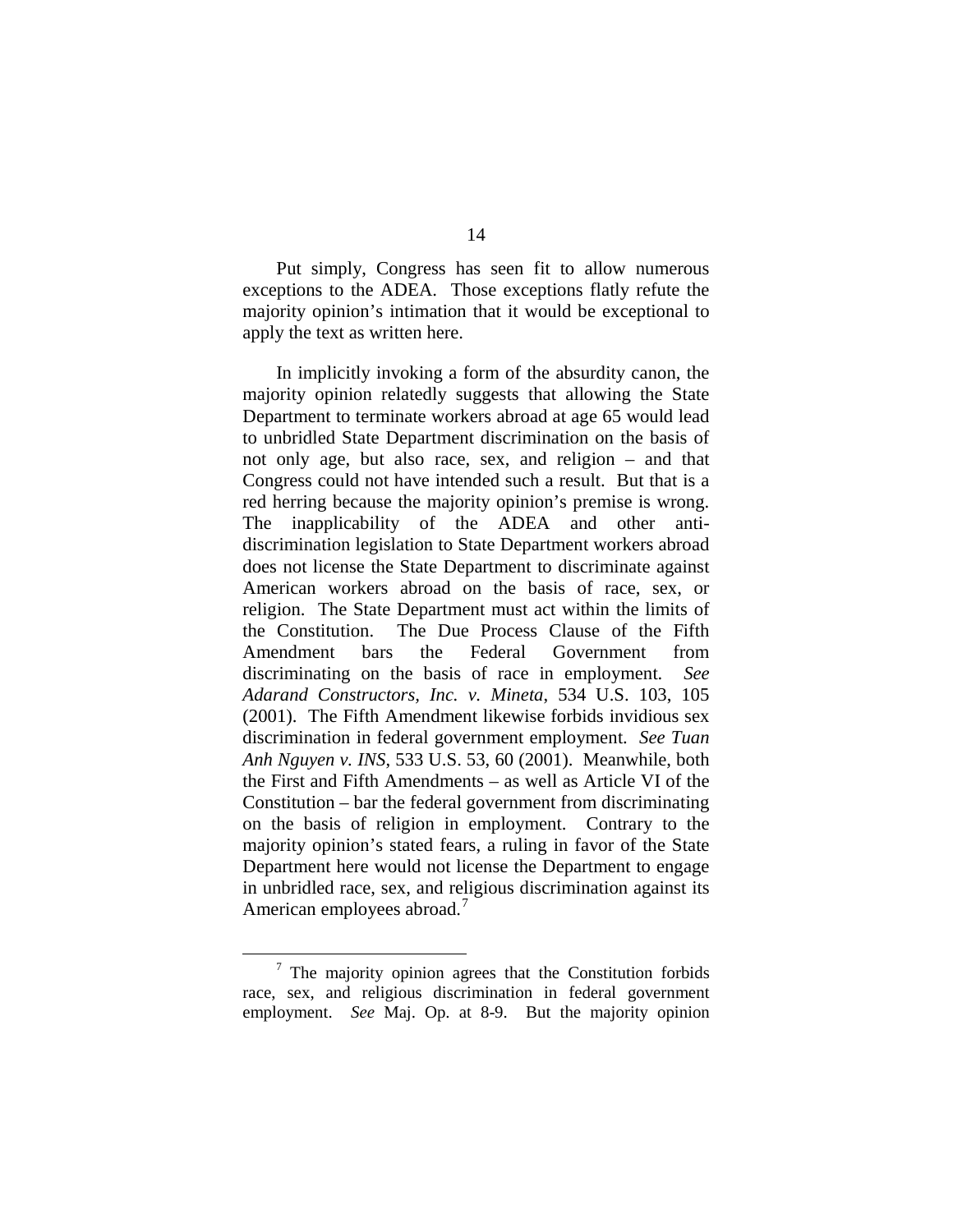Based on the majority opinion's two main assertions – that in Section 2(c) Congress did not expressly refer to the ADEA and that it would be absurd, in the majority opinion's view, to read Section 2(c) to allow mandatory retirement policies – the majority opinion says it's better to read Section 2(c) as referring only to statutes that establish governmentwide requirements for federal contracting and procurement. But where in the statutory text is that limitation? If Congress had wanted to limit Section 2(c) in that manner, it presumably would have said so. It did not. The majority opinion is simply making up a statutory boundary that Congress did not set forth in the enacted text.

In my view, we should not try to snatch ambiguity from clarity. We should just read Section 2(c) as it's written. The statute is not remotely ambiguous or difficult to apply in this

 $\overline{a}$ 

expresses doubt whether the Constitution affords remedies to federal government employees who are victims of such employment discrimination. The Constitution does afford such remedies. Courts have long held that citizens facing unconstitutional conduct can seek equitable relief – for an employee facing unconstitutional discrimination, equitable relief could include an injunction prior to termination or reinstatement subsequent to termination. *See, e.g.*, *Free Enterprise Fund v. Public Company Accounting Oversight Board*, 130 S. Ct. 3138, 3151 n.2 (2010); *Bell v. Hood*, 327 U.S. 678, 684 (1946) ("it is established practice for this Court to sustain the jurisdiction of federal courts to issue injunctions to protect rights safeguarded by the Constitution"). In the absence of other available remedies, such employees also may have *Bivens* claims for damages; the Supreme Court has recognized a *Bivens* remedy in a similar situation. *See Davis v. Passman*, 442 U.S. 228, 245-49 (1979) (when antidiscrimination legislation did not apply and equitable relief was unavailable, plaintiff alleging employment discrimination on the basis of sex had cause of action for damages under the Fifth Amendment).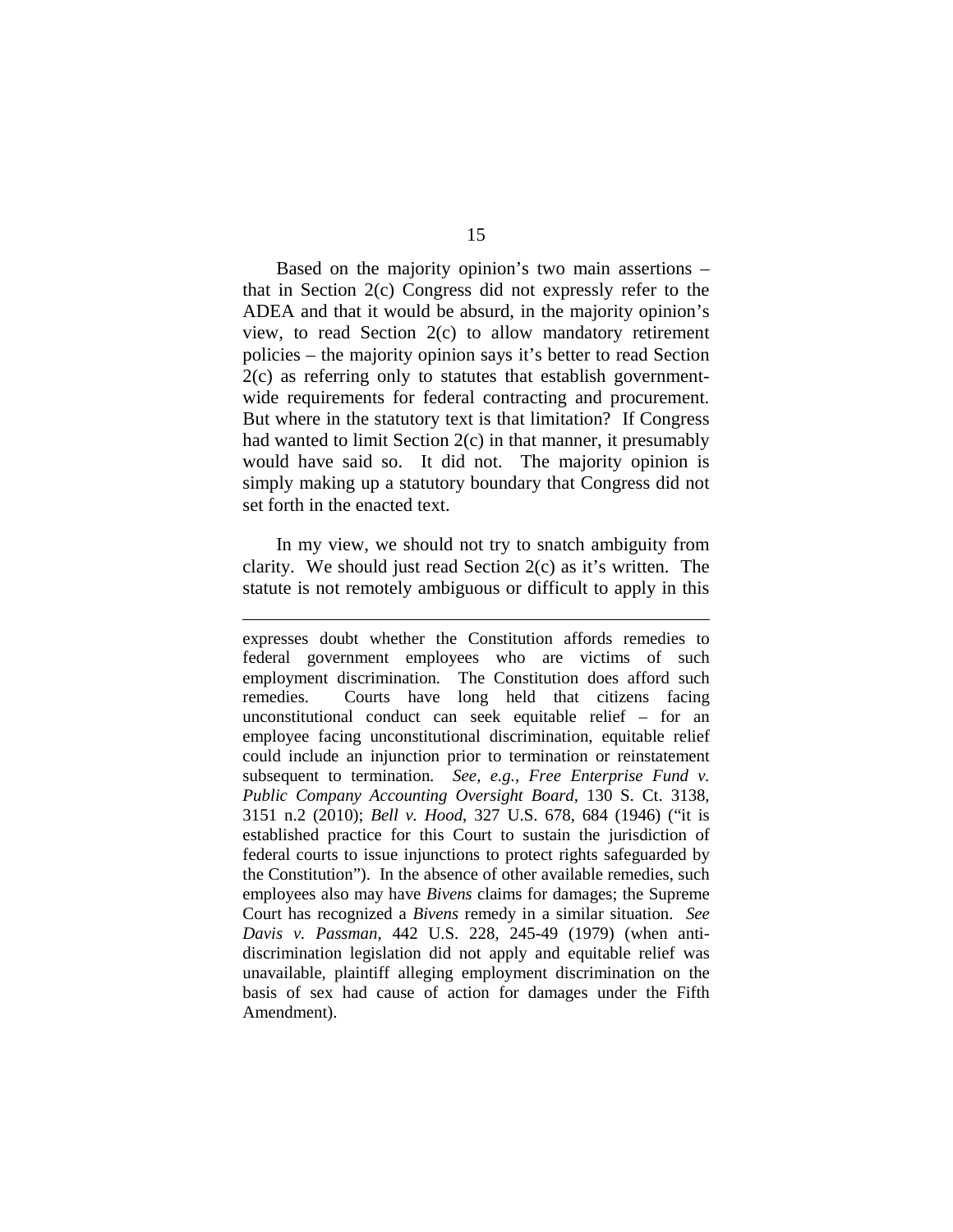case. The statute authorizes the Secretary to negotiate employment contracts for American workers abroad without regard to statutory provisions relating to the performance of contracts and performance of work in the United States. The ADEA is a statute relating to the performance of contracts and performance of work in the United States – and the majority opinion never seriously denies that point. That basic analysis resolves the case. Although I might disagree with the lines Congress has drawn in this statute, it is our job to respect those lines, not to re-draw them as we might prefer.<sup>[8](#page-51-0)</sup>

\* \* \*

To sum up, the text of the statute makes this a straightforward case, as a matter of law. That statutory text authorized the State Department to include a mandatory retirement provision in its contract with Miller. Therefore, I

<span id="page-51-0"></span><sup>&</sup>lt;sup>8</sup> The parties and the majority opinion have addressed this case on an assumption that the ADEA's federal agency provision applies at U.S. embassies in foreign countries. For future reference, I note here that the issue is undecided and that 29 U.S.C § 633a might not apply extraterritorially. That is because there is a longstanding presumption against the extraterritorial application of statutes. *Morrison v. Nat'l Australia Bank Ltd.*, 130 S. Ct. 2869, 2878 (2010) ("When a statute gives no clear indication of an extraterritorial application, it has none."). Embassies likely would be considered extraterritorial for these purposes. *Cf., e.g.*, *United States v. Gatlin*, 216 F.3d 207, 214 n.9 (2d Cir. 2000); *McKeel v. Islamic Republic of Iran*, 722 F.2d 582, 588 (9th Cir. 1983); 1 OPPENHEIM'S INTERNATIONAL LAW § 499 & n.4 (Robert Jennings & Arthur Watts eds., 9th ed. 1996); RESTATEMENT (THIRD) OF FOREIGN RELATIONS LAW OF THE UNITED STATES § 466 cmts. a, c (1987); *see also Foley Bros., Inc. v. Filardo*, 336 U.S. 281, 285-86 (1949); *Vermilya-Brown Co. v. Connell*, 335 U.S. 377, 383-90 (1948). *See generally EEOC v. Arabian American Oil Co.*, 499 U.S. 244 (1991).